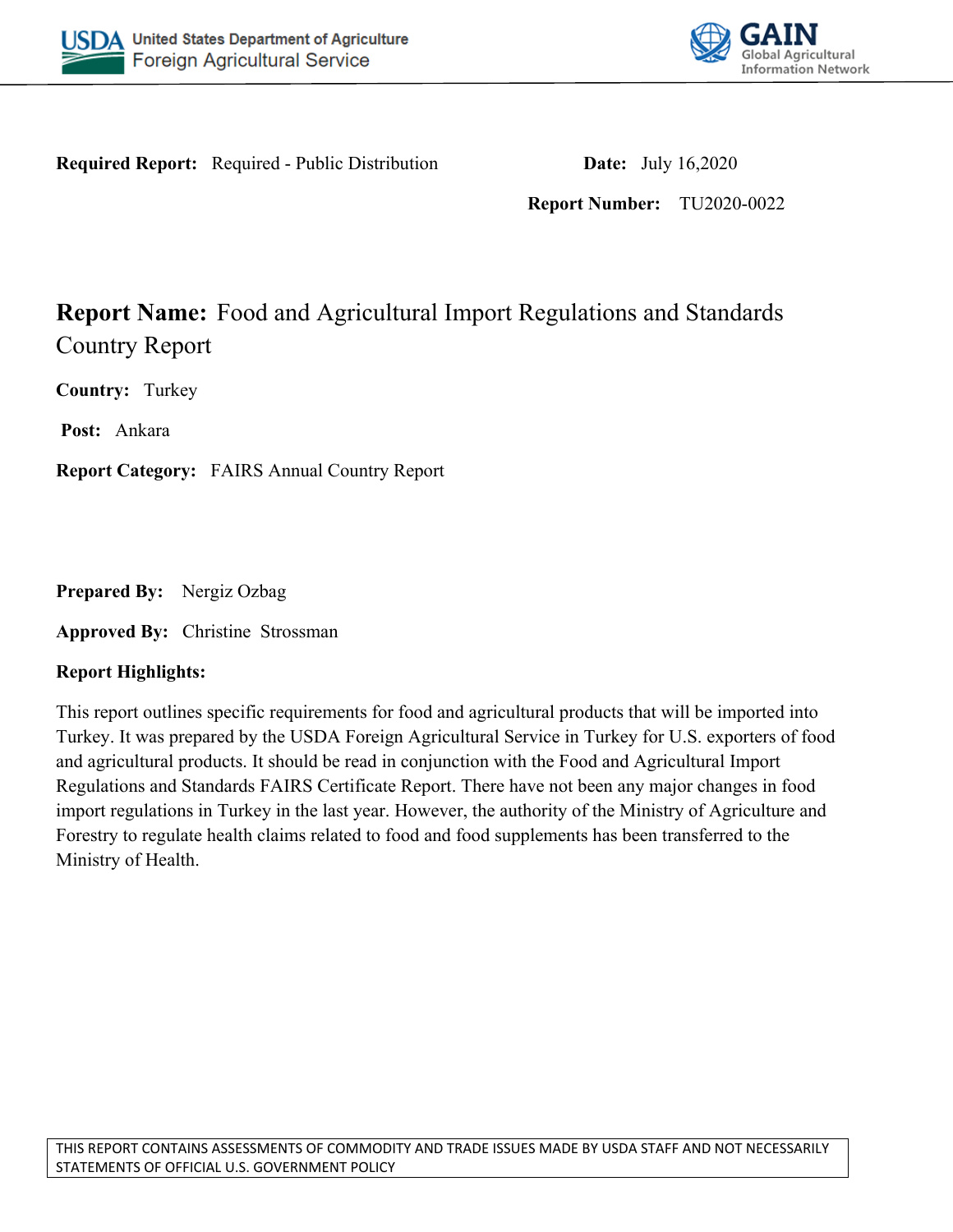### **TABLE OF CONTENTS**

Disclaimer Executive summary Section I: Food Laws Section II: Labeling Requirements Section III: Packaging and Container Regulations Section IV: Food Additive Regulations Section V: Pesticide and Other Contaminants Section VI: Other Requirements, Regulations, and Registration measures Section VII: Other Specific Standards Section VIII: Trademarks, Brand Names, and Intellectual Property Rights Section IX: Import Procedures Section X: Trade Facilitation Appendix I: HS Codes of Commodities Which Require Obtaining A Control Certificate Appendix I-A: HS CODES of animal and animal sourced products Appendix I-B: HS CODES of seeds, seedlings, saplings and flower bulbs: Appendix II: HS Codes of commodities, which are not required to obtain a Control Certificate but are still subject to veterinary controls/inspections Appendix III: Custom Gates designated for import controls of animal and animal-sourced products Appendix IV: Custom Gates designated for forestry products with HS Codes 44.01, 44.03, 44.04, 44.06, 44.07, 44.15 and 44.16 which require quarantine controls Appendix V: Custom Gates designated for the import controls of propagation materials (seed, seedlings, saplings, flower bulbs) which require quarantine controls, Appendix VI: Custom Gates designated for the import controls of products other than propagation materials which require quarantine controls Appendix VII: Designated PAFD for the import controls of plant originated food and feed stuffs in the aspect of food and feed safety and materials which are intended for contact with food stuffs in the aspect of product safety Appendix VIII: Government Regulatory Key Agency Contacts and Industry Associations Appendix IX: Other Import Specialist Technical Contacts

Appendix X: Acronyms used in the Report

#### **Disclaimer:**

Please note that while every possible care was taken in the preparation of this report, information provided may not be completely accurate either because policies have changed since its preparation, or because clear and consistent information about these policies was not available. It is highly recommended that exporters verify the full set of import requirements with their foreign customers, who are normally best equipped to research such matters with local authorities, before any goods are shipped. Final import approval of any product is subject to the importing country's rules and regulations as interpreted by border officials at the time of product entry.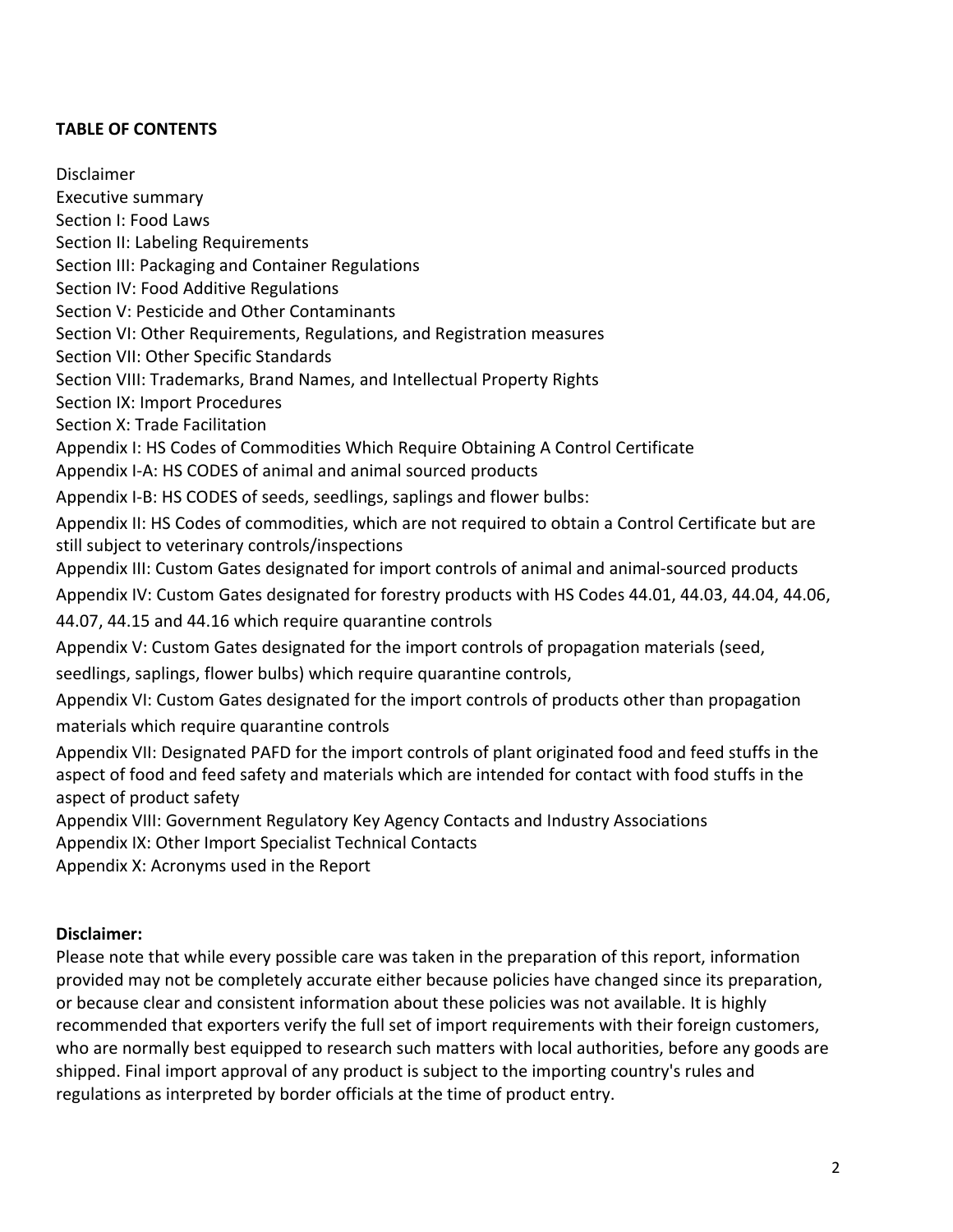#### **Executive Summary:**

The Republic of Turkey has a young population of 82 million people. The median age is 31.4 and 59 percent of the population is between the ages 15 to 54. The urbanization rate has reached 75% with rapid urbanization since 2000. Along with the young population, high urbanization rate, increasing middle-class household income, and broadening base of female participation in the labor force, the culture of spending drives consumption.

U.S. total exports of agricultural products to Turkey were \$1.3 billion in 2019. Leading domestic export categories include cotton, distillers grains, tree nuts (like almonds, walnuts), animal and animal products (like bovine semen, day old chick and hatching eggs), food and animal feed preparations, forestry products, and alcoholic beverages.

Turkey is a candidate country for membership in the European Union. The main target of Turkish food and agriculture policy is to harmonize the related laws and regulations with the European Union *acquis communitaire.* The Ministry of Agriculture and Forestry is the authority that prepares and enforces the majority of food and agricultural policy and regulations and is the contact point for international organizations in food and agricultural issues.

There are two main laws and more than one hundred implementing regulations which regulate food and feed safety, animal health and welfare, plant health, and agricultural biotechnology. In recent years the Turkish government has been informing international bodies, such as the World Trade Organization, more often than in the past about possible or actual regulation changes, but not all regulatory changes impacting trade are notified. Exporters should be aware that there may be some variation among provinces in applying legislation.

#### **Section I: Food Laws:**

The main target of Turkish food and agriculture policy is to harmonize the related laws and regulations with the European Union (EU) *acquis communitaire*. In the scope of EU harmonization, the Turkish Government (GOT) issued Law no. 5996 on Veterinary Services, Phytosanitary, Food, and Feed on June 13, 2010 with the objective of protecting and ensuring public health, food and feed safety, animal health and welfare, as well as plant health and consumer interests, while also taking environmental protection into consideration. It covers all stages of production, processing and distribution of food, materials and articles that come in contact with food and feed, controls of residues of plant protection products, veterinary medicinal products and other residues and contaminants, control of epidemic or contagious animal diseases and harmful organisms in plants and plant products, welfare of farm and experimental animals and pet animals, feeding of animals, animal health and plant protection products, veterinary and plant health services, entry and exit procedures of live animals and products to the country, as well as related official controls and sanctions.

This law also gives authority for the principles and procedures relating to the production, packaging, sale, import, and export of spring water, drinking water, natural mineral water and water for medical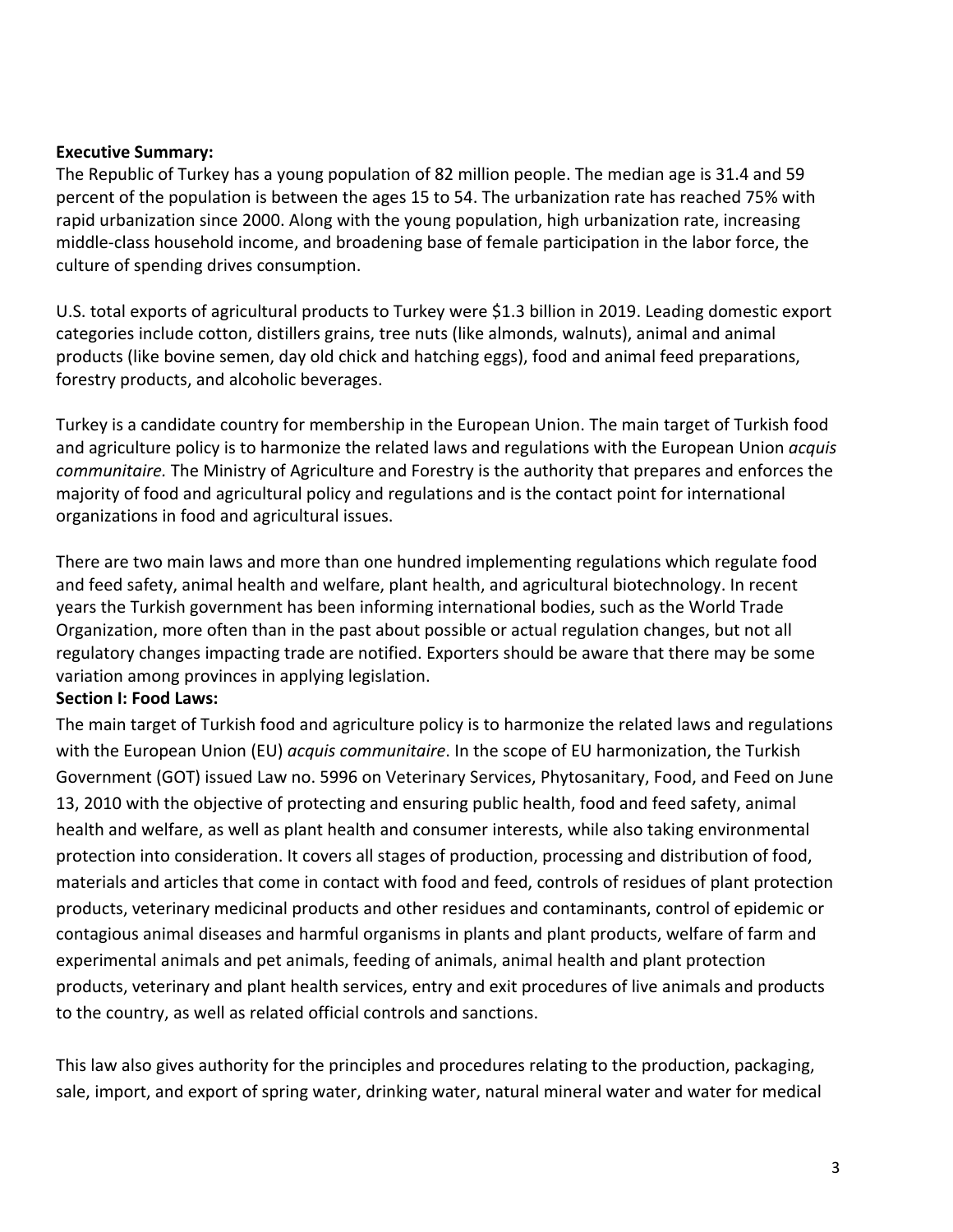purposes, and the principles and procedures relating to compliance with technical and hygienic rules, ensuring fulfillment of quality standards and monitoring and control of quality standards of potable and utility water to the Ministry of Health (MoH). MoH is also responsible for the principles and procedures relating to the production, import, export, and control of dietary foods for special medical purposes.

For the implementation of Law no. 5996, in June 2011, the Ministry of Agriculture and Rural Affairs was extensively reorganized by the Decree Law no. 639 under the name of Ministry of Food, Agriculture and Livestock. Then following the presidential elections held on June 24, 2018, the Turkish Government was again re-organized by Presidential Decree on July 10, 2018. The Ministry of Food, Agriculture, and Livestock was merged with the Ministry of Forestry and Water Affairs, becoming the Ministry of Agriculture and Forestry (MinAF). The decree law also established nine presidential policy councils. One of these councils is Council of Health and Food Policies, which was responsible for developing policies and strategies to increase the production of plant and animal products, food safety, biotechnology, and protection of domestic gene sources related to agriculture and livestock. Members of the council were appointed in October 2018. The Council conducted meetings with stakeholders in food and agricultural areas and prepared reports which gave advice in technical and scientific issues to the president of GOT and relevant government agencies depending on agricultural issues for policy making. On April  $7<sup>th</sup>$ , 2020, the President of GOT announced that food and agricultural issues will be separated from the task of the Council of Health and Food Policies, and a new Council of Food, Agriculture, Forestry and Livestock Policies will be established. As of June 3, 2020, the new Council has not been established yet.

Currently, MinAF is the competent authority with regard to food and feed safety and veterinary and phytosanitary issues in Turkey. Under MinAF, the General Directorate of Food and Control (GDFC) is the most important ministerial structure for food and feed safety, veterinary and phytosanitary policies, adoption of legislation related to these policies, relevant official controls and inspections at all stages of processing, distribution, and placing on the market, as well as ensuring animal health and welfare. The GDFC is the contact point for international organizations such as Codex Alimentarius Commission, European Food Safety Authority (EFSA), European and Mediterranean Plant Protection Organization (EPPO), World Organization for Animal Health (OIE), World Trade Organization (WTO) and the International Plant Protection Convention (IPPC).

Another important law is Law no. 5977 on Biosafety, which was published in the Official Gazette on March 3, 2010. The objective of this law is to establish and implement a biosafety system in order to prevent the potential risks of "genetically modified organisms" and products thereof obtained through modern biotechnological means within the context of scientific and technological advancements; protect human, animal and plant health; safeguard and ensure the sustainable use of the environment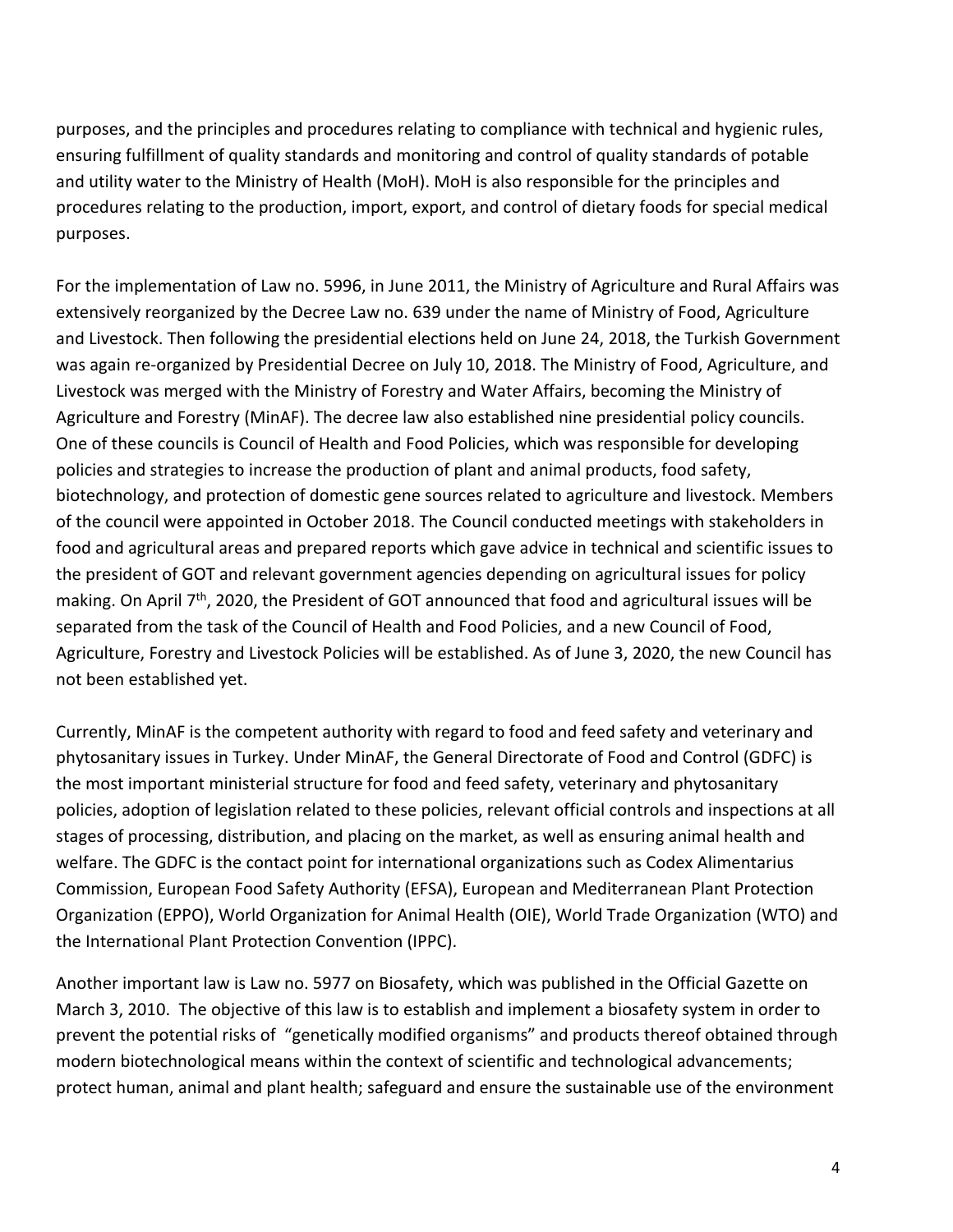and biological diversity and to determine the procedures and principles governing the control, regulation and monitoring of these activities. It governs all activities, including, but not limited to, the research, development, processing, placement on the market, monitoring, utilization, importation, exportation, transportation, preservation, packaging, labeling, and storage regarding genetically engineered products and products thereof.

In the scope of this law, the Biosafety Board was established in 2011, but following the move to an Executive Presidency in Turkey in 2018, the approval process and authority for biotechnology approvals has been transferred to MinAF. The Biosafety Board was abolished on July 9, 2018 by Decree Law 703, and MinAF was authorized on August 1, 2018 to conduct its tasks and responsibilities. There are currently 26 corn events and 10 soybean events approved for feed use in Turkey. No events are approved for food use or cultivation. For more information on Turkey's biosafety policies, please refer to the [Agricultural Biotechnology Annual Report-2019](https://apps.fas.usda.gov/newgainapi/api/Report/DownloadReportByFileName?fileName=Agricultural%20Biotechnology%20Annual_Ankara_Turkey_10-20-2019) for Turkey. Veterinary medicinal products, human medicinal products and cosmetics which acquired a license or received approval from the MoH do not fall under the scope of the Biosafety Law.

Enforcement of Turkish food and agriculture legislation is performed by 81 Provincial Agriculture and Forestry Directorates (PAFD) and 922 District Directorates (DD). The public laboratories of MinAF are involved in the official control system. These laboratories include: 39 Provincial Food Control Laboratories, one National Food Reference Laboratory, one Bursa Food and Feed Control Central Research Institute Laboratory, nine Veterinary Control Institute Laboratories, eight Plant Quarantine Laboratories and Plant Protection Research Institute Laboratories, as well as 107 private food and feed control laboratories which are authorized and audited by MinAF. Auditing of directorates, districts, and laboratories is performed by GDFC officials.

The legal infrastructure of agriculture is mainly based on regulations and/or communiqués and/or circulars rather than on laws. The reason for this is that the Turkish constitutional system does not allow laws to be adopted, amended, or abolished easily. Therefore, governments have traditionally preferred to publish regulations, communiqués, directives or circulars, etc. The majority of the regulations on food and agricultural products are prepared and published by MinAF. However, there are also other applicable regulations published by other Ministries such as the Ministry of Health. More than one hundred implementing regulations of Law no. 5996 have been published and enforced by MinAF since 2011. In recent years the Turkish government has been informing international bodies, such as the WTO, more often than the past about possible or actual regulation changes, but still not consistently. Exporters should be aware that there may be some variation among provinces in applying legislation. This may be due to the lack of guidelines for the enforcement of rules in some cases. Most Turkish food and agriculture-related laws, regulations, communiqués, directives, and circulars are available in Turkish on the website of the GDFC [here a](https://kms.kaysis.gov.tr/Home/Kurum/24308110)nd a few are in English [here](http://www.tarim.gov.tr/Sayfalar/EN/Mevzuat.aspx?OgeId=14).

#### **Section II: Labeling Requirements:**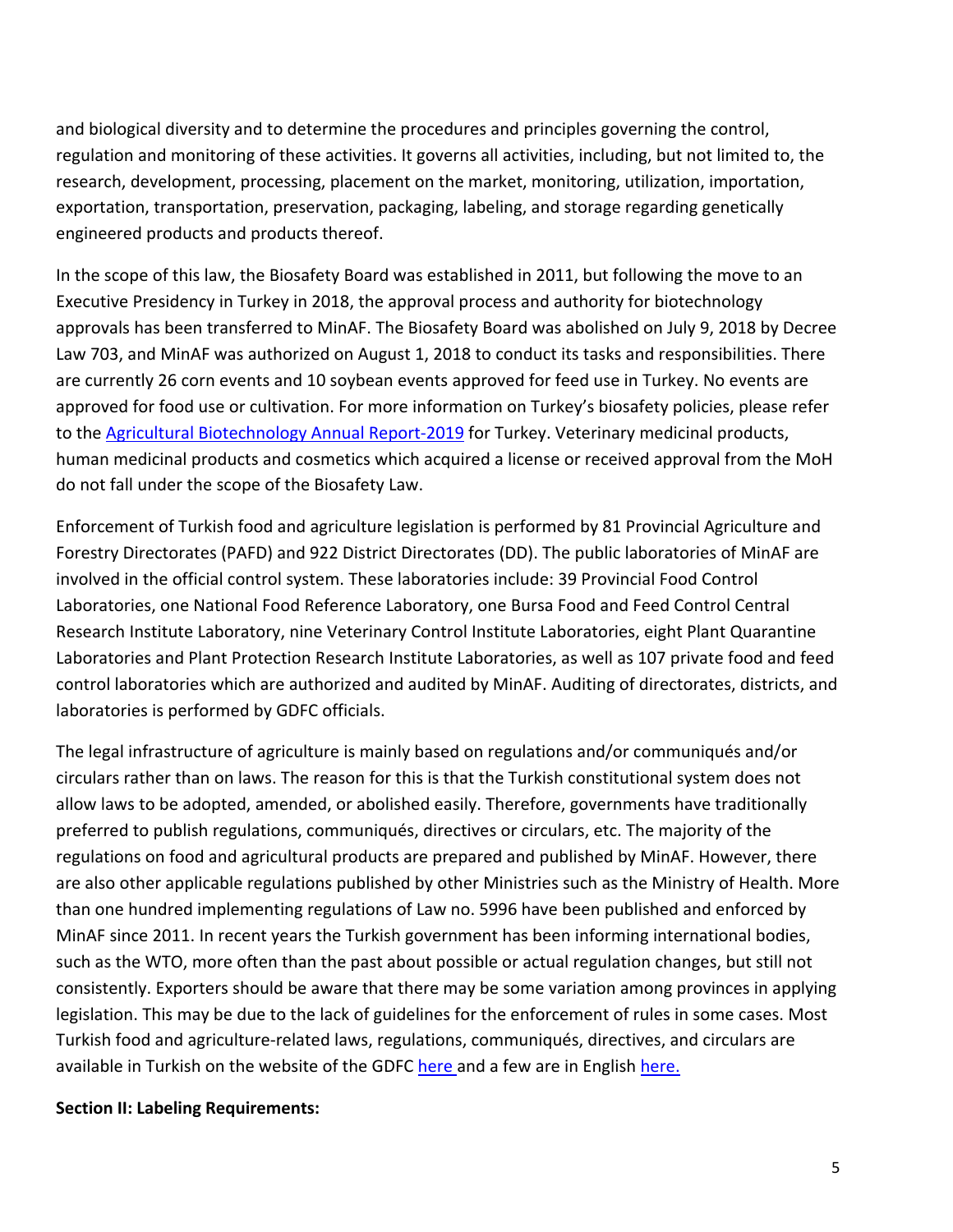### **General Requirements**

On January 26, 2017, MinAF abolished the previous Turkish Food Codex Regulation on Labeling and published two separate regulations to replace it which include: The "Turkish Food Codex Regulation on Food Labeling and Provision of Information to Consumers" (available [here](https://kms.kaysis.gov.tr/Home/Kurum/24308110) in Turkish) and "The Turkish Food Codex Regulation on Nutrition and Health Claims" (available [here](https://kms.kaysis.gov.tr/Home/Kurum/24308110) in Turkish). As with the prior versions of the regulations, these were prepared in parallel to the EU directives and regulations within the framework of EU harmonization.

### **A - Turkish Food Codex Regulation on Food Labeling and Information to Consumers**

The Turkish Food Codex Regulation on Food Labeling and Information to Consumers establishes the general principles for requirements and responsibilities governing food information, and food labeling. It applies to food business operators at all stages of the food chain and all foods intended for the final consumer, including foods delivered by mass caterers, and foods intended for supply to mass caterers. According to the regulation, food information should not be misleading the consumer:

- as to the characteristics of the food,its nature, identity, properties, composition, quantity, durability, country of origin, method of manufacture or production,
- by attributing to the food effects or properties which it does not possess,
- by stating that the food possesses special characteristics when in fact all similar foods possess such characteristics, by specifically emphasizing the presence or absence of certain ingredients and/or nutrients,
- by implying by means of the appearance, the description or pictorial representations, the presence of a particular food or an ingredient, while in reality a component naturally present or an ingredient normally used in that food has been substituted with a different component or a different ingredient.

Food information shall be accurate, clear and easy to understand for the consumer. Subject to derogations provided for by regulation(s) of foods for nutritional uses, food information should not claim that the product can prevent, treat or cure a human disease, nor refer to such properties.

All the mentioned rules are applied to advertising and the presentation of foods, their shape, appearance or packaging, the packaging materials used, the way in which they are arranged and the setting in which they are displayed.

The importer is responsible for the imported food product's food information and label. An imported food item may arrive in its original package, but a permanent "sticker" label, in Turkish, must be attached to the package before it is marketed. Each food must be labeled clearly, completely and accurately in the Turkish language before placing on the market. Other languages in addition to Turkish may also appear on the label. Labeling requirements are enforced by PAFD and DD (provincial and district directorates) officials. Turkish authorities do not grant exceptions to their labeling regulations.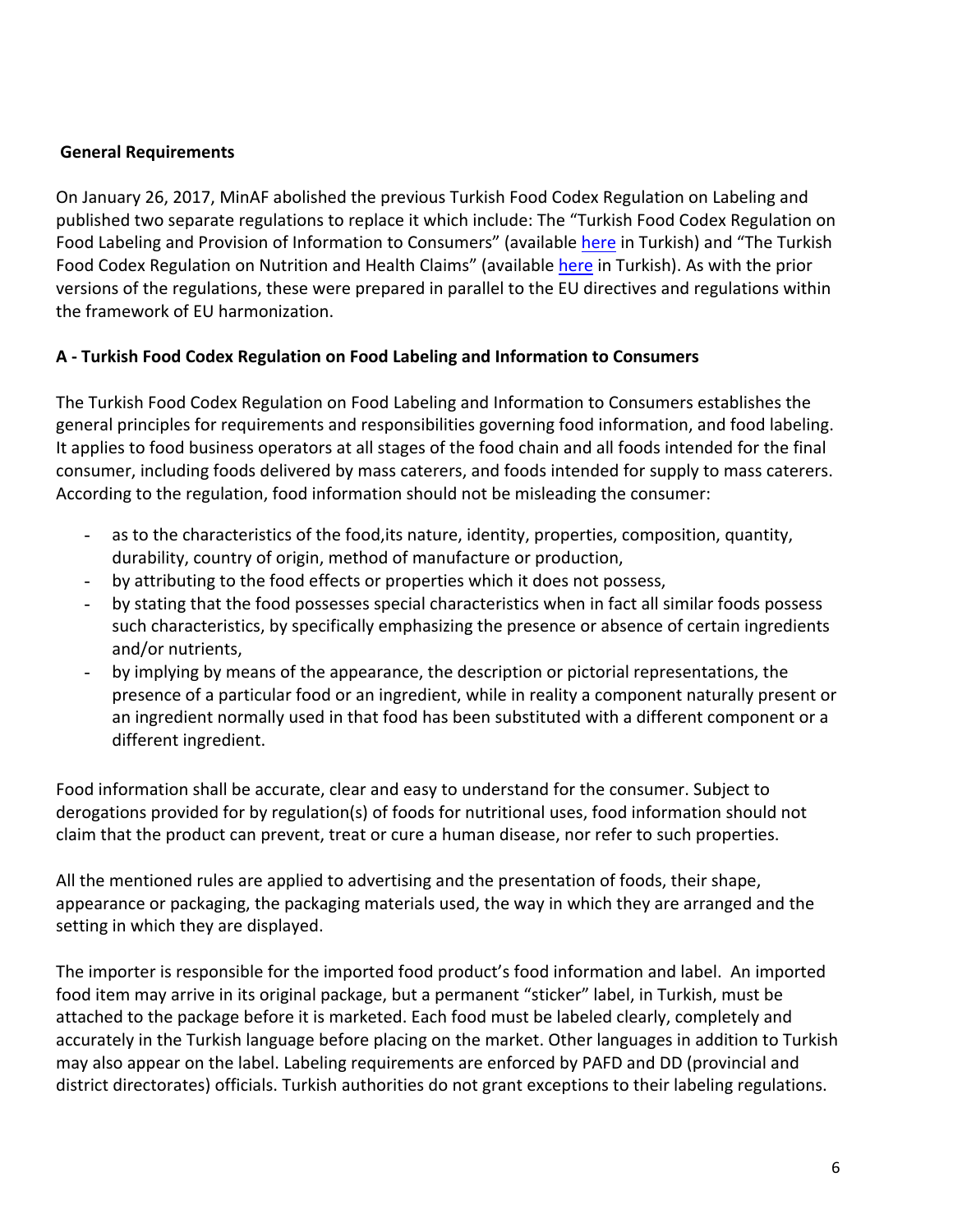The standard U.S. label may not comply with Turkish labeling requirements in the aspects of nutritional labeling, health claims, label size, etc.

# **Compulsory Information:**

The following compulsory information must appear on the packaging or on a label attached to it. The information must be marked in such a way that it is easily visible, clearly legible and indelible. The following information is compulsory on labels of domestically produced and imported foods: (1) the name of the food

(2) the list of ingredients

(3) certain substances and products (listed in Annex-1 of the Regulation) causing allergies or intolerances

- (4) the quantity of certain ingredients or groups of ingredients
- (5) the net quantity of the food
- (6) the 'use by' date
- (7) any special storage conditions and/or conditions of use
- (8) the name or business name and address of the food business operator
- (9) facility registration number
- (10) country of origin

(11) instructions for use where it would be difficult to make appropriate use of the food in the absence of such instructions

(12) with respect to beverages containing more than 1.2% alcohol by volume, the actual alcoholic strength by volume

(13) a nutrition declaration

### **Additional Compulsory Information:**

In addition to the compulsory information listed above, additional ones for specific types or categories of foods are given below;

(14) The statement *"packaged in a protective atmosphere"* for foods whose durability has been extended by means of packaging gases authorized pursuant to Turkish Food Codex Regulation on Food Additives,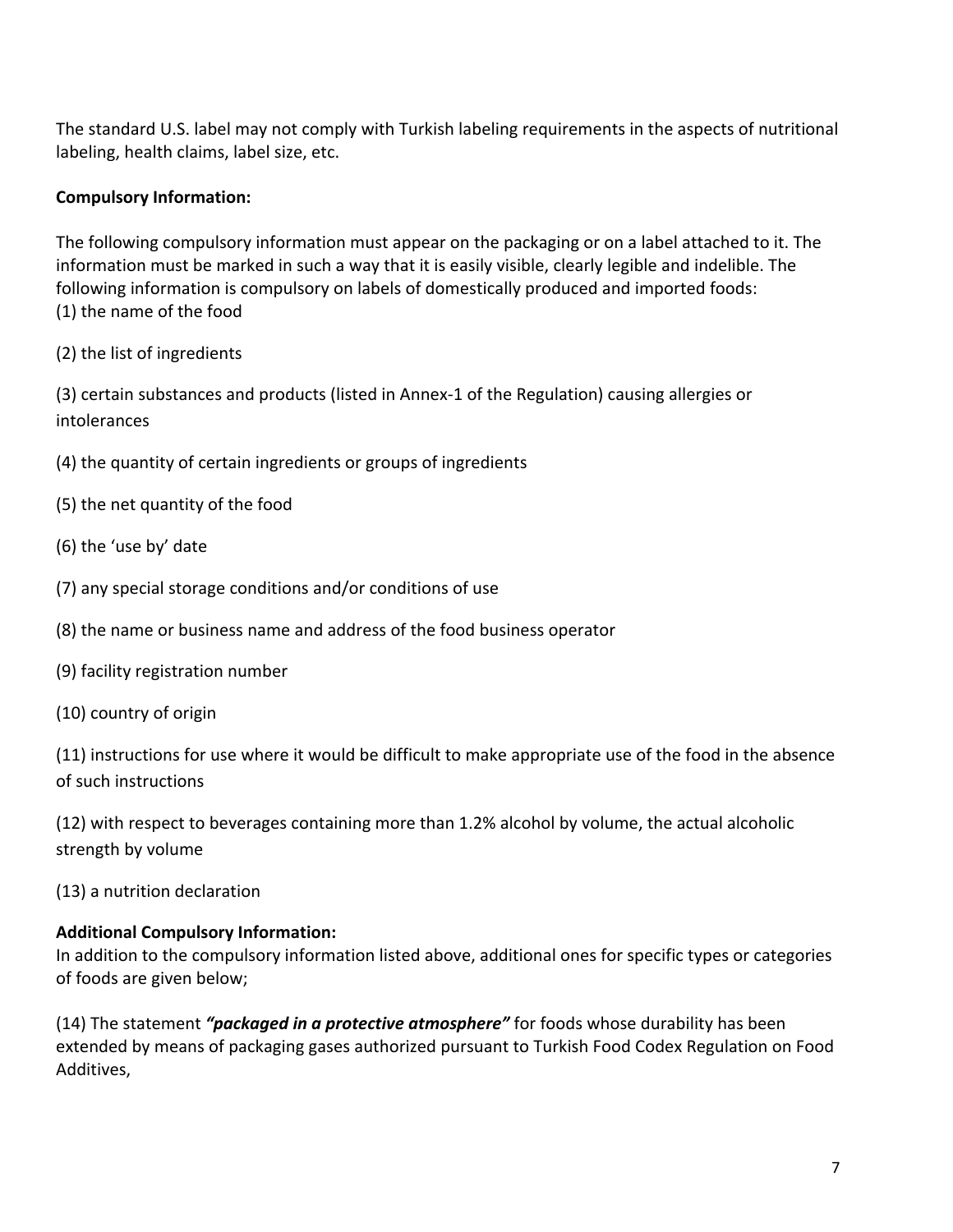(15) For foods containing sweeteners;

- the statement **"***with sweetener(s)"* or *"contain sweetener(s)"* for foods containing a sweetener or sweeteners authorized pursuant to Turkish Food Codex Regulation on Food Additives, this statement shall accompany the name of the food
- the statement *"contains sugar(s) and sweetener(s)"* or *"with sugar(s) and sweetener(s)"* for foods containing both an added sugar or sugars and a sweetener or sweeteners authorized pursuant to Turkish Food Codex Regulation on Food Additives, this statement shall accompany the name of the food
- the statement *"contains aspartame (a source of phenylalanine)"* for foods containing aspartame/aspartame-acesulfame salt authorized pursuant to Turkish Food Codex Regulation on Food Additives, the statement shall appear on the label in cases where aspartame/aspartame-acesulfame salt is designated in the list of ingredients only by reference to the E number. The statement *"contains a source of phenylalanine"* shall appear on the label in cases where aspartame/aspartame-acesulfame salt is designated in the list of ingredients by its specific name
- the statement *"excessive consumption may produce laxative effects"* for foods containing more than 10 percent added polyols authorized pursuant to Turkish Food Codex Regulation on Food Additives

(16) For foods containing glycyrrhizinic acid or its ammonium salt

- Confectionery or beverages containing glycyrrhizinic acid or its ammonium salt due to the addition of the substance(s) as such or the licorice plant *Glycyrrhiza glabra*, at concentration of 100 mg/kg or 10 mg/l or above, the statement *"contains licorice"* shall be added immediately after the list of ingredients, unless the term 'licorice' is already included in the list of ingredients or in the name of the food. In the absence of a list of ingredients, the statement shall accompany the name of the food
- Confectionary containing glycyrrhizinic acid or its ammonium salt due to the addition of the substance(s) as such or the licorice plant *Glycyrrhiza glabra* at concentrations of 4 g/kg or above, the statement *"contains licorice – people suffering from hypertension should avoid excessive consumption"* shall be added immediately after the list of ingredients. In the absence of a list of ingredients, the statement shall accompany the name of the food.
- Beverages containing glycyrrhizinic acid or its ammonium salt due to the addition of the substance(s) as such or the licorice plant *Glycyrrhiza glabra* at concentrations of 50 mg/l or above, or of 300 mg/l or above in the case of beverages containing more than 1,2 % by volume of alcohol , the statement *"contains licorice – people suffering from hypertension should avoid excessive consumption"* shall be added immediately after the list of ingredients. In the absence of a list of ingredients, the statement shall accompany the name of the food.

(17) For beverages with high caffeine content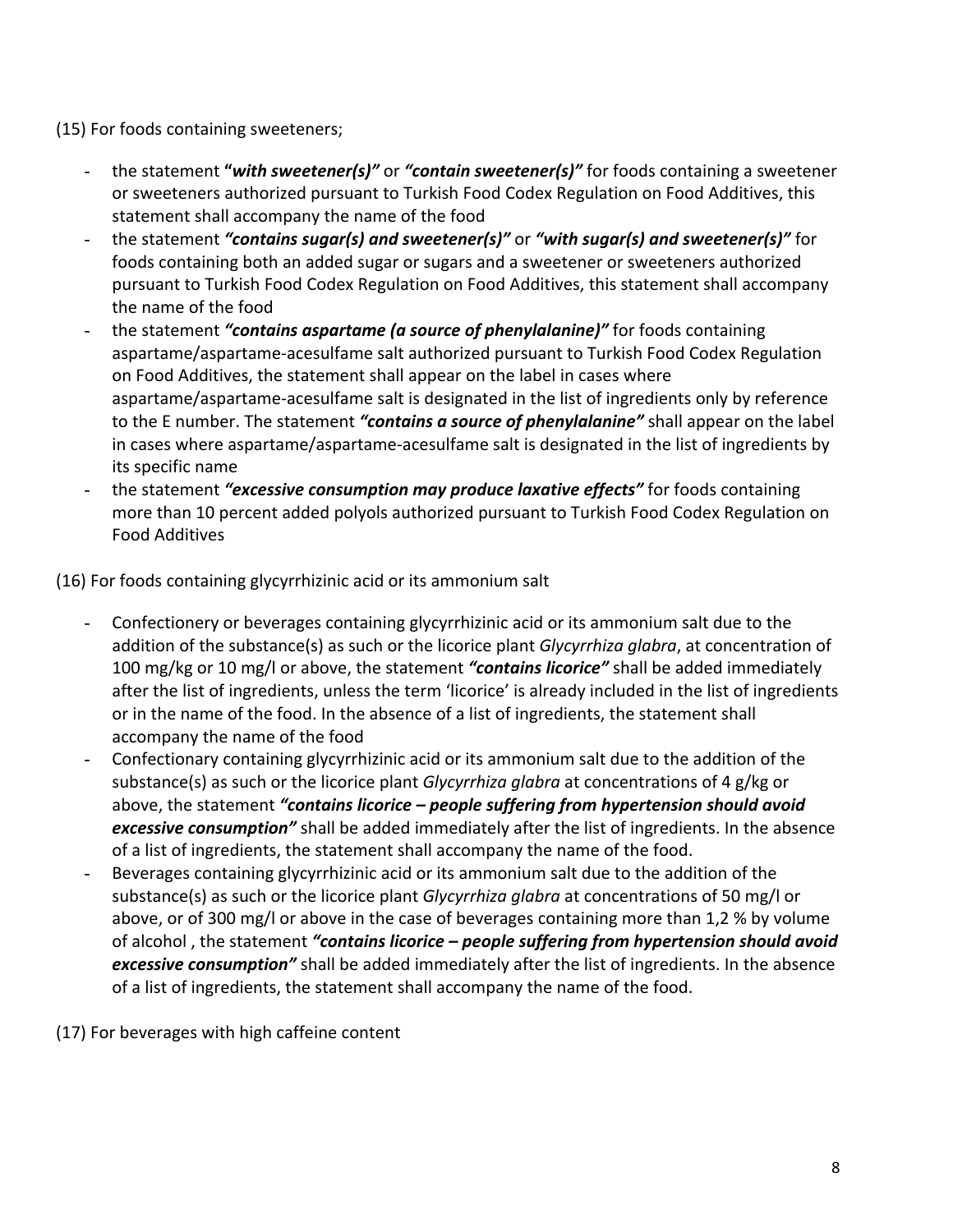- The statement "High caffeine content. Not recommended for children or pregnant or breast*feeding women"* for beverages, with the exception of those based on coffee, tea or coffee or tea extract where the name of the food includes the term 'coffee' or 'tea', which:
	- o are intended for consumption without modification and contain caffeine, from whatever source, in a proportion in excess of 150 mg/l, or,
	- $\circ$  are in concentrated or dried form and after reconstitution contain caffeine, from whatever source, in a proportion in excess of 150 mg/l,
- The statement shall be in the same field of vision as the name of the beverage, followed by a reference in brackets and the caffeine content expressed in mg per 100 ml.

There is a new vertical regulation on energy drinks that entered into force in 2017. There should be a warning on the **label of energy drinks** stating "Do not use this product with alcohol or by mixing with alcohol. Consumption of this product is not advised for children, people below 18 years old, elderly people, diabetics, people who have hypertension, pregnant or breastfeeding women, people who have metabolic disorder, kidney problem and those who are susceptible to caffeine. It is not a sport beverage; it should not be consumed before, during and after physical activity. It is advised not to consume more than 500 ml/day."

Foods other than beverages, where caffeine is added with a physiological purpose, the statement *"Contains caffeine. Not recommended for children or pregnant women"* shall be in the same field of vision as the name of the food, followed by a reference in brackets and the caffeine content expressed in mg per 100 g or mg per 100 ml. In the case of food supplements, the caffeine content shall be expressed per portion as recommended for daily consumption on the label.

(18) For foods or food ingredients with added phytosterols, phytosterol esters, phytostanols or phytostanol esters, the following should be included:

- the statement *"with added plant sterols"* or *"with added plant stanols"* in the same field of vision as the name of the food;
- the amount of added phytosterols, phytosterol esters, phytostanols or phytostanol esters content (expressed in percent or as gram of free plant sterols/plant stanols per 100 g or 100 ml of the food) shall be stated in the list of ingredients;
- a statement that the food is intended exclusively for people who want to lower their blood cholesterol level;
- a statement that patients on cholesterol lowering medication should only consume the product under medical supervision;
- an easily visible statement that the food may not be nutritionally appropriate for pregnant or breastfeeding women and children under the age of 5 years;
- advice that the food is to be used as part of a balanced and varied diet, including regular consumption of fruit and vegetables to help maintain carotenoid levels;
- a statement that the consumption of more than 3 g/day of added plant sterols/plant stanols should be avoided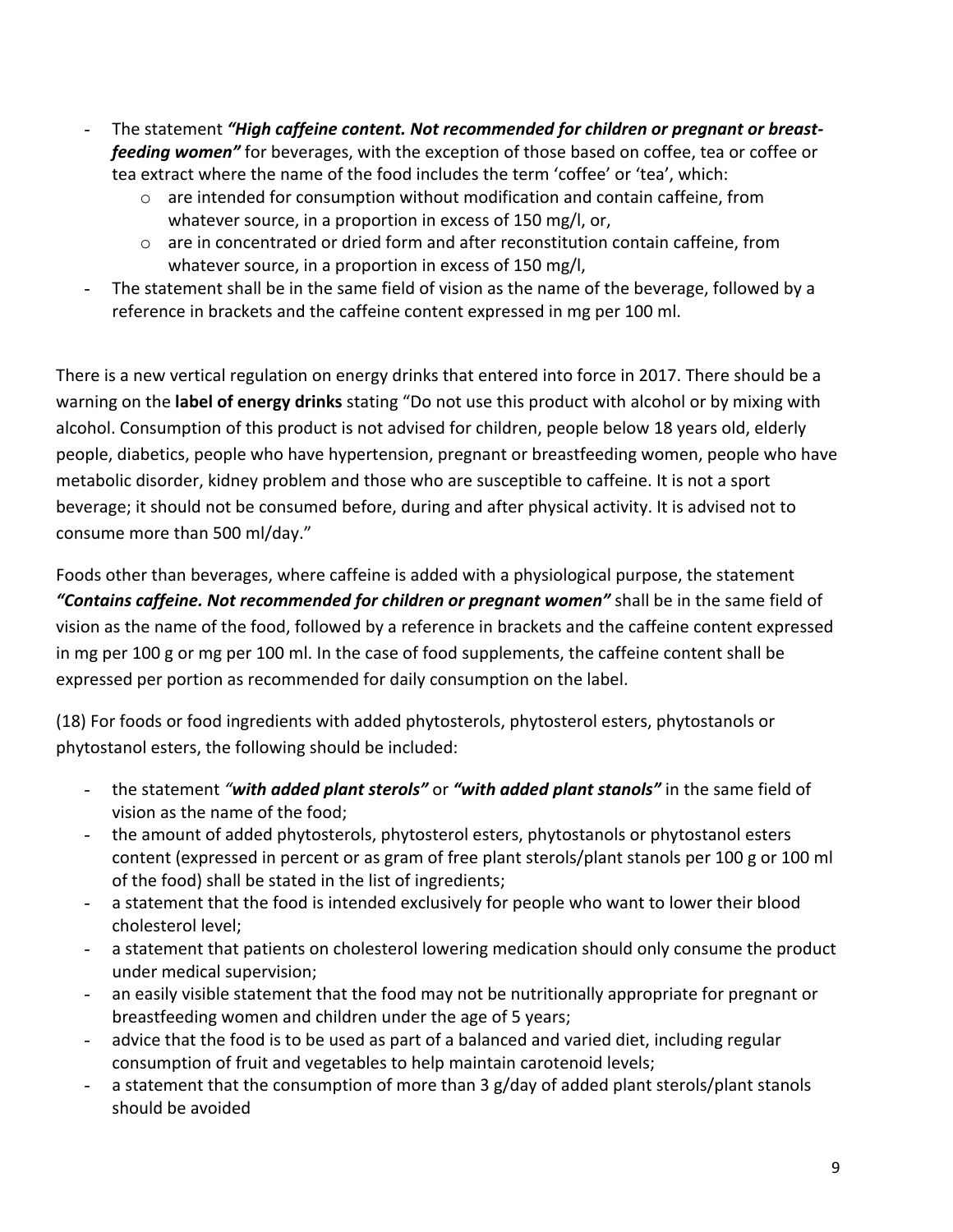- a definition of a portion of the food or food ingredient concerned (preferably in g or ml) with the amount of the plant sterol/plant stanol that each portion contains.

(19) the statement *"….contains alcohol"* if ethyl alcohol is used as an ingredient in the manufacture or preparation of a food notwithstanding the amount of the alcohol.

(20) the statement *"contains ... obtained from pigs"* if the product contains any product/ingredient obtained from pigs, notwithstanding the amount of that product/ingredient.

(21) For frozen meat, frozen meat preparations, and frozen unprocessed fishery products; the date of freezing or the date of first freezing in cases where the product has been frozen more than once shall be on the label.

In addition to compulsory labeling, certain foodstuffs such as infant and follow-on formulas, wines, aromatized wines, spirit drinks, food supplements, energy drinks, non-alcoholic beverages, sugar, honey, coffee, meat and meat products, fruit juice, and dairy products each have additional specific labeling requirements in their vertical communiques, all of which are available on MinAF's website of [here](https://kms.kaysis.gov.tr/Home/Kurum/24308110) in Turkish language.

Because of difficulties in fighting adulterated foods in categories such as baby foods, honey, energy drinks, black tea, food supplements and vegetable oil, MinAF has been working on implementing an additional single code system for these food categories. A system called "Product Verification Monitoring System (PVMS)" was introduced, through which consumers were supposed to able to verify information about purchased food products by using a 19-digit number. Because the related sectors were not ready to implement the system, implementation was postponed several times and has been indefinitely suspended in January 2020.

### **B- Turkish Food Codex Regulation on Nutritional and Health Claims**

This regulation applies to nutrition and health claims made whether in the labeling, presentation, or advertising of foods to be delivered as such to the final consumer. Nutrition and health claims may be used in the labeling, presentation and advertising of foods placed on the market. The use of nutrition and health claims shall not:

- (a) be false, ambiguous or misleading,
- (b) give rise to doubt about the safety and/or the nutritional adequacy of other foods,
- (c) encourage or condone excess consumption of a food,
- (d) state, suggest or imply that a balanced and varied diet cannot provide appropriate quantities of nutrients in general,
- (e) refer to changes in bodily functions which could give rise to or exploit fear in the consumer, either textually or through pictorial, graphic or symbolic representations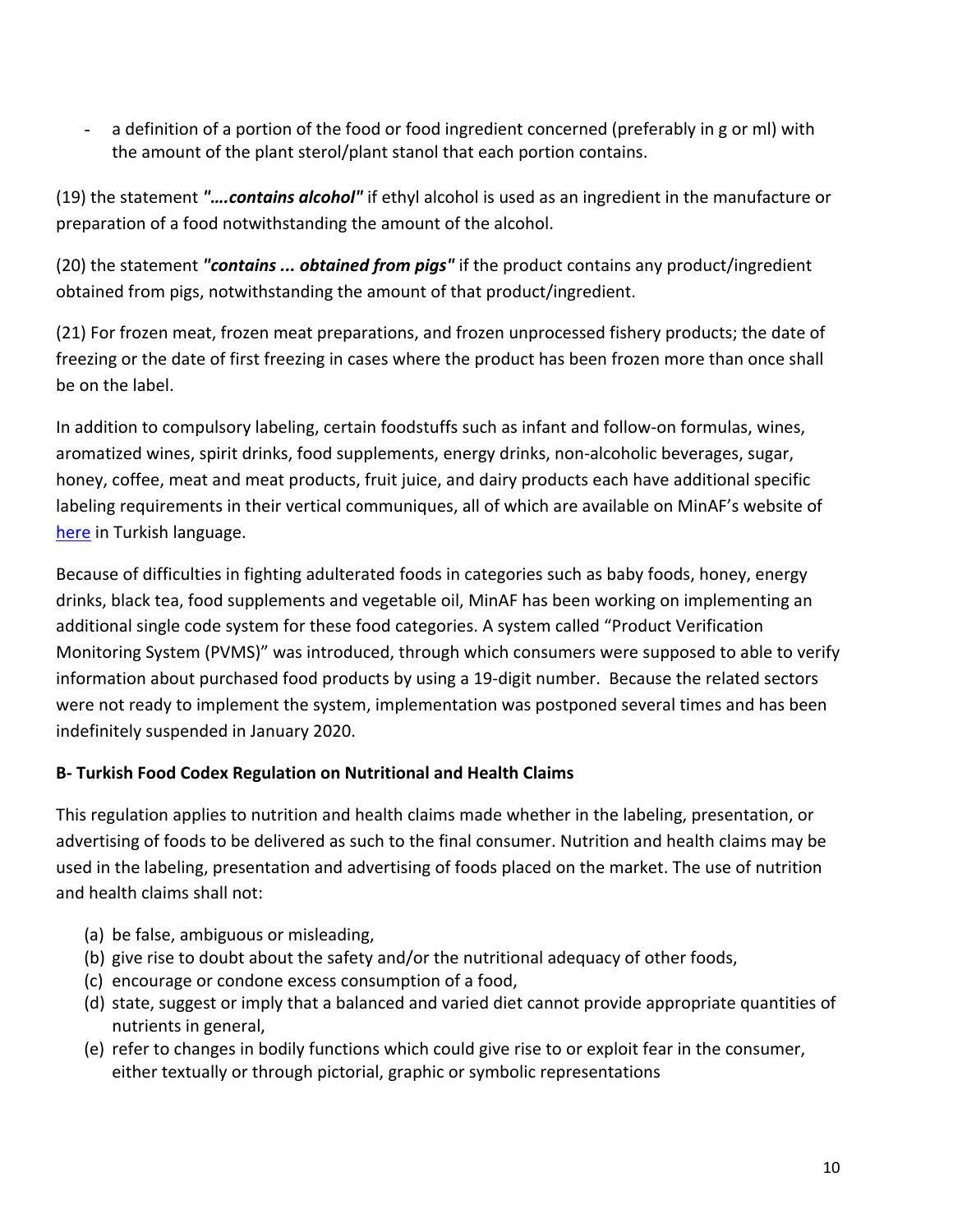### **Nutritional Claims**

Nutritional labeling is mandatory when there is a nutritional claim and/or health claim made either on the label, or in some sort of presentation or advertisement of a foodstuff. Food supplements are outside of the scope of this requirement. This requirement is valid also for foods for special dietary purposes without prejudice to their vertical legislation. Nutritional labeling includes energy value, fats, carbohydrates, proteins (where required), fiber, and salt/sodium, vitamins and minerals. Reference Daily Intake Values for energy and nutrients are given below. For vitamins and minerals to be displayed on a label, the amount of vitamin/mineral that should be met is 15 percent of the reference intake values in 100 g or 100 ml foodstuff, other than beverages. For beverages, this amount should be 7.5 percent in 100 ml of product in question.

| <b>Energy - Nutrient*</b> | Reference Intake Value* |
|---------------------------|-------------------------|
| Energy                    | 8400kj / 2000 kcal      |
| <b>Sugars</b>             | 90 <sub>g</sub>         |
| <b>Total Fat</b>          | 70g                     |
| Saturated fat             | 20 <sub>g</sub>         |
| Salt                      | 9g                      |
| Carbohydrates             | 260 <sub>g</sub>        |
| Protein                   | 50 g                    |
| Fiber                     | 25g                     |

#### **Reference Daily Intake Values for energy and nutrients other than vitamins and minerals:**

\*These values are set for adults

#### **Reference Daily Intake Values for vitamins and minerals:**

| <b>Nutrient</b>     | <b>Nutrition</b>       | <b>Nutrient</b> | <b>Nutrition Reference</b> |
|---------------------|------------------------|-----------------|----------------------------|
|                     | <b>Refernce Intake</b> |                 | Intake Value*              |
| Vitamin A $(\mu g)$ | 800                    | Chloride (mg)   | 800                        |
| Vitamin $D(\mu g)$  | 5                      | Calcium (mg)    | 800                        |
| Vitamin E (mg)      | 12                     | Phosphorus (mg) | 700                        |
| Vitamin $K(\mu g)$  | 75                     | Magnesium (mg)  | 375                        |
| Vitamin C (mg)      | 80                     | Iron $(mg)$     | 14                         |
| Thiamin (mg)        | 1.1                    | Zinc(mg)        | 10                         |
| Riboflavin (mg)     | 1.4                    | Cupper (mg)     | 1                          |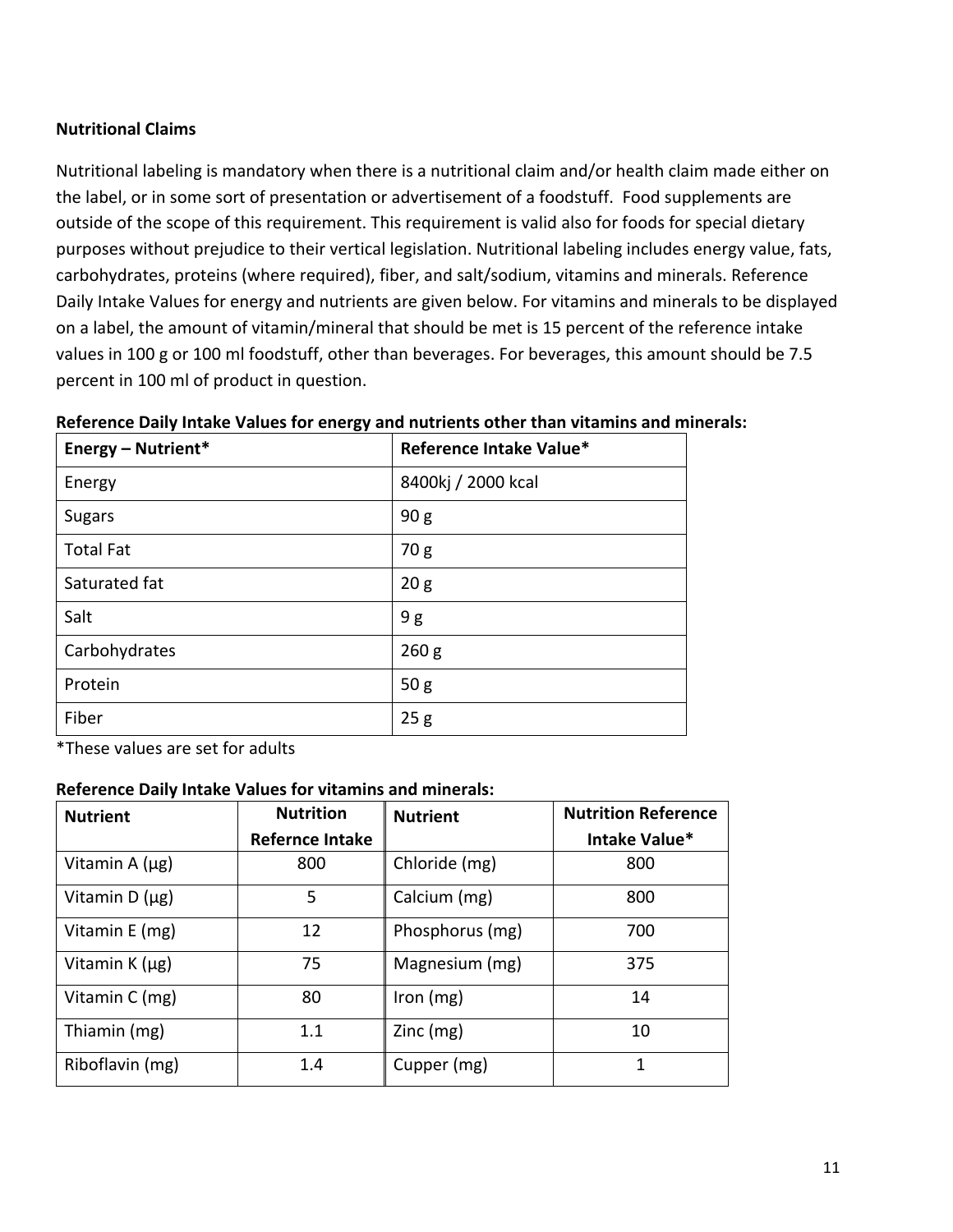| Niacin (mg)           | 16   | Manganese (mg)     |     |
|-----------------------|------|--------------------|-----|
| Vitamin B6 (mg)       | 1.4  | Fluoride (mg)      | 3.5 |
| Folic Acid $(\mu g)$  | 200  | Selenium (µg)      | 55  |
| Vitamin B12 $(\mu g)$ | 2.5  | Chromium $(\mu g)$ | 40  |
| Biotin $(\mu g)$      | 50   | Molybdenum (µg)    | 50  |
| Pantothenic Acid      | 6    | Iodine $(\mu g)$   | 150 |
| Potassium (mg)        | 2000 |                    |     |

\*These values are set for healthy people over four years old.

Nutritional claims and their requirements are given in detail in the regulation. Some examples of nutritional claims *allowed* in the Regulation on Labeling are as follows:

- If the energy value in 100 grams of solid food is not more than 40 kcal, a nutritional claim such as "low calorie/energy" might be on the label;
- If the energy value or nutrient amount is reduced 30 percent with respect to a similar product, the claim "reduced calorie/energy or nutrient" might be on the label;
- If the amount of alpha linolenic acid (ALA) amount is minimum 0.3 gr per 100 gr or 100 kcal food, the claim "source/contains/added Omega 3 fatty acids" might be on the label;
- If the 100 gr or 100 ml foodstuff contains less than 0.5 gr of sugar, the claim "sugar free" might be on the label.

To see the whole group of nutritional claims and their requirements allowed, please see the regulation [here](https://kms.kaysis.gov.tr/Home/Kurum/24308110) in Turkish language.

# **Health Claims**

On December 5, 2018, GOT published the Law no. 7151 amending some laws and decrees related to various health issues. Article 31 of this amending law abolished rules and conditions related to health claims in the Turkish Food Codex Regulation on Nutritional and Health Claims and authorized the Medicine and Medical Devices Agency (MMDA) of MoH related to evaluation, approval, presentation, advertising and labelling rules, and conditions related to health claims for food and food supplements. Products already marketed with the health claims authorized by MinAF on labels before December 5, 2018 will be continued to be marketed until new rules and conditions are set by MMDA. MoH has not set rules and conditions about health claims as of June 3, 2020. MoH will not approve new health claims for products to be marketed until new rules are set.

According to the current Turkish Food Codex Regulation on Nutritional and Health Claims (the health claims part was abolished by Law 7151), health claims on the label, in a presentation, or in an advertisement of the health claims of the foodstuff*, were allowed* if at least two of the following conditions were met with respect to nutrient profile: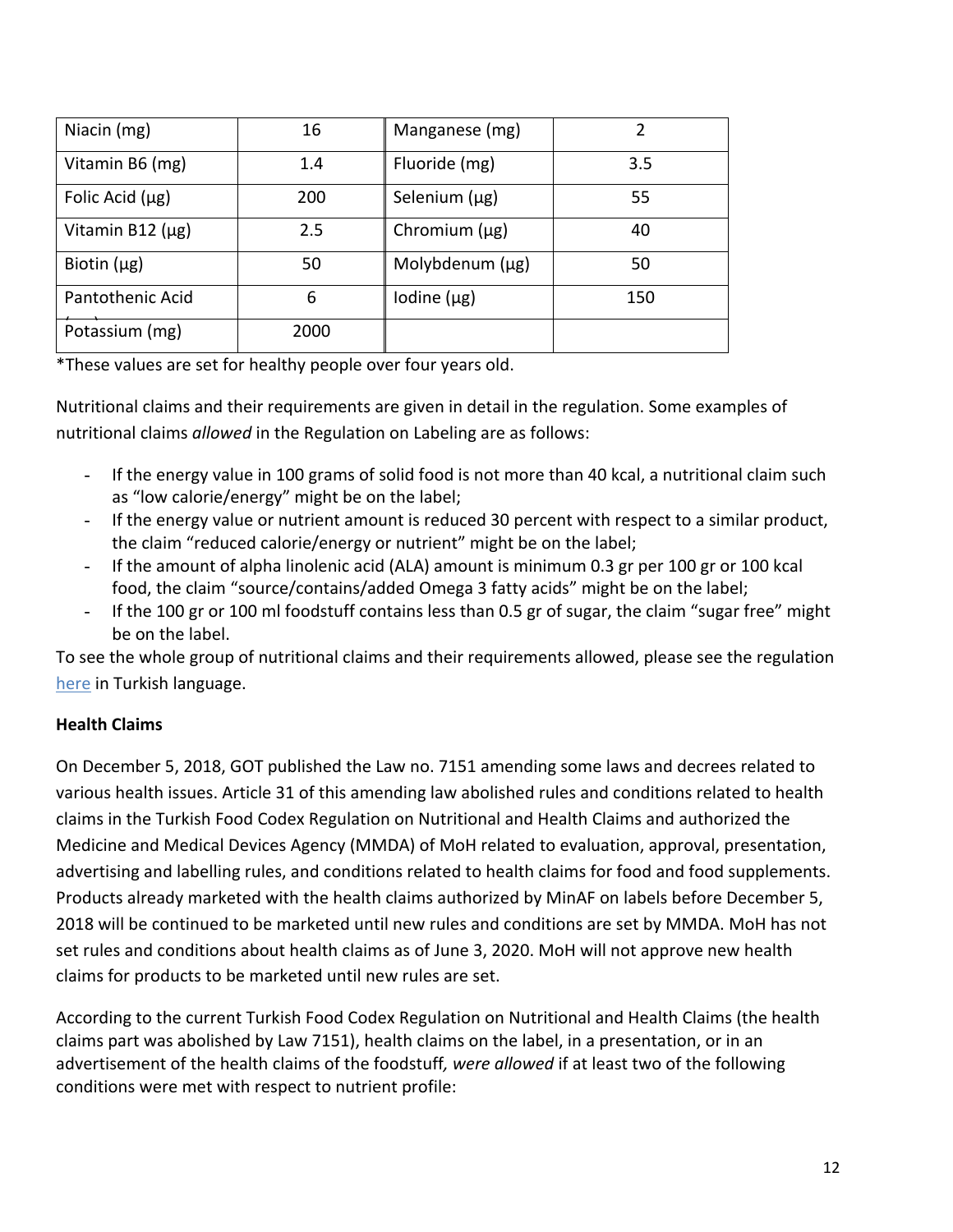- maximum sodium amount is 100 mg/100kcal
- maximum 10 percent of energy value comes from saturated fatty acids
- maximum 10 percent of energy comes from added sugar
- minimum 55mg/100kcal calcium inherent

Claims *not* allowed were those which refer to:

- negative effects on health unless foodstuffs are consumed
- weight loss amount or rate
- advice of doctors or other medical persons

Some examples of health claims under specified conditions which *were allowed* are as follows:

- "Biotin contributes to normal macronutrient metabolism"
- "Biotin contributes to the maintenance of normal hair"
- "Calcium contributes to normal muscle function"
- "Chitosan contributes to the maintenance of normal blood cholesterol levels"
- "Choline contributes to the maintenance of normal liver function"
- "Glucomannan contributes to the maintenance of normal blood cholesterol levels"
- "Lactase enzyme improves lactose digestion in individuals who have difficulty digesting lactose"
- "Monacolin K from red yeast rice (Monascus purpureous) contributes to the maintenance of normal blood cholesterol levels"
- "Walnuts contribute to the improvement of the elasticity of blood vessels"
- "Zinc contributes to normal DNA synthesis"
- "Plant sterols and plant stanol esters have been shown to lower/reduce blood cholesterol. High cholesterol is a risk factor in the development of coronary heart disease"
- "Calcium helps to reduce the loss of bone mineral in post-menopausal women. Low bone mineral density is a risk factor for osteoporotic bone fractures"
- "Supplemental folic acid intake increases maternal folate status. Low maternal folate status is a risk factor in the development of neural tube defects in the developing fetus"
- "Vitamin D is needed for normal growth and development of bone in children"

To see the whole group of health claims and their requirements allowed, please see the regulation [here](https://kms.kaysis.gov.tr/Home/Kurum/24308110) in Turkish language.

# **Labeling for Food Additives**

Labeling rules for food additives are indicated in Article 8 of the Regulation on Food Additives which was published in the Official Gazette no. 28693, dated June 30, 2013 and amended three times in 2014, 2016, and 2017. In this regulation, in addition to compulsory information, there are specific labeling requirements for food additives which will be sold to consumers, as opposed to those which will be used in processing. This regulation is available [here](https://kms.kaysis.gov.tr/Home/Kurum/24308110) in Turkish language.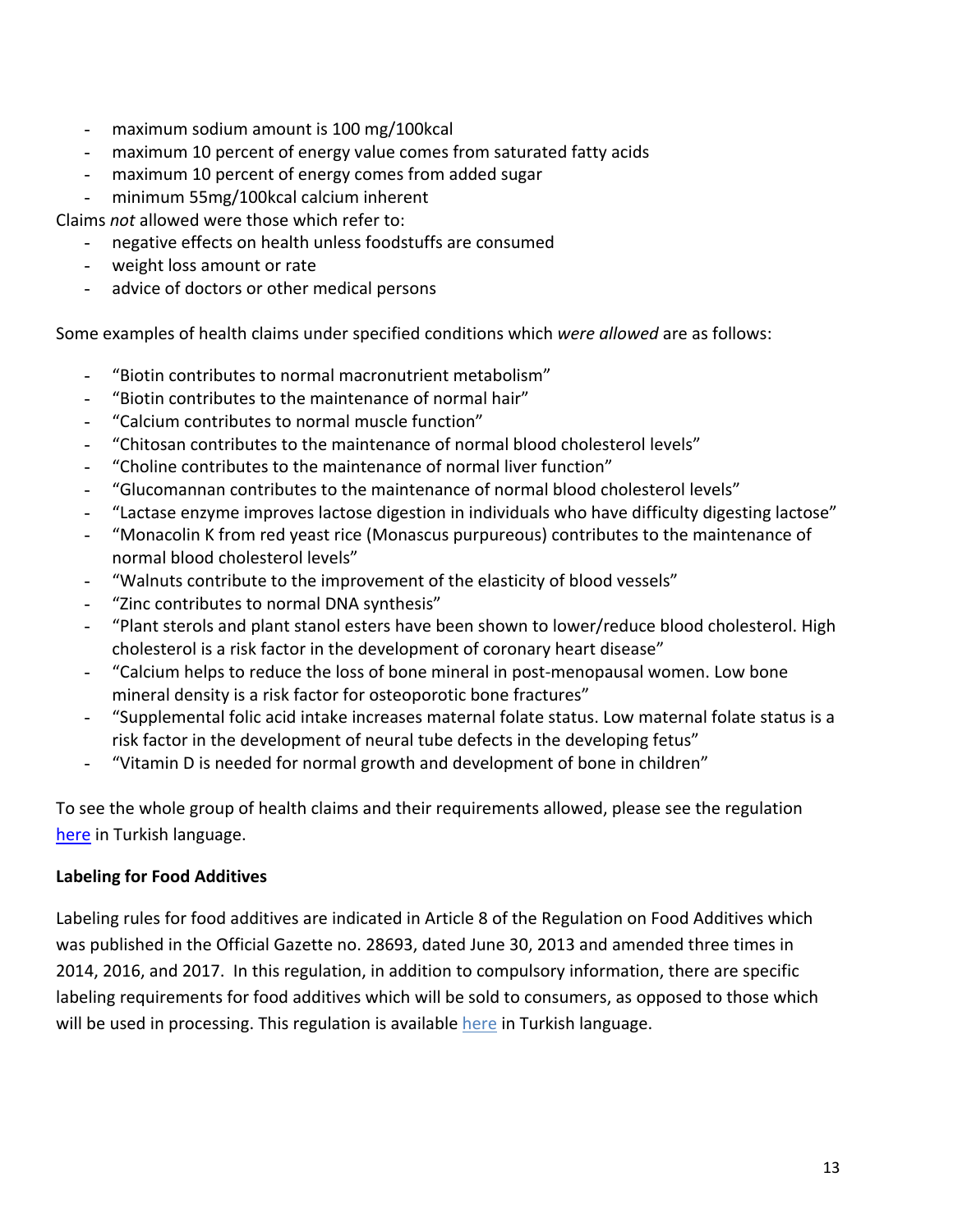# **Labeling for food and feed containing, consisting of, or deriving from GMOs**

In addition to general labeling rules, specific labeling rules for food and feed containing/consisting of, or deriving from genetically engineered products are set in the Article 18 of the Regulation on Genetically Modified Organisms and its Products published in Official Gazette no. 27671, dated August 13, 2010 and amended once in 2012. Currently, there are no genetically engineered events approved for food use in Turkey. As of April 2018, there are 26 corn events and 10 soybean events approved for feed use. Imported feed into Turkey must be labeled "contains GMO" if it contains approved genetically engineered content over 0.9 percent within a given shipment. These regulations are available [here](https://kms.kaysis.gov.tr/Home/Kurum/24308110) in Turkish language.

### **Labeling for Organic Agricultural Products**

If a product is produced in Turkey and marketed domestically in line with the requirements of the Turkish organic legislation in force, then the label should have the Turkish organic logo and the word "organic". Imported organic products are controlled/inspected according to the Turkish organic legislation and re-certified as organic if it complies with the organic legislation. This situation is also indicated on the label. Both domestically produced or imported non-organic agricultural products should not have packages or boxes or labels designed as if the product is organic. For example, labels of non-organic products should not have the words, "bio", "biyo", "eco", "eko", "org" which implies and misleads the consumer that the product is organic. Ninety-five percent of agricultural ingredients of processed products should be produced in compliance with the organic laws in force for the product to be labeled as organic.

Please see Chapter five of the Regulation on Organic Agriculture Principles and Practices **[here](https://kms.kaysis.gov.tr/Home/Kurum/24308110)** in Turkish language. Chapter five of the regulation gives detailed requirements about packaging and labeling of organic agricultural products to be marketed in Turkey.

The Ministry of Trade published the Amending Regulation on Commercial Advertisement and Unfair Commercial Practices in the Official Gazette on December 28, 2018. This regulation prohibits radio and television programs, or channels aimed at children from running advertisements at the beginning, during, or at the end of shows of any foods or beverages that fall under the Ministry of Health's "red category," which includes chocolate, candy, wafers, energy bars, sweet sauces, desserts, cakes, cookies, chips, fruit juices, energy drinks, soda pop, sugars, and popsicles.

Additionally, advertisements in radio and television programs not aimed at children will need to contain written or verbal warnings encouraging a proper and balanced diet as a clearly visible banner. In other mediums of advertisement, the written or verbal warnings should be included in a manner that is suitable to that medium. Additionally, the introduced article prohibits promotions and similar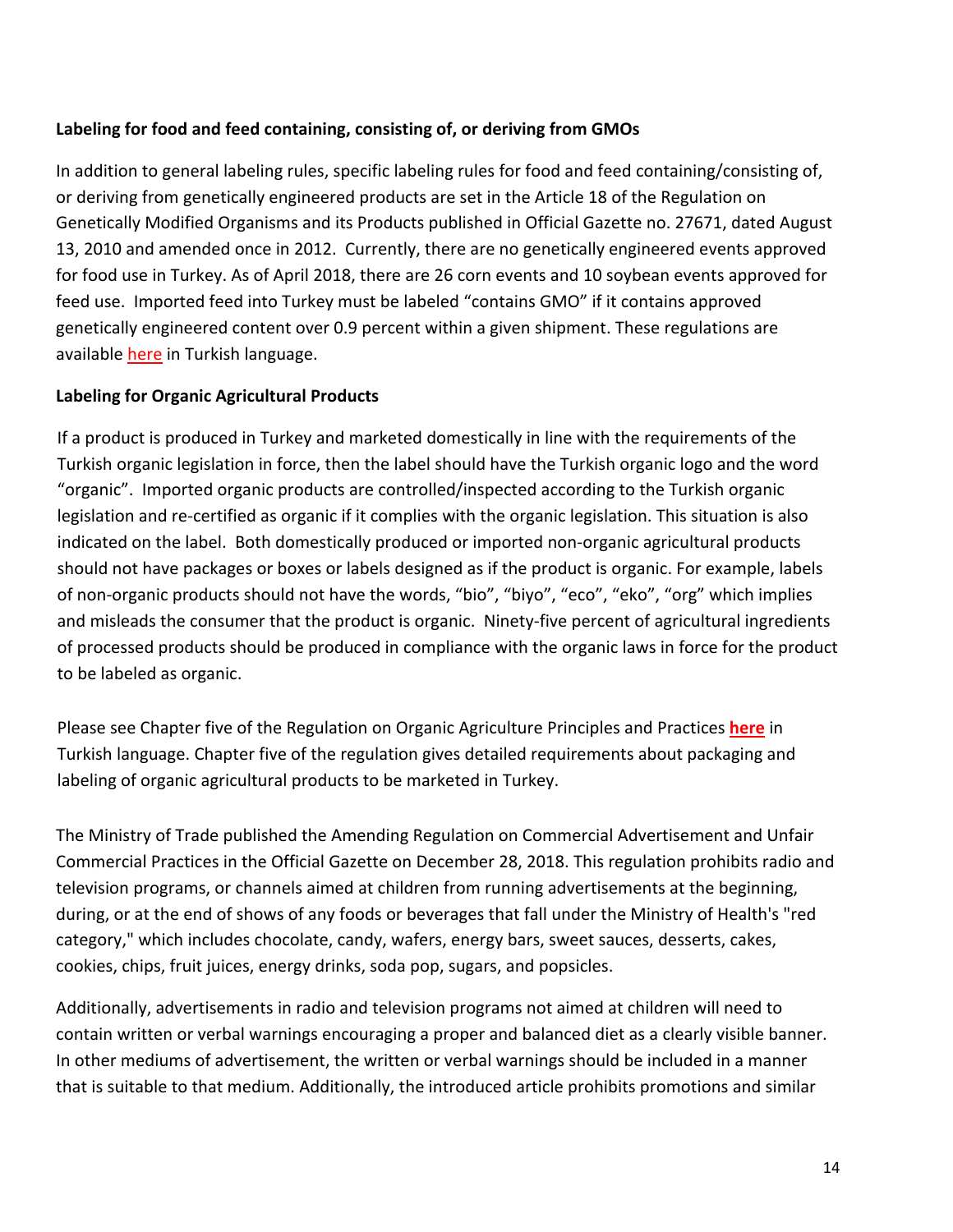marketing tools aimed at children with the goal of increasing the sale of those foods. This regulation entered into force on June 30, 2019.

In January 2019, MinAF notified a "Draft Turkish Food Codex Regulation on Food Labeling and Information to Consumers" to the WTO and opened it up for public comment via its website. The public comment period closed in February 2019. The proposed draft regulation requires red, yellow, or green color-coding, which resemble a traffic light, on all packaged foods, based on specified nutrient thresholds for salt, saturated fat, oil, and sugar. Some are concerned that this may lead consumers to avoid certain foods that may contain beneficial nutrients or contribute to consumer confusion. The regulation has not been finalized as of June 3, 2020.

### **Section III: Packaging and Container Regulations:**

The Turkish Food Codex Regulation on Materials and Articles Intended to Come into Contact with Food was originally published by MinAF in the Official Gazette no. 28157 dated December 29, 2011, and it was replaced by a regulation published on April 5, 2018. This regulation applies to materials and articles, including active and smart packaging materials/food contact materials and articles, which in their finished state:

- are intended to be brought into contact with food,
- are already in contact with food,
- can reasonably be expected to be brought into contact with food or to transfer their constituents to food under normal or foreseeable conditions of use and were intended for that purpose.

This regulation does not apply to materials and articles which are antiques, or covering or coating materials, such as the materials covering cheese rinds, prepared meat products or fruits which form part of the food and may be consumed together with this food, and fixed public or private water supply equipment.

This regulation sets the general and specific requirements for materials and articles intended to come into contact with food and specific requirements for active and intelligent food contact materials and articles and labeling of these.

Under the framework regulation, there are specific communiques for materials and articles made of regenerated cellulose film, ceramic articles, and plastic materials and articles which set the specific rules for these materials and articles. There is no special packaging or size required by MinAF's regulations. These regulations are available [here](https://kms.kaysis.gov.tr/Home/Kurum/24308110) in Turkish language.

There is a Regulation on Packaging Waste Control, which defines the conditions for re-use and recycling of packages, announced by the Ministry of Environment and Urbanization on December 27,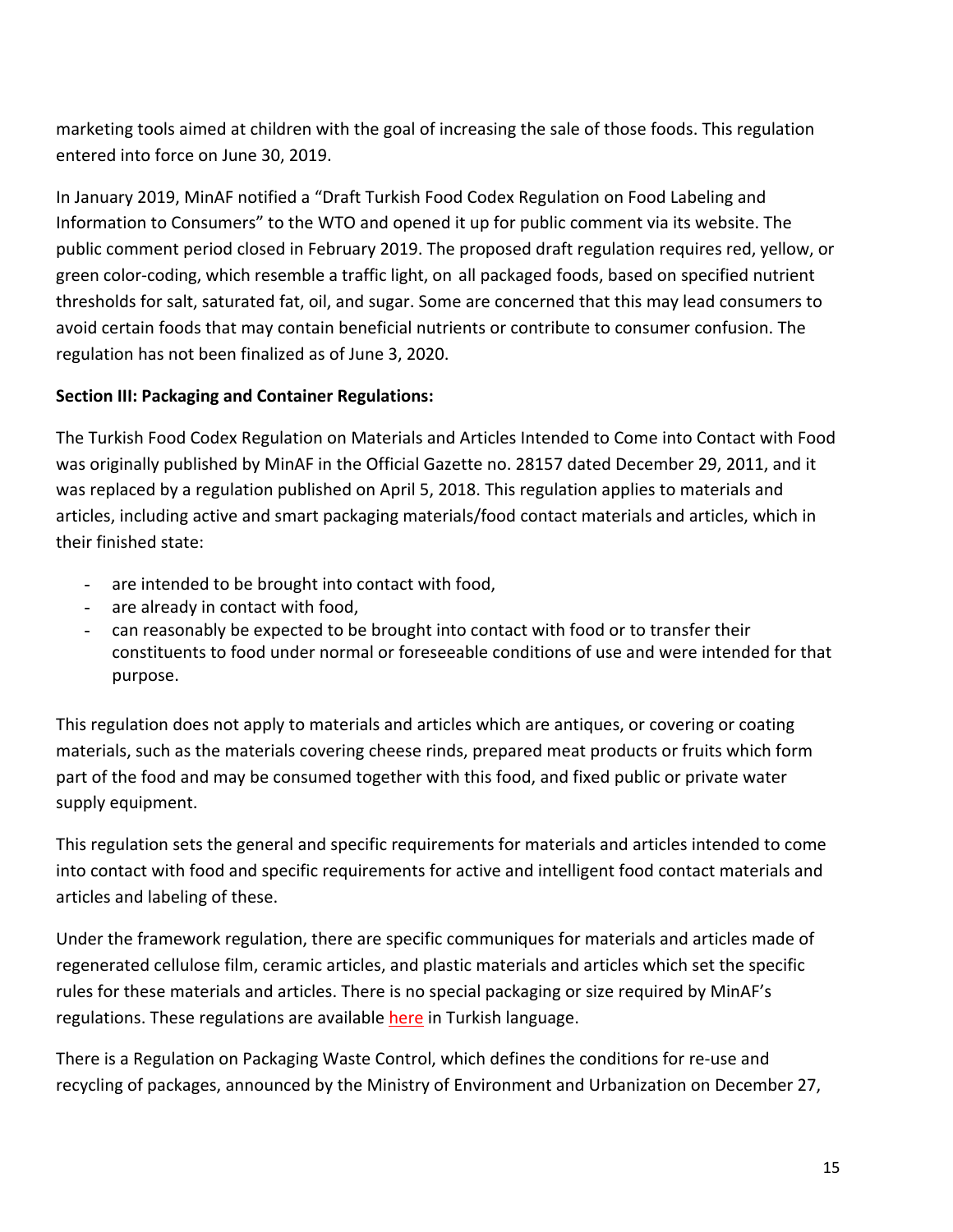2017. According to the Article 16 of the Regulation, producers should ensure that the heavy metal (lead, cadmium, mercury, chromium) content amount of the packaging material must not exceed 100 ppm. It is accessible [here](https://cygm.csb.gov.tr/yonetmelikler-i-440) in Turkish language.

### **Section IV: Food Additives Regulations:**

The food additives section of the Turkish legislation is quite detailed, and was prepared in an effort to conform to EU regulations. But there are shifts from EU regulations, especially for use of additives in traditional products.

The Revised Turkish Food Codex Regulation on Food Additives was published in the Official Gazette on June 30, 2013 and amended on November 24, 2014, July 16, 2016, September 22, 2017, June 12, 2018 and February 27, 2019.

This regulation specifies general conditions for inclusion and use of food additives in the list. It sets the food additive functional groups, names of food additives, defines the food categories, and lists maximum amounts and conditions of additives allowed in defined food categories, as well as exceptions and restrictions. It also lists food items in which food additives are not allowed to be used and lists certain food additives which are not allowed to be used for certain traditional foods, such as fermented sucuk (traditional spicy beef sausage), heat-treated sucuk, poultry döner, döner, köfte, pastırma, pekmez, pide, bazlama and ciğ köfte. For example, E-620-625 (Glutamic acid-glutamates) and E-626-635 (Ribonucleotides), which are flavor enhancers, are prohibited for use in cured meat products such as pastırma, sucuk, heat treated sucuk, poultry döner and köfte. MinAF states that the reason for this prohibition is to protect the traditional nature of these products and prevent unnecessary usage of additives. In addition, nitrates are banned in the following traditional meat products: döner, poultry döner and köfte. MinAF states that the aim of this prohibition is to prevent additives being used unless considered technically necessary. Enzymes are outside of the scope of this regulation. The regulation is available [here](https://kms.kaysis.gov.tr/Home/Kurum/24308110) in the Turkish Language. For an additive to be added to the list of the regulation, the applicant should contact DGFC. National Food Codex Commission operating under DGFC has the authority to decide the inclusion of additive in question to the list.

#### **Section V: Pesticides and Other Contaminants:**

Pesticides are required to be approved by MinAF before being placed on the market. The validity of approval is 10 years. If the approval conditions are continued, the validity can be extended 10 more years.

MinAF abolished its previous regulation and published the revised Turkish Food Codex Regulation on Maximum Residue Levels of Pesticides on November 25, 2016.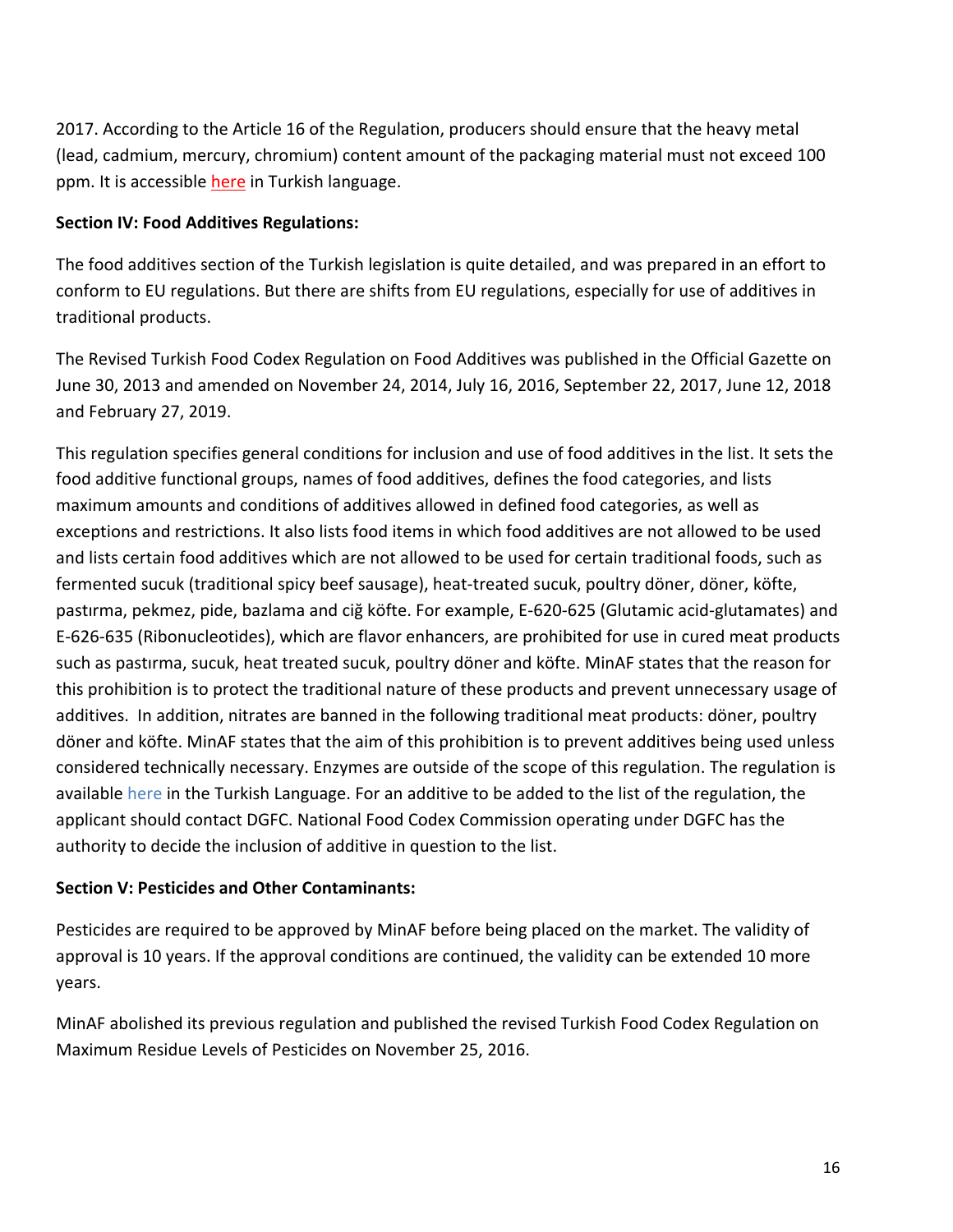This regulation also covers foodstuffs of plant and animal origin to be used as fresh, processed and/or composite food in or on which pesticide residues may be present. It does not apply to the manufacture of products other than food, or sowing or planting, or products used for authorization of active substances in line with relevant legislation. The regulation has five Annexes:

- Annex-1, animal and plant origin foodstuff categories, sub-categories and names of foodstuffs
- Annex-2, Maximum Residue Levels (MRLs) of Pesticides which are authorized in Turkey
- Annex-3, MRLs authorized in European Union (EU legislation)
- Annex-4, Pesticides no longer authorized for usage in Turkey
- Annex-5, LOD (Level of Detection) for some pesticides

The regulation is updated occasionally by MinAF and available [here](https://kms.kaysis.gov.tr/Home/Kurum/24308110) in Turkish. For detailed information about plant protection products including pesticides, please see the [GAIN Report on Plant Protection](https://gain.fas.usda.gov/#/)  [Products and Maximum Residue Limits of Pesticides Regulations](https://gain.fas.usda.gov/#/) dated January 09, 2020.

The current Turkish Food Codex Regulation on Pharmacologically Active Substances and Their Classification Regarding Maximum Residue Limits in Foodstuffs of Animal Origin was published in the Official Gazette on March 7, 2017 and was amended on February 21, 2019 and July 13, 2019. Pharmacologically active substances, animal type, target tissue, and other conditions such as name of residue and maximum residue limits are set in the Regulation, available [here](https://kms.kaysis.gov.tr/Home/Kurum/24308110) in Turkish language.

The Turkish Food Codex Regulation on Contaminants was published in the Official Gazette no. 28157, dated December 29, 2011, and amended once on December 19, 2012. It sets the maximum levels of the certain contaminants (nitrates, mycotoxins, heavy metals, 3-monochloropropane-1,2-diol (3- MCPD), dioxins and dioxin- like PCBs, Polycyclic aromatic hydrocarbons and erucic acid) in foodstuffs. It is available [here](https://kms.kaysis.gov.tr/Home/Kurum/24308110) in Turkish language.

All three regulations were prepared by MinAF within the scope of Turkey's harmonization to the EU; however, there are some differences compared to the EU legislation in these regulations. The Turkish Food Law maintains provisions for regulators to refer to the Codex Alimentarius or EU Directives if the pesticides, contaminants, or pharmacologically active substances are not contained in the Turkish Food Codex. Enforcement of these regulations is carried out by Provincial Agricultural Directorates of MinAF.

### **Section VI: Other Requirements, Regulations, and Registration Measures**

Turkey is gradually implementing approval requirements of facilities in exporting countries. There is no general approval process for these facilities.

*For animal sourced food products for human consumption***,** if the model export certificate requires a facility approval number, then the facility must have an approval number from the related agencies of that country.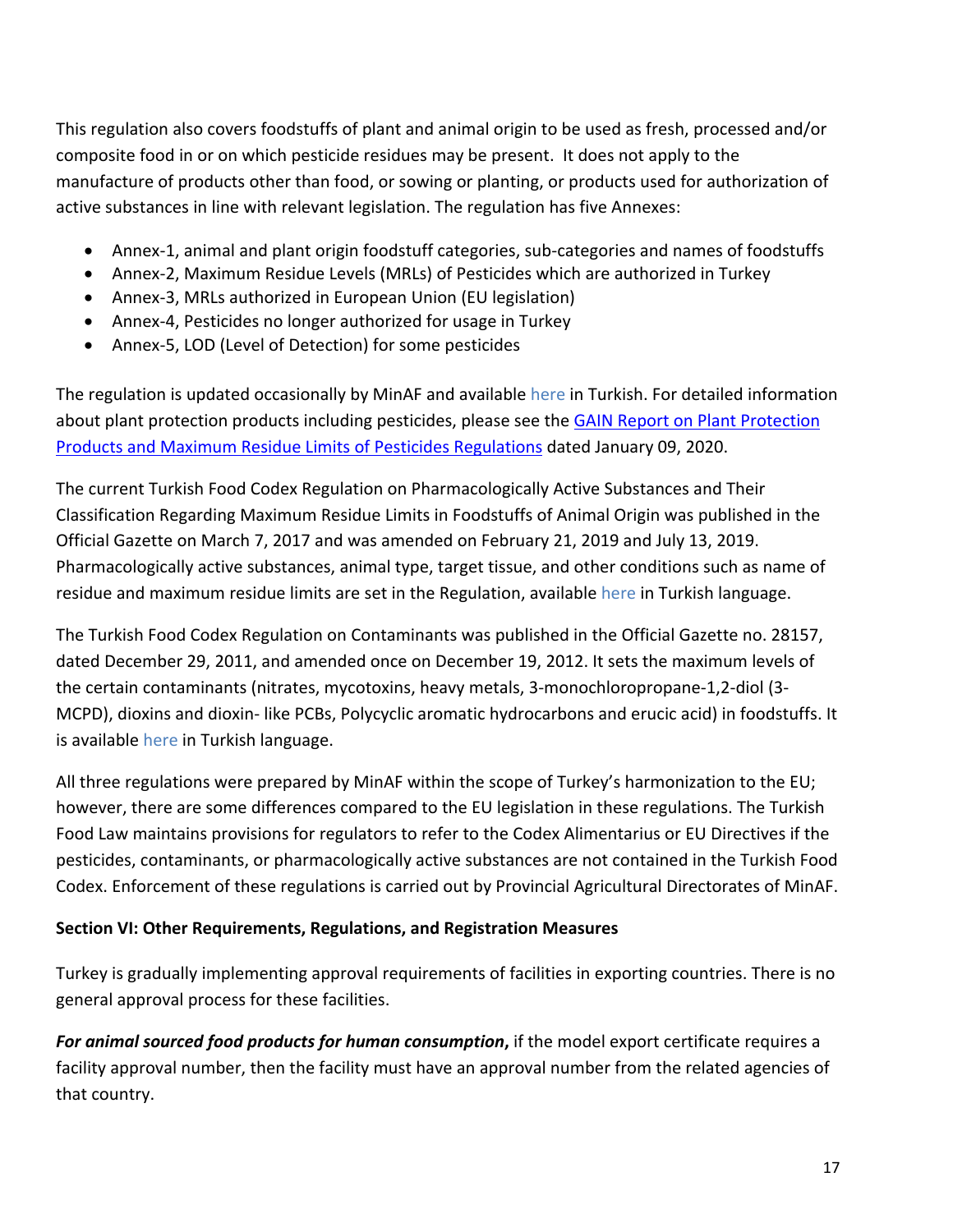*For animal byproducts*, such as hides and skins, if the facility is already on the EU-approved list, there is no need to conduct approval procedure and the facility is directly accepted as approved by MinAF. If the facility is *not* in the EU-approved list, then approval by MinAF is required. This has been started with hides and skins. MinAF published the approval process and questionnaire for hides and skins in the Turkish and English languages, accessible [here](https://www.tarim.gov.tr/GKGM/Belgeler/Veteriner%20Hizmetleri/HayvansalYanUrunIsletmeProsedur/deri_isletmeleri_onay_prosed%C3%BCr%C3%BC.pdf). Once the facility is approved and no new problems arise, there is no expiration date for registration/approval of that facility. There is no cost or fee for the exporting facility/country for the approval process. For approved establishments in foreign countries for the export of animal byproducts to Turkey, please click [here.](https://www.tarimorman.gov.tr/Konular/Veteriner-Hizmetleri/Ihracat-Ithalat/Ithalat)

If there is no EU approval number, hides and skins facilities in the United States should contact the relevant U.S. agencies for the approval procedures to be started. Then the U.S. agencies would need to inspect the facility according to Turkey's relevant requirements and guarantee that the facility is in compliance with the relevant Turkish requirements. MinAF may prefer to inspect the facility itself to determine the compliance of the facility with Turkish requirements. In this case, as a first step, MinAF will send a questionnaire to the relevant U.S. agencies for the exporting facility; communication between the two governments is crucial in this process. After receiving the completed questionnaire from the U.S. agencies, MinAF visits the exporting facility to audit it and meet with the relevant U.S. agencies.

*For bovine semen*, the facility must be on the EU-approved establishment list. Please click [here](https://ec.europa.eu/food/animals/live_animals/approved-establishments_en) to see the EU approved establishment list by countries.

*For meat,* there are approval procedures in place for slaughterhouses in exporting countries. For the approved slaughterhouses in exporting countries, please [click](https://www.tarimorman.gov.tr/Konular/Veteriner-Hizmetleri/Ihracat-Ithalat/Ithalat) **[here](https://www.tarimorman.gov.tr/Konu/1722/S%C4%B1%C4%9F%C4%B1r-eti-ithalat%C4%B1na-izin-verilen-kesimhaneler)**. *For live cattle*, the assembly center, if any, must fulfil the conditions for its approval determined by the competent authority in the United States.

*For plant origin food products,* upon the importer's request, MinAF may register/approve the facility of the exporting country for the purpose of decreasing the frequency of the physical inspections at import (taking samples of the product at Turkey's border). The first step of the approval procedure is that MinAF will send the questionnaire (Questionnaire for Pre-export checks in order to approve the establishment of the exporting country) to the importer. The importer then delivers the questionnaire to the exporter and the exporter provides all the necessary information related to the competent authority of the exporting country, legislation, facility information, and product information which is requested in the questionnaire. MinAF then reviews the filled-out questionnaire and visits the facility to inspect it and meets with the relevant agency which is responsible for the official controls of that facility. After the visit, MinAF prepares an evaluation report and if the results of the visit comply with the Turkish requirements, then the facility is approved within about two months. Once the facility is approved, the products exported from this facility are subject to a decreased rate of inspection. Analysis frequencies may be decreased to the levels of three to five percent after the approval.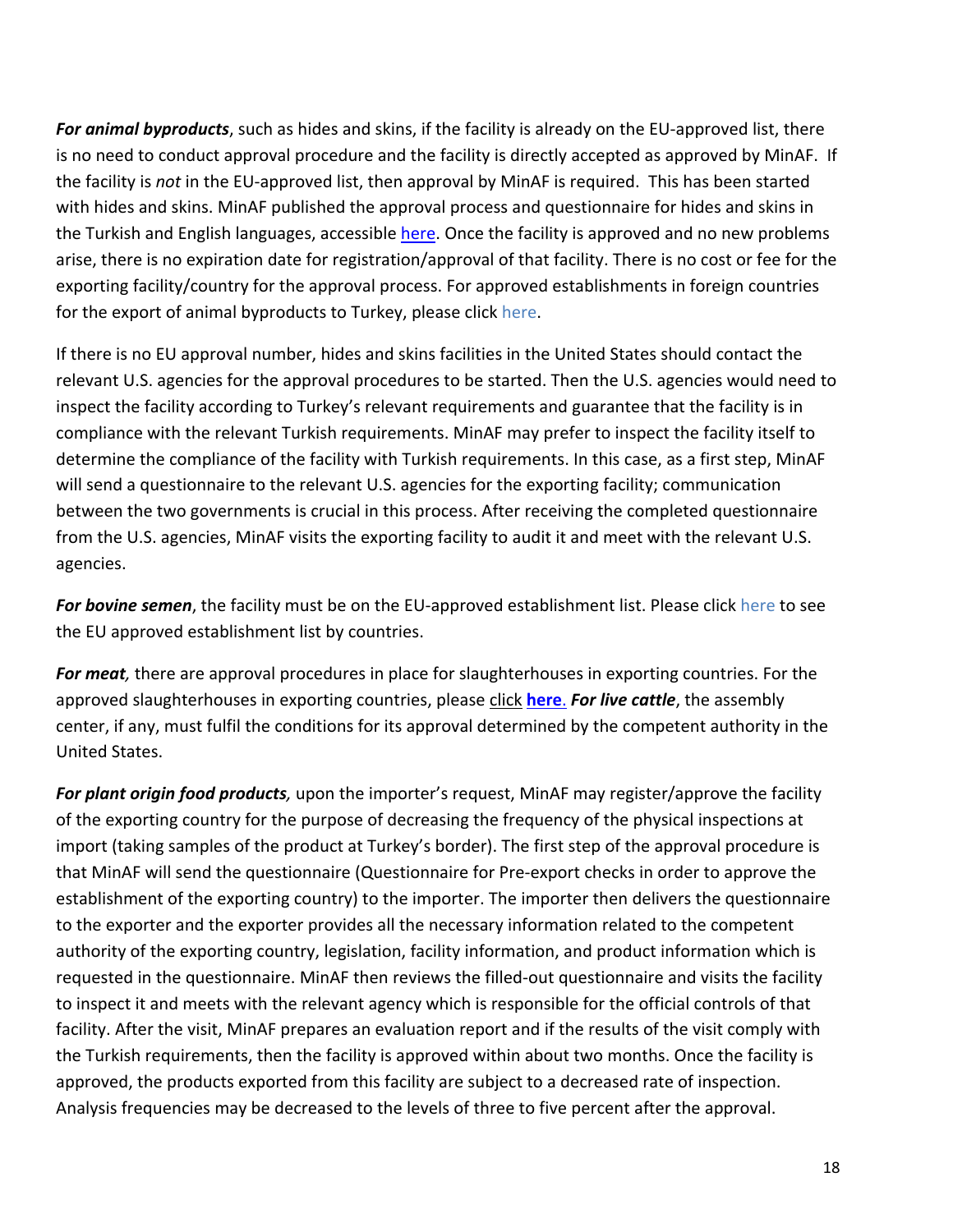Approval is valid for three years if all conditions remain the same. There is no cost or fee for the exporting facility/country for this approval process.

There is no product registration or approval procedure in place for animal or plant origin products, except food supplements.

*Food supplements* require product approval to be imported into Turkey. The food business operator (importer, producer, seller, etc.) should fill out an application for each product and submit it to MinAF with the required information given below:

- trade name or brand of product,
- name and address of the company
- ingredient list of product in percentages
- specification document of product
- recommended daily intake dose
- if applicable, HACCP and/or GMP documentation
- if product contains herb(s) as an ingredient, botanical and Latin names of the herb(s), part used
- fee payment document
- other documents where MinAF requests
- letter of commitment that the brand of product is not a brand of medicine
- if product contains herbs, documents related to production methodology of this herb (like organic, GMP, etc.)

Food supplement applications are made to the provincial directorates of MinAF. Evaluations and approvals of the products for consumers (other than products for children ages 2-4) are made by provincial directorates of MinAF. The products for 2-4-year-old children are evaluated and approved by the committee established under the GDFC at the central government level. Once it is approved by the relevant provincial directorate, then it can be sold throughout the country. Applicants must pay an approval fee for each product approval, and the fee amount is updated each year. The approval fee is 9000 TL/product (\$1,327 USD/product at 1USD=6,7825 TL exchange rate) for the year 2020. There is no expiration date for approval unless conditions change.

# *Control Certificate*

For the importation of *animals, animal products* of which HS codes are given in Appendix-I-A and *plant materials for production such as seed, seedling, sapling and flower bulbs* of which HS codes are given in Appendix-I-B, a "**Control Certificate**" is required prior to import. This is considered as pre-import permission and it states whether the product is eligible for import or not.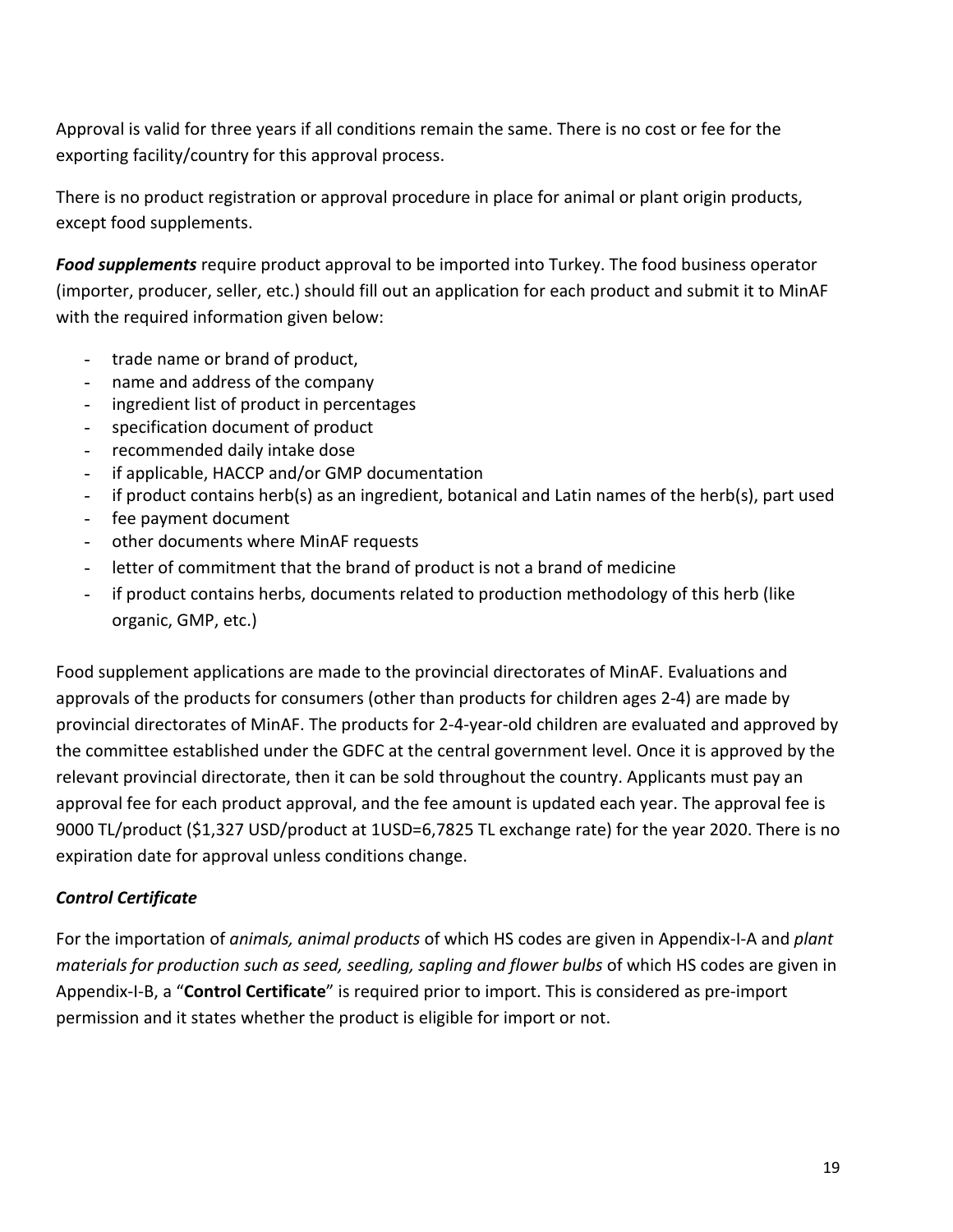# *Control Certificates for Animals and Animal Sourced Products*

*For animals and animal sourced products* of which HS Codes are given in the Appendix I-A which is subjected to veterinary controls, a **Control Certificate** is required. The Control Certificate needs to be approved by the GDFC or authorized PAFDs according to the type of products. Once issued, the Control Certificate is valid for four months. However, for the HS codes; 05.04, 15.04, 1516.10, 15.17, 1518.00, 18.06, 19.01, 19.02, 19.04, 19.05, 2103.90.90, 21.04, 2105.00, 21.06, 2202.99, 2208.70, the Control Certificate is valid for 12 (twelve) months. These time periods cannot be extended.

The importer should fill out an application with the following documents needed in order to receive the Control Certificate:

- 1. Completed Control Certificate Form
- 2. Proforma invoice or invoice
- 3. Sample veterinary health certificate (not required for live cattle intended for slaughtering, feeder and breeding and sheep/goats)
- 4. Country of origin document (not required if the veterinary health certificate includes the origin of the products)
- 5. Ingredient list
- 6. For food supplements, food for special dietary purposes and for products and feed where national legislation does not exist, specification document
- 7. Label/draft label
- 8. Commercial Activity Certificate or Trade Registry Gazette where importer is registered
- 9. Other documents, as MinAF requests, according to the nature of the commodity to be imported

After the Control Certificate is approved, it is registered in Turkey's Food Safety Information System for animal-sourced food products.

**For** *animals and animal sourced products* of which HS codes are given in the Appendix II which is subjected to veterinary controls, a Control Certificate is *not* required.

A Control Certificate is *not* required for live animals intended for;

- Racing or exhibitions for a certain period of time .
- Presents to be introduced to civil or military statesmen
- Exhibitions at private or public zoos
- Donations and scientific research for universities and other research institutes

### *Control Certificates for Plant Products*

**For** *seeds, seedlings, saplings and certain plant materials for production such as flower bulbs* of which HS codes are given in Appendix I-B**,** a Control Certificate is required to be approved by MinAF's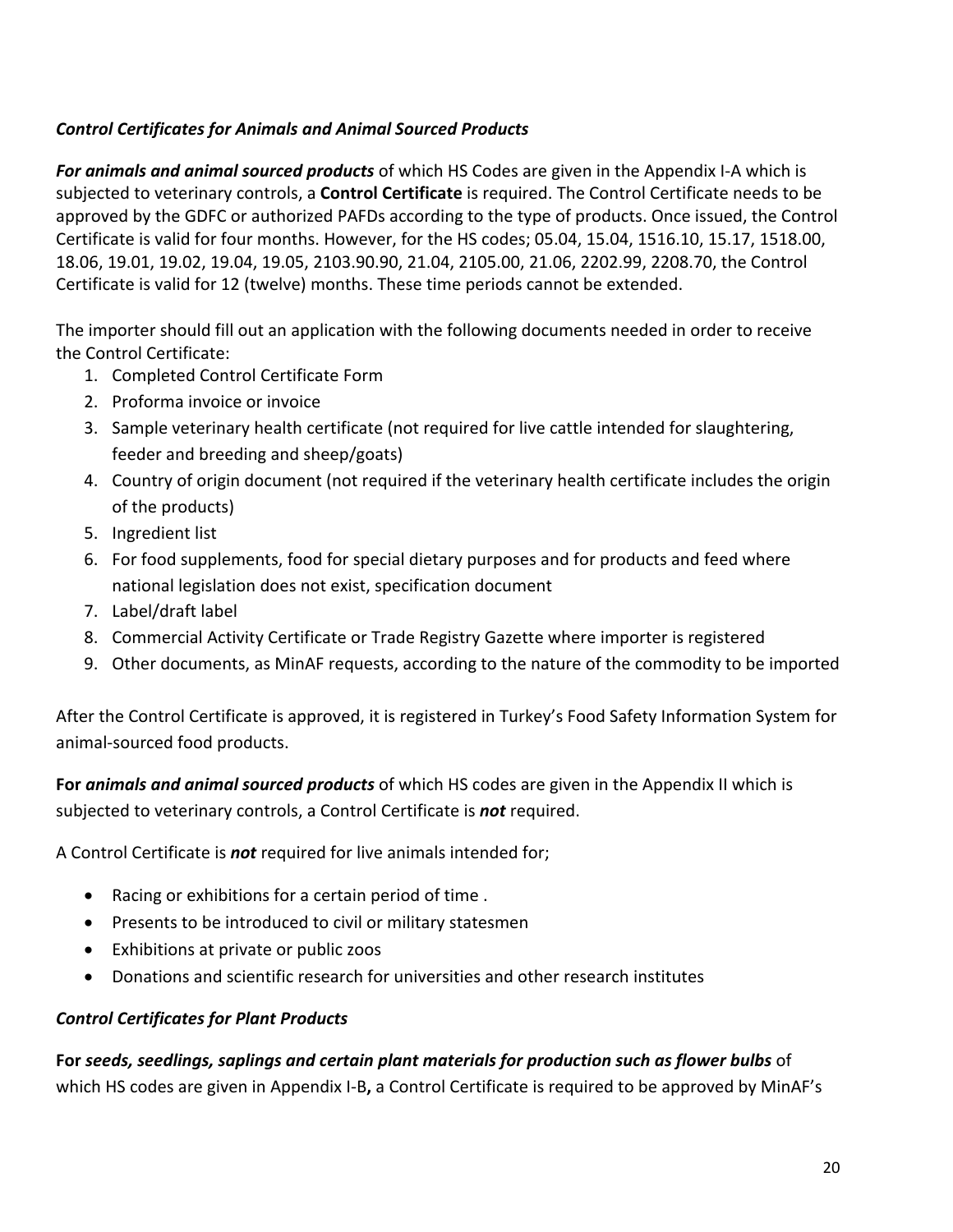central level or authorized PAFDs according to the type of the products prior to import. Once issued, the Control Certificate is valid for six months. This time period cannot be extended.

The Biosafety Law does not allow for the production/cultivation of genetically engineered (GE) crops in Turkey, therefore, the importation of GE seed, seedlings, saplings and certain plant materials for production, such as flower bulbs, are not allowed.

For seeds, seedlings, saplings, and production materials, an individual **preliminary permit application** is required for each Control Certificate. For the preliminary permit of *seeds of field plant, vegetables, feed plants, grass plants, medicinal and aromatic plants,* the following documents are required:

- a. Petition for Application
- b. Filled Control Certificate Form
- c. Original copy of invoice/pro-forma invoice or its copy certified by importer. Items required to be included in invoice/pro forma invoice:
	- 1. Invoice/Pro-forma invoice date and number (date cannot be older than six months),
	- 2. Type and variety of seed to be imported
	- 3. Quantity, lot/batch number and monetary value of seed to be imported,
	- 4. Name, authorized signature and seal of importer
	- 5. Contact details of exporter
- d. Letter of Commitment given by importer stating that seed is non-GMO,
	- 1. A document given by exporter certifying that seed is not GMO. In cases where the document is a copy, it must be vouched for by the importer. Exporters can also declare non-GMO statement on pro-forma invoice,
	- 2. If non-GMO is not documented by the exporter, then an analysis report certifying that it is non-GMO shall be required
- e. Seed Certificate
	- 1. There is no certificate requirement for imports designated for trials, breeding, providing material for the gene bank
	- 2. For the imports of propagating materials:
		- a. OECD certificate is required for seeds of field and feed plants
		- b. For other plant groups, OECD certificate or ISTA-Orange certificate or seed analysis report taken from national or federal seed laboratory is required.
	- 3. For commercial purpose imports (trade purpose)
		- a. OECD certificate is required for seeds of field and feed plants. If laboratory analysis results of the seed are not indicated on the OECD certificate, then, an ISTA-Orange certificate is required. For seeds which will be re-packaged and re-certificated in Turkey, ISTA-Orange certificate is not required.
		- b. For grass seed, OECD certificate or ISTA-Orange certificate or seed analysis report taken from national or federal seed laboratory is required. If laboratory analysis results of the seed are not indicated on the OECD certificate, then an ISTA-Orange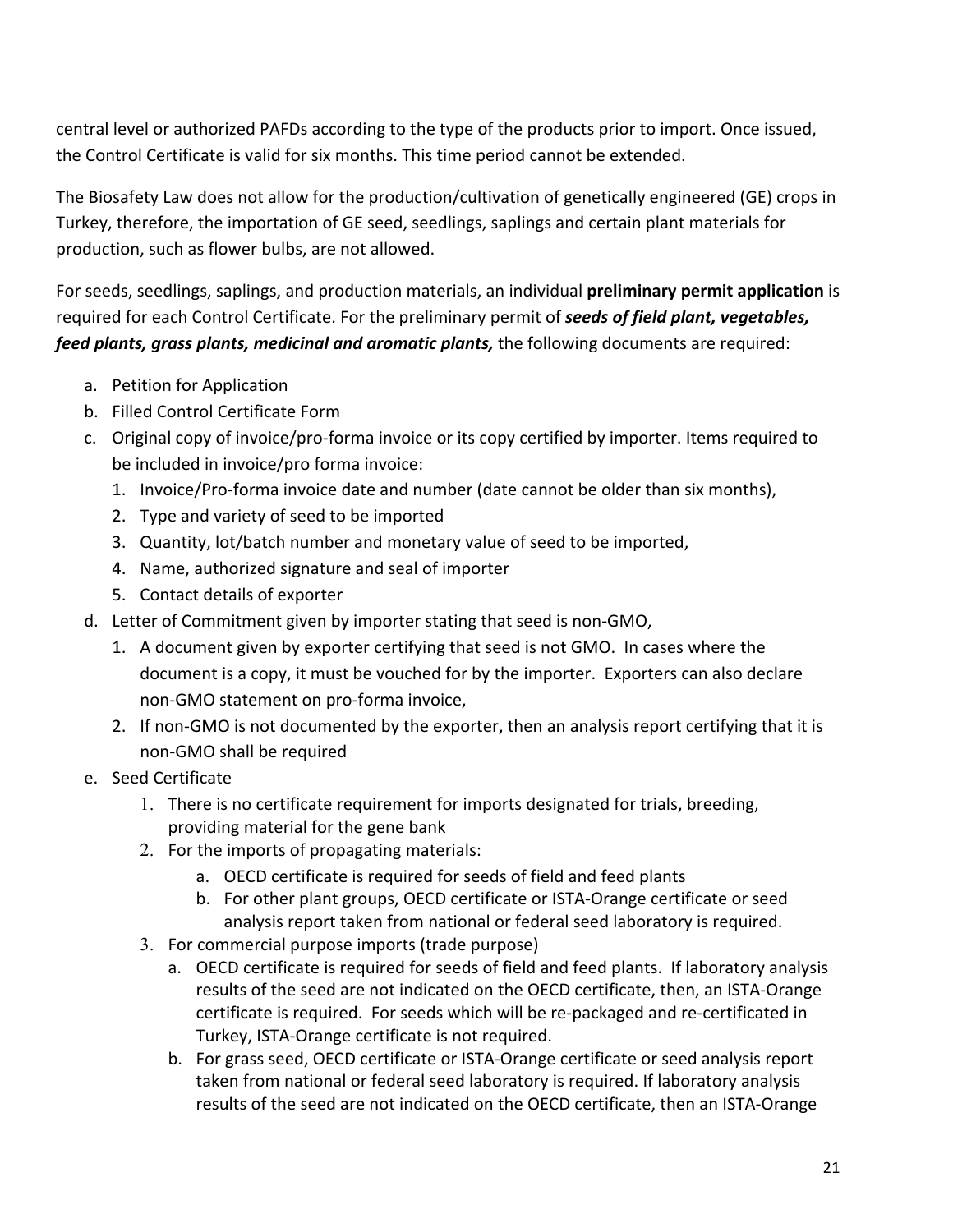certificate or seed analysis report taken from a national or federal seed laboratory is required. For mixed grass seeds, these certificates or reports will be required for each seed in the mixture.

- c. For tobacco seed, OECD certificate or ISTA certificate or seed analysis report taken from national or federal seed laboratory is required.
- d. For flint corn seed, sweet corn seed, and vegetable seeds, OECD certificate or ISTA-Orange certificate is required. If laboratory analysis results are not indicated on the OECD certificate, then an ISTA-Orange certificate is required.
- e. For medicinal and aromatic herbs, OECD certificate or ISTA certificate or seed analysis report taken from a national or federal seed laboratory is required.
- 4. For imports for export purpose:
	- a. OECD certificate is required for seeds of field and feed plants. If analysis results of laboratory for the seed are not indicated on the OECD certificate, then an ISTA-Orange certificate is required. For seeds which will be re-packaged and recertificated in Turkey, ISTA-Orange certificate is not required.
	- b. For other plant groups OECD certificate or ISTA-Orange certificate or analysis report taken from a national or federal seed laboratory is required.
- f. Preliminary import permit bank receipt demonstrating that the application fee has been paid,
- g. Other documents that MinAF requires.

For additional information on the seed sector in Turkey, please see [FAS GAIN Report on Turkey](https://gain.fas.usda.gov/#/search)  [Planting Seeds Sector Overview.](https://gain.fas.usda.gov/#/search)

For preliminary permit *of seedlings, saplings, and production materials* the following documents are required:

- a. Petition for Application
- b. Filled Control Certificate Form
- c. Original copy of invoice/pro-forma invoice or its copy certified by importer. Items required to be included in invoice/pro-forma invoice:
	- 1. Invoice/Pro-forma invoice date and number (date cannot be older than six months)
	- 2. Type and variety of seed to be imported
	- 3. Quantity, lot/batch number and monetary value of seed to be imported
	- 4. Name, authorized signature and seal of importer
	- 5. Contact details of exporter
- d. Letter of Commitment given by importer stating that seed is non-GMO
	- o A document given by exporter certifying that seed is not GMO. In case such document is a copy, it must be approved by the importer. Exporter can also declare non-GMO statement on pro-forma invoice
	- o Unless provided non-GMO documented by the exporter, an analysis report certifying that it is non-GMO shall be provided by importer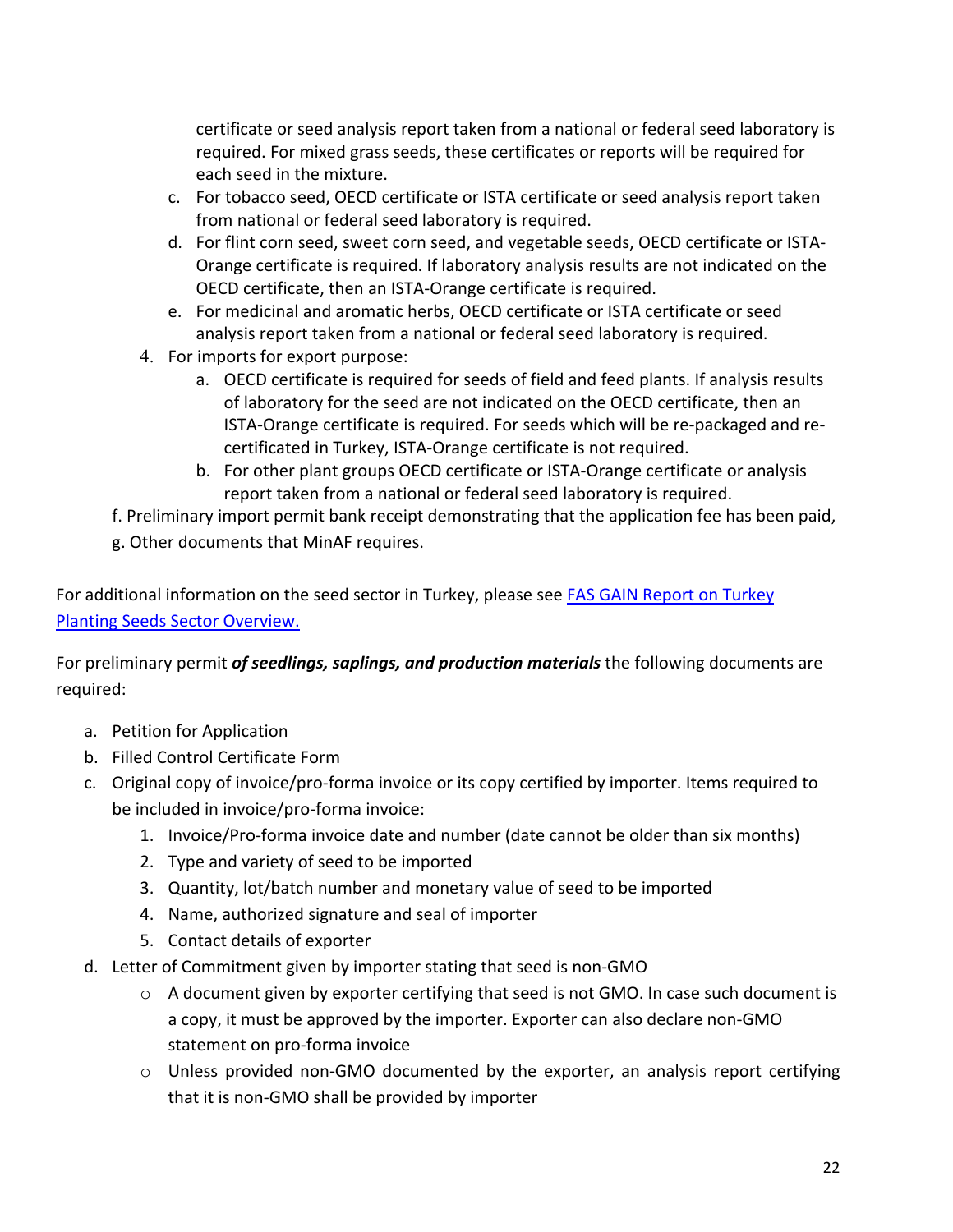- e. Preliminary import permit bank receipt showing that the application fee has been paid,
- f. Other documents which are required by MinAF.

According to import control regulations, *food and feed of plant origin and materials and articles intended to come into contact with food* do *not* require Control Certificate approval to be imported. Instead, there is a **pre-notification system** in place for these commodities. The importer should register the required information for each product in the electronic system which is called the Food Safety Information System (FSIS) of GDFC, which is accessible by importers. Required information is product name, product category, country of origin, name of importer, name of exporter or manufacturer, ingredient list, and label of product. This information is evaluated and approved by the authorized Provincial Agriculture and Forestry Directorate (PAFD) if it complies with the legislation in force.

### **Import Process Complexities and Exceptions**

While many U.S. and foreign foods are imported into Turkey without any problem, some companies have encountered difficulty understanding and complying with demands from import officials for certificates that are not normally issued in the United States. Requirements and standards for some imported foods may be stricter or different than both those currently applied in the EU and those applied to Turkish domestically-produced products.

**Requirements for sending samples** are slightly different from products intended for consumption. For the import of samples, there is no pre-permission or Control Certificate requirement. Technically, there are no documentation requirements if the sample is for an exhibition or scientific research.

For commercial samples, the importer needs to fill out a special form supplied by PAFD and provide a copy of the pro-forma invoice (if it is free of charge, just state that on the invoice). Once the PAFD receives the filled-out form, they prepare a letter to the relevant customs office to notify them to release the sample. Note that there is no health certificate requirement. For the commercial sample amounts please see Section IX.

### **Section VII: Other Specific Standards**

MinAF has followed a dual approach in the preparation of food regulations. There is "horizontal" legislation which covers aspects which are common to all foodstuffs such as additives, contaminants, labeling, hygiene, official controls, etc. The "vertical" legislation applies to specific products such as food supplements, wine, spirit drinks, meat and meat products, infant and follow-on formulas, honey, fruit juices, etc.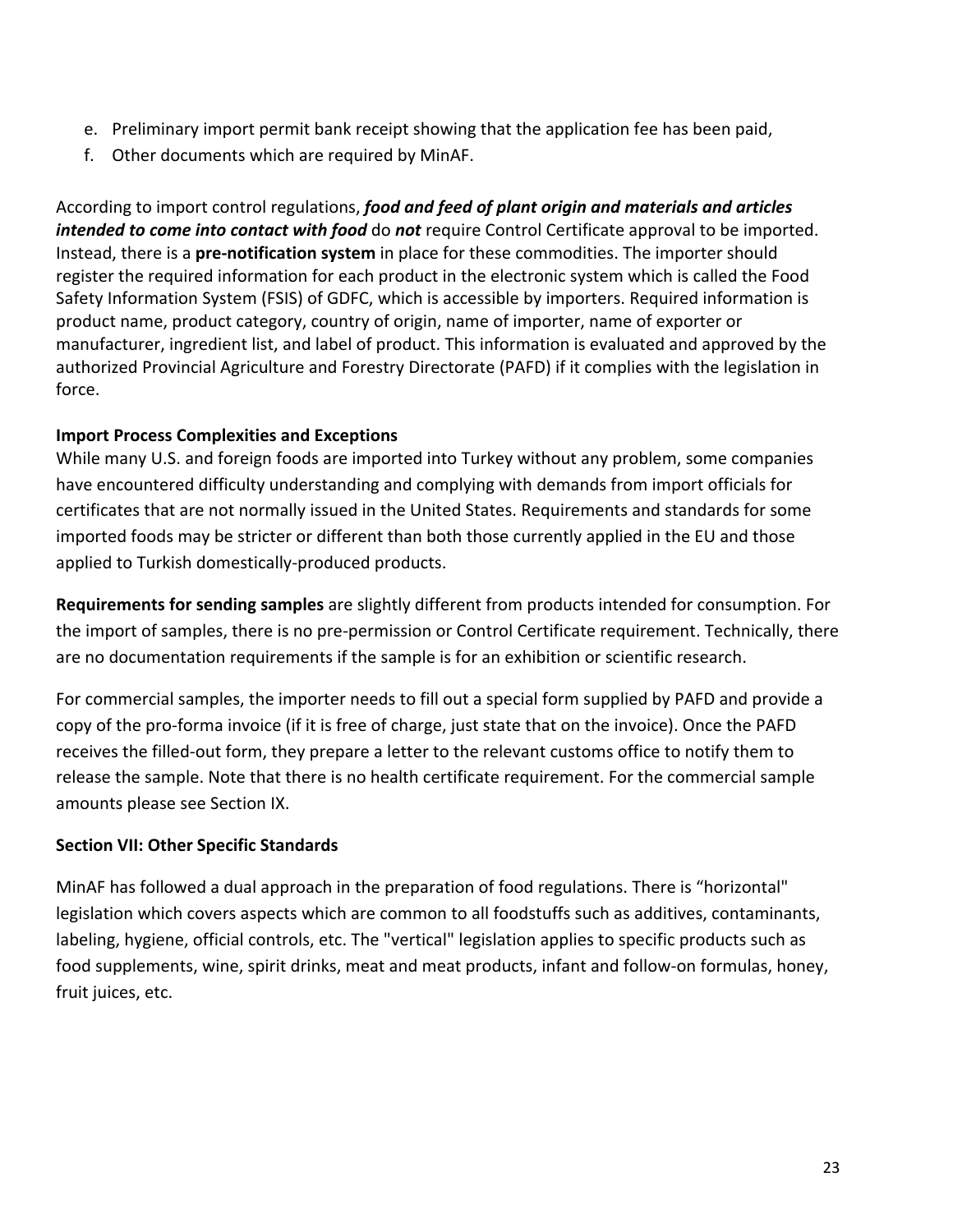Some of the important horizontal regulations are below, and they are accessible [here](https://kms.kaysis.gov.tr/Home/Kurum/24308110) in Turkish:

| Name of the<br><b>Regulation</b>                                         | <b>Important articles</b>                                                                                                                                                                                    |
|--------------------------------------------------------------------------|--------------------------------------------------------------------------------------------------------------------------------------------------------------------------------------------------------------|
| <b>Official import</b><br>controls of food and<br>feed products of plant | -Based on Turkish Government Law no. 5996 on Veterinary Services,<br>Phytosanitary, Food and Feed<br>-Importers should get an electronic username and password for pre-                                      |
| origin                                                                   | notification<br>-Importers should electronically fill attached-pre-notification form<br>(form is attached to the regulation) for plant origin food; feed and                                                 |
|                                                                          | food contact material and attached copies of certificate, ingredient<br>list, and other documents which will be determined by MinAF.<br>-Border inspection post or provincial directorates provide a date of |
|                                                                          | inspection<br>-Frequency of analysis is determined by risk analysis                                                                                                                                          |
|                                                                          | -If there is non-compliance, importers can either use special<br>treatment, declare change in intent of use, send it back, or<br>confiscate the product                                                      |
|                                                                          | -If there is a protocol between two countries, an electronic<br>certificate will be accepted                                                                                                                 |
|                                                                          | -Turkish translated labeling should be done before actual import<br>control is carried out.                                                                                                                  |
| <b>Measurements to</b>                                                   | -EU harmonization regulation, 96/23/EC                                                                                                                                                                       |
| monitor certain<br>substances and their                                  | -EU harmonization regulation, 97/747/EC                                                                                                                                                                      |
| residue on live                                                          | -If inspectors detect residues for imported animals or animal                                                                                                                                                |
| animals and animal<br>products.                                          | products, they will increase the frequency of analysis from the same<br>country of origin                                                                                                                    |
| <b>Food Hygiene</b>                                                      | -EU harmonization regulation, 852/2004/EC                                                                                                                                                                    |
|                                                                          | - Based on Turkish Law no. 5996 on Veterinary Services,                                                                                                                                                      |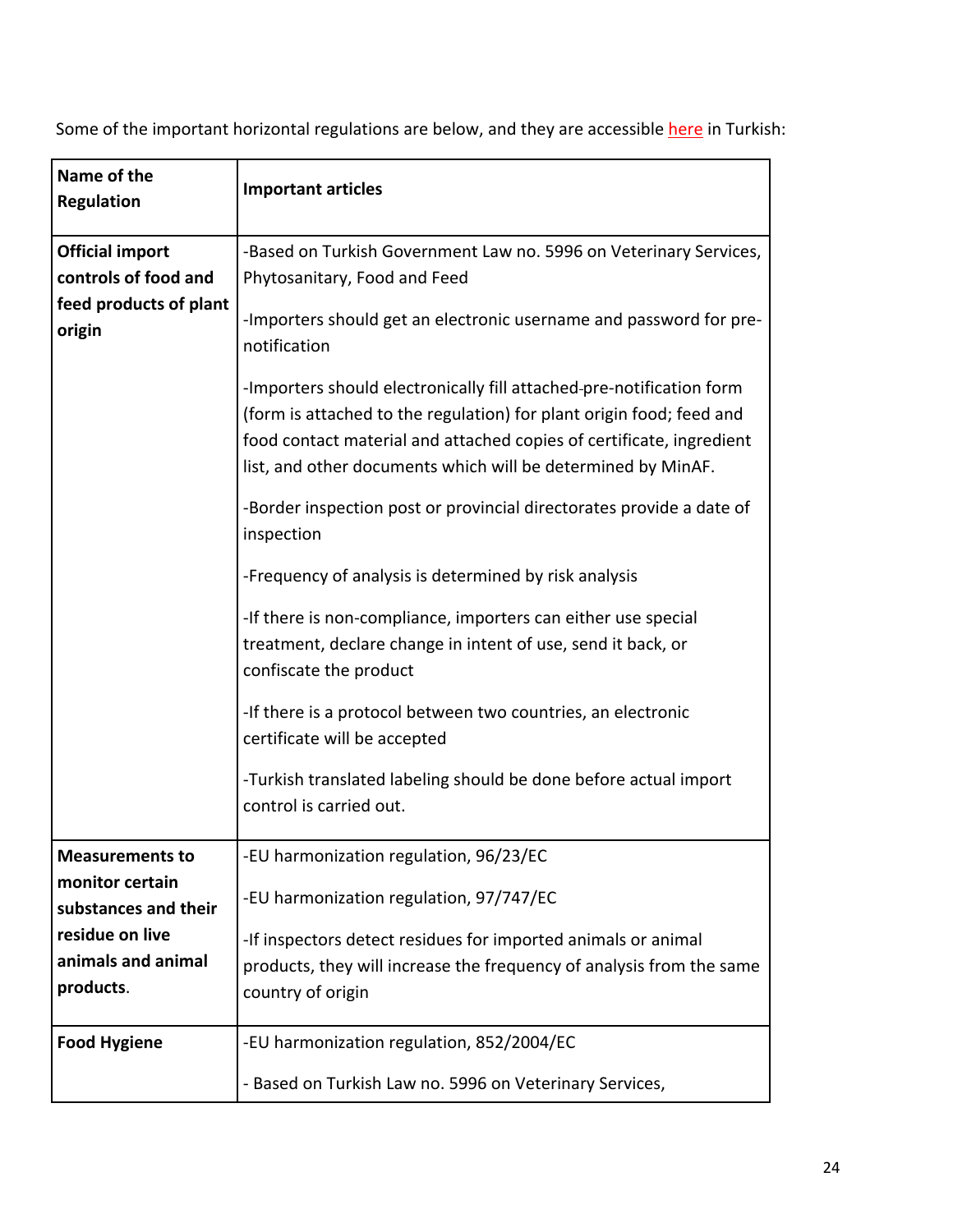|                                              | Phytosanitary, Food, and Feed                                                                                                                                                                                                                                                                                                                                      |
|----------------------------------------------|--------------------------------------------------------------------------------------------------------------------------------------------------------------------------------------------------------------------------------------------------------------------------------------------------------------------------------------------------------------------|
|                                              | -Defines general hygiene criteria for premises including HACCP<br>criteria and good management practices                                                                                                                                                                                                                                                           |
| <b>Plant Quarantine</b>                      | - Based on Turkish Government Law no. 5996 on Veterinary Services,<br>Phytosanitary, Food and Feed                                                                                                                                                                                                                                                                 |
|                                              | - Includes the determination of harmful organisms hindering import<br>and the issues that plants, plant products and other substances shall<br>be subject to in terms of plant health in the entry and exit<br>procedures into Turkey and also the official controls                                                                                               |
|                                              | - Products brought into free zones from abroad, those imported into<br>Turkey from free zones, and those dispatched to outside the<br>customs area of Turkey from free zones are subject to the provisions<br>of this regulation                                                                                                                                   |
|                                              | -Determines the rules for official control, entry-exit gates, import<br>controls, transit controls, list of plants, plant products and other<br>substances banned for entry, list of harmful organisms that are<br>banned to enter Turkey, special conditions that plants, plant<br>products and other substances are subjected, and Phytosanitary<br>Certificates |
| <b>Official controls of</b><br>food and feed | - Based on Turkish Government Law no. 5996 on Veterinary Services,<br>Phytosanitary, Food, and Feed                                                                                                                                                                                                                                                                |
|                                              | -MinAF has authority to delegate some of their control and<br>inspection authority to accredited private food control offices or<br>some NGOs. Import and export controls are excluded.                                                                                                                                                                            |
|                                              | -Authorizes MinAF to publish the list of approved establishments,<br>approval-suspended premises, approval-cancelled establishments,<br>to increase transparency.                                                                                                                                                                                                  |
|                                              | -Defined traceability, responsibility, general requirements for<br>imports and exports                                                                                                                                                                                                                                                                             |
|                                              | -Establishes rapid alert system                                                                                                                                                                                                                                                                                                                                    |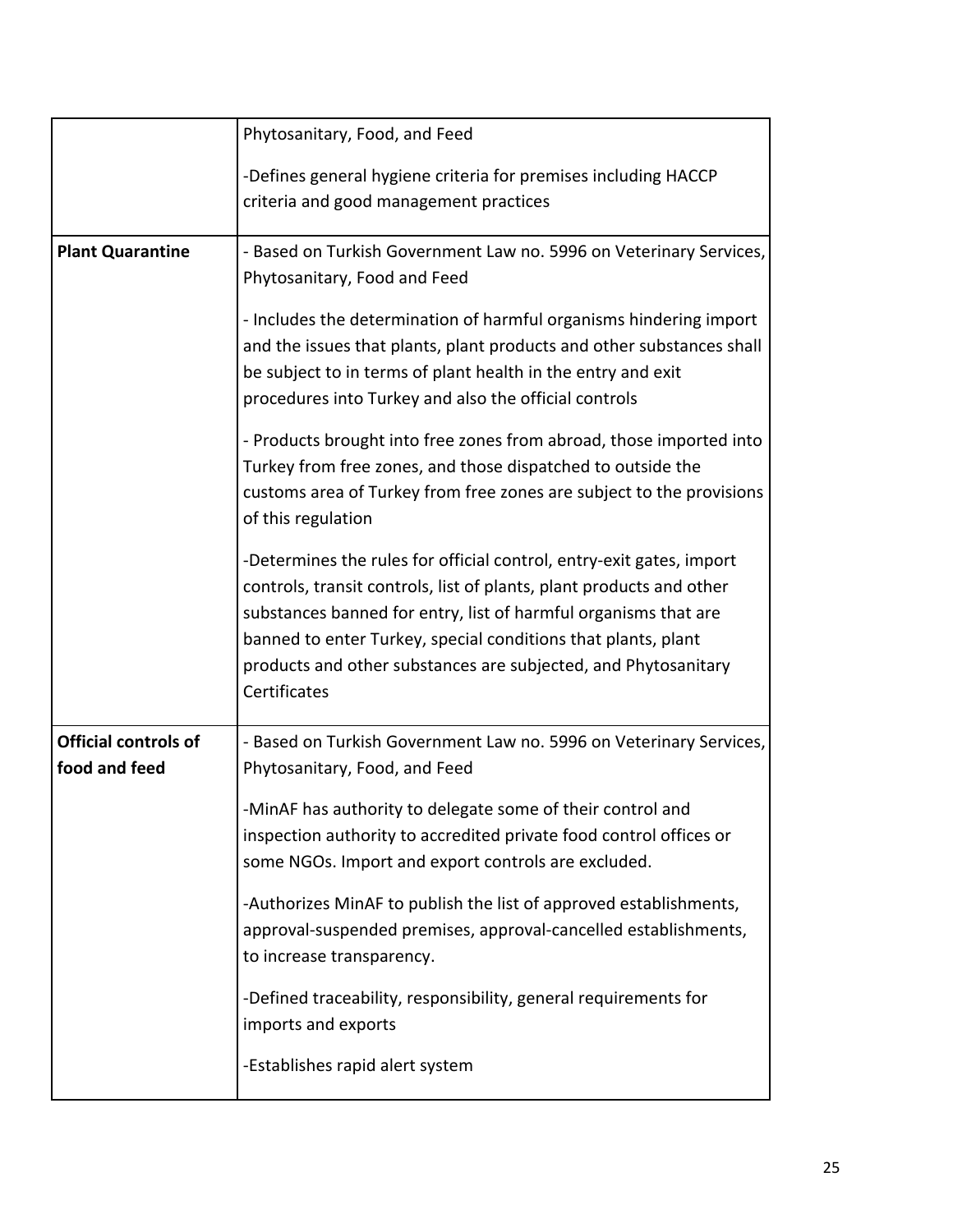| <b>Pre-notification and</b>                  | -EU harmonization regulation, 282/2004/EC                             |
|----------------------------------------------|-----------------------------------------------------------------------|
| veterinary checks of<br>animal and animal    | -EU harmonization regulation, 136/2004/EC                             |
| products entering the                        | - Based on Turkish Law no. 5996 on Veterinary Services,               |
| country                                      | Phytosanitary, Food, and Feed                                         |
|                                              | -Pre-notification of imports of animals and animal products           |
|                                              | -Veterinarian responsibilities to check and sign forms                |
| <b>Specific rules for</b><br>animal products | -EU harmonization regulation, 854/2004/EC                             |
| official inspections                         | - Based on Turkish Law no. 5996 on Veterinary Services,               |
|                                              | Phytosanitary, Food, and Feed                                         |
|                                              | -Approval of premises                                                 |
|                                              | -General hygiene rules                                                |
|                                              | -Raw meat inspections                                                 |
|                                              | -Role and duties of official veterinarian and their assistant         |
|                                              | -Live animal inspections and animal welfare                           |
| <b>Veterinary checks and</b>                 | EU harmonization regulation, 97/78/EC                                 |
| pre-notification on<br>animals and products  | - Based on Turkish Law no. 5996 on Veterinary Services,               |
| entering the country                         | Phytosanitary, Food, and Feed                                         |
|                                              | -Pre-notification and veterinary checks at the border inspection post |
|                                              | -Issuance of veterinary entry document electronically or by using     |
|                                              | other communication tools.                                            |
|                                              | -Frequency of veterinary controls                                     |
| <b>Veterinary checks on</b>                  | -EU harmonization regulation 97/794/EC                                |
| live animals entering<br>the country         | -EU harmonization regulation, 91/496//EC                              |
|                                              | - Based on Turkish Law no. 5996 on Veterinary Services,               |
|                                              | Phytosanitary, Food, and Feed                                         |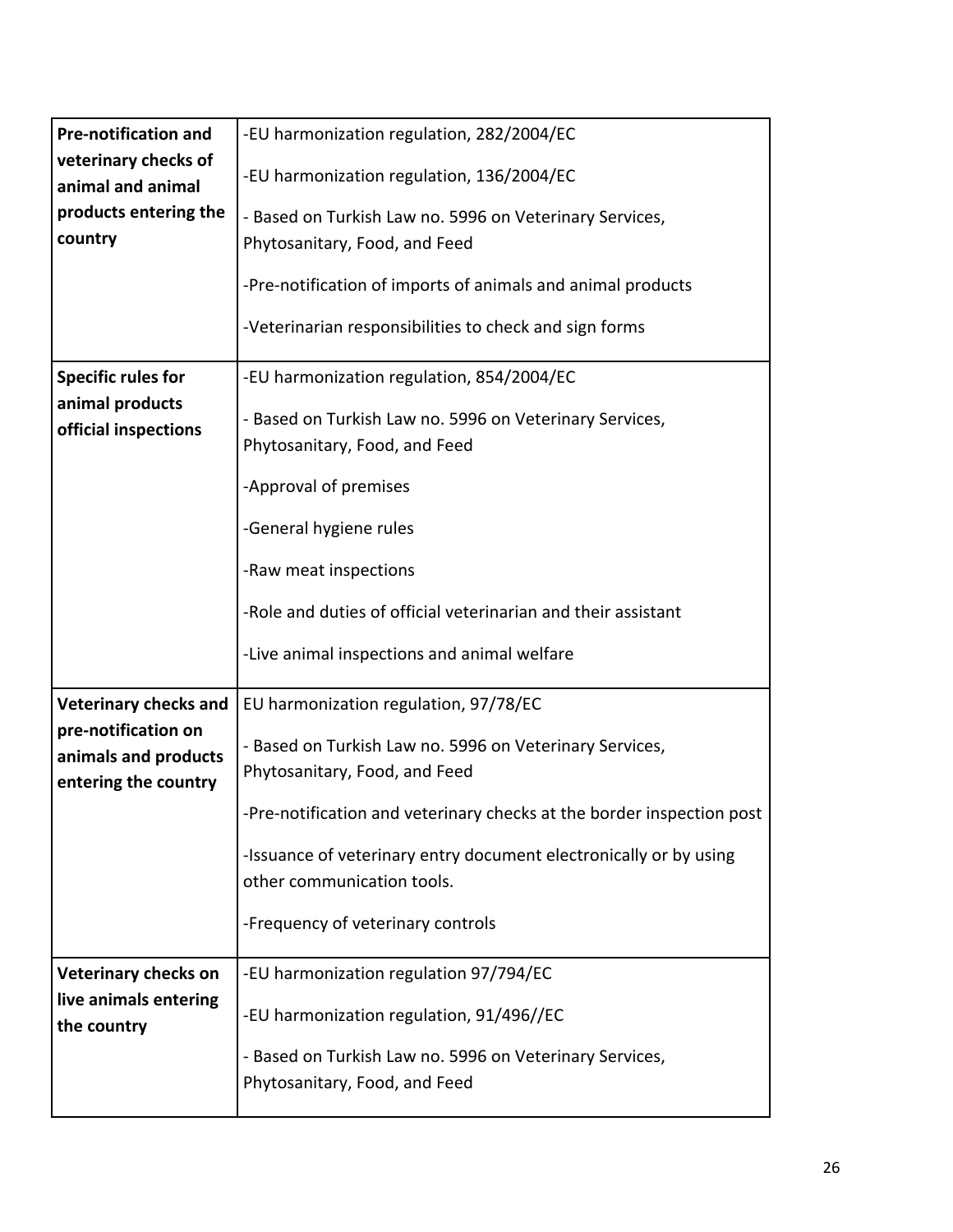|                                            | -One day before arrival, importers should inform amount, variety<br>and expected date of arrival to veterinary border inspection                                                                          |
|--------------------------------------------|-----------------------------------------------------------------------------------------------------------------------------------------------------------------------------------------------------------|
|                                            | -Veterinary controls should contain documentary checks, as well as<br>physical checks                                                                                                                     |
|                                            | -First veterinary checks should be done at the border inspection<br>posts                                                                                                                                 |
|                                            | - Turkish Government Official Veterinarians visit the exporting<br>country and verify that animals to be exported to Turkey comply<br>with the technical specifications determined by MinAF before export |
| <b>Veterinary checks on</b>                | -EU harmonization regulation 97/78/EC                                                                                                                                                                     |
| products entering the<br>country           | - Based on Turkish Law no. 5996 on Veterinary Services,<br>Phytosanitary, Food, and Feed                                                                                                                  |
|                                            | -One day before arrival, importers should inform amount, variety<br>and expected date of arrival to veterinary border inspection                                                                          |
|                                            | -Veterinary controls should contain documentary checks and<br>physical checks                                                                                                                             |
|                                            | -First veterinary checks should be done at the border inspection<br>posts                                                                                                                                 |
| <b>Animal and animal</b>                   | -EU harmonization regulation 97/78/EC                                                                                                                                                                     |
| products entering the<br>country are to be | -EU harmonization regulation, 91/496//EC                                                                                                                                                                  |
| subjected to                               | -EU harmonization regulation, 2007/275//EC                                                                                                                                                                |
| veterinary controls                        | -Based on Turkish Law no. 5996 on Veterinary Services,                                                                                                                                                    |
|                                            | Phytosanitary, Food, and Feed                                                                                                                                                                             |
|                                            | -A list which is attached to the regulation classifies which products<br>are considered animals and animal products                                                                                       |
|                                            |                                                                                                                                                                                                           |
|                                            | Technical and Hygiene   - Based on Turkish Law no. 5996 on Veterinary Services,                                                                                                                           |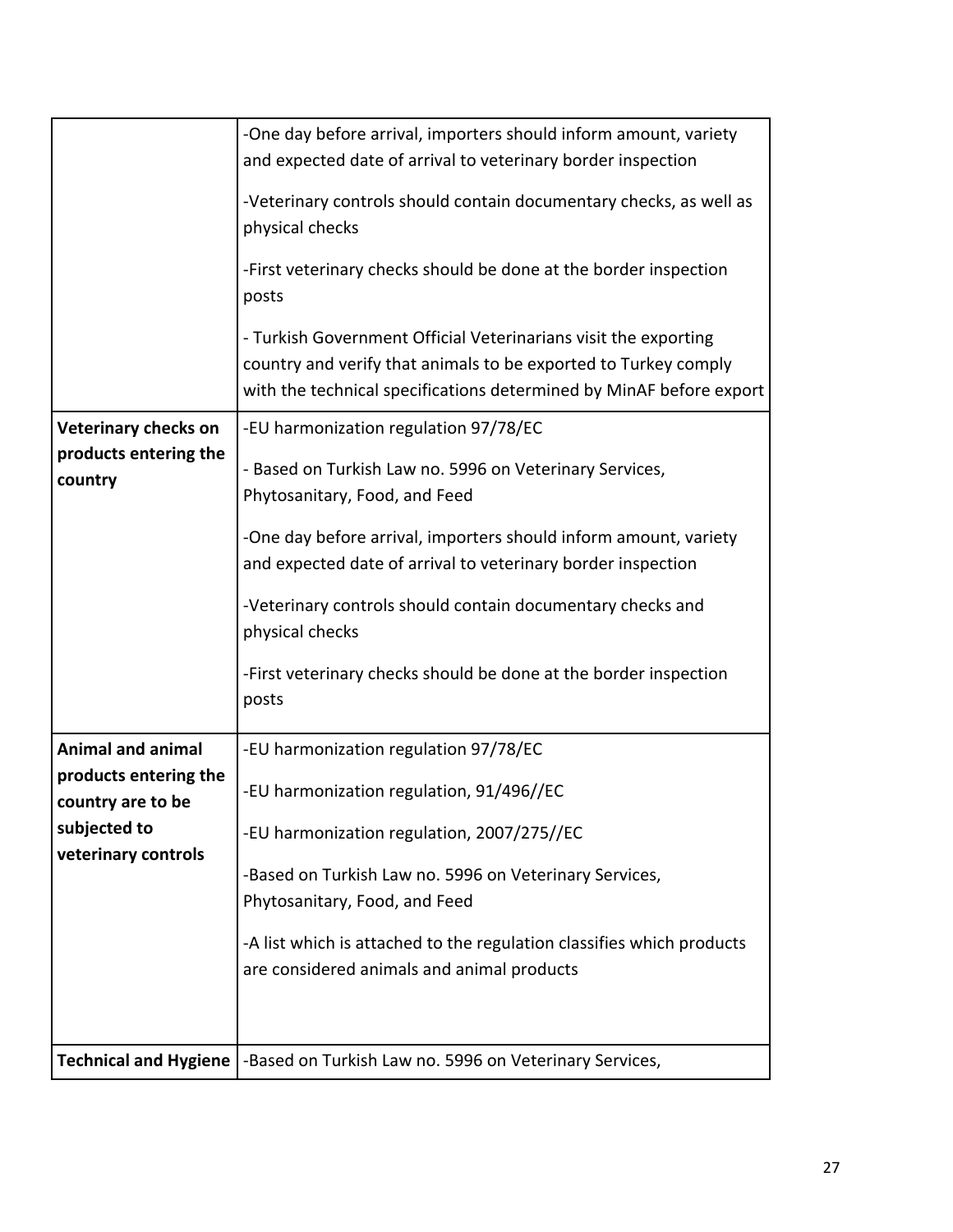| <b>Rules on Meat Import</b>                               | Phytosanitary, Food, and Feed                                                           |
|-----------------------------------------------------------|-----------------------------------------------------------------------------------------|
|                                                           | -Based on the Regulation of Veterinary checks on products entering<br>the country       |
|                                                           | -Technical Criteria of Imported Meat                                                    |
| <b>Animal Welfare</b><br><b>Regulation</b>                | -Based on Turkish Law no. 5996 on Veterinary Services,<br>Phytosanitary, Food, and Feed |
|                                                           | -Defines criteria of animal farms including barns, cages for chickens<br>etc.           |
| <b>Animal welfare during</b><br>animal transportation     | -Based on Turkish Law no. 5996 on Veterinary Services,<br>Phytosanitary, Food, and Feed |
|                                                           | -Criteria of animal transportation vehicles including ships and trucks                  |
|                                                           | -Responsibilities, training, inspections, and reports                                   |
| <b>Animal byproducts</b>                                  | -EU harmonization regulation 1069/2009/EC                                               |
| that are not intended<br>for human                        | -Categorization of byproducts                                                           |
| consumption                                               | -Collection and transportation criteria                                                 |
| Semen, ovum and                                           | -Registration, approval, and certification of centers                                   |
| embryo production<br>center establishments<br>regulations |                                                                                         |
| <b>Special hygiene</b>                                    | -EU harmonization regulation, 853/2004//EC                                              |
| regulation for animal<br>products                         | -Based on Turkish Law no. 5996 on Veterinary Services,<br>Phytosanitary, Food, and Feed |
|                                                           | -Defines criteria for animal slaughtering and animal products<br>processing facilities  |
| <b>Feed hygiene</b>                                       | -EU harmonization regulation, 183/2005//EC                                              |
|                                                           | -Based on Turkish Law no. 5996 on Veterinary Services,                                  |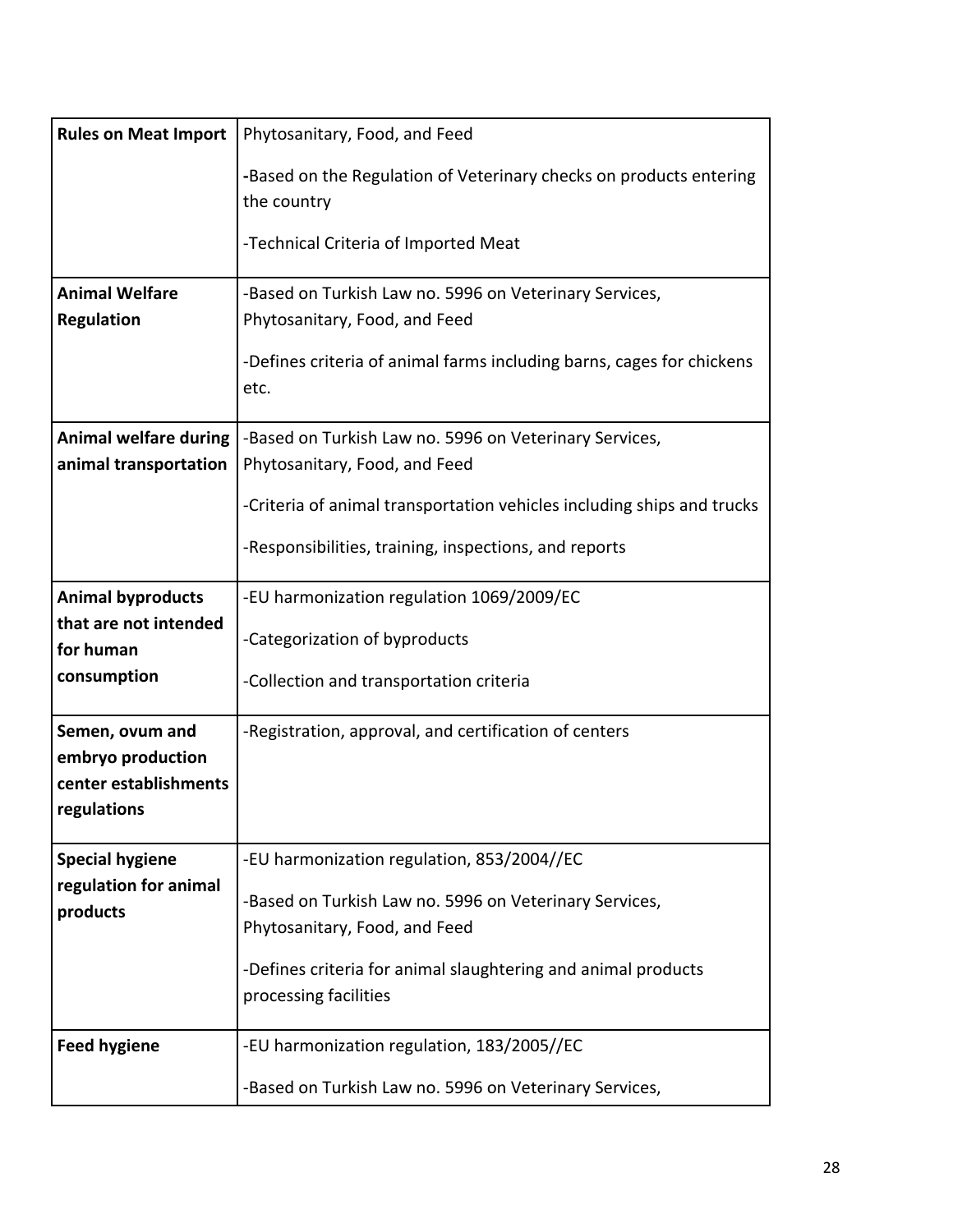|                                                  | Phytosanitary, Food, and Feed                             |
|--------------------------------------------------|-----------------------------------------------------------|
|                                                  | -Registration and approval of feed premises               |
| Placing on the market                            | -EU harmonization regulation, 767/2009//EC                |
| and use of feed                                  | -Based on Turkish Law no. 5996 on Veterinary Services,    |
|                                                  | Phytosanitary, Food, and Feed                             |
|                                                  | -Principles of labeling and presentation                  |
| <b>Methods of sampling</b>                       | -EU harmonization regulation, 767/2009//EC                |
| and analysis for the<br>official control of feed | -Based on Turkish Law no. 5996 on Veterinary Services,    |
|                                                  | Phytosanitary, Food, and Feed                             |
| Turkish food codex on                            | -Based on Turkish Law no. 5996 on Veterinary Services,    |
| maximum residue<br>limits of pesticides          | Phytosanitary, Food, and Feed                             |
|                                                  |                                                           |
| Turkish food codex on                            | -EU harmonization regulation, 1337/2008//EC               |
| flavorings and certain<br>food ingredients with  | -EU harmonization regulation, 2065/2003//EC               |
| flavoring properties                             | -Based on Turkish Law no. 5996 on Veterinary Services,    |
|                                                  | Phytosanitary, Food, and Feed                             |
| Turkish food codex on                            | EU harmonization regulation, 1333/2008//EC                |
| food additives                                   | -Based on Turkish Law no. 5996 on Veterinary Services,    |
|                                                  | Phytosanitary, Food, and Feed                             |
| Turkish food codex on                            | -Based on Turkish Law no. 5996 on Veterinary Services,    |
| microbiological                                  | Phytosanitary, Food, and Feed                             |
| criteria for foodstuff                           | -EU harmonization regulation, 2073/2005//EC               |
| Turkish food codex on                            | -Based on Turkish Law no. 5996 on Veterinary Services,    |
| food labeling                                    | Phytosanitary, Food, and Feed                             |
|                                                  | -EU harmonization regulation, 2000/13/, /79/112/,2002/67, |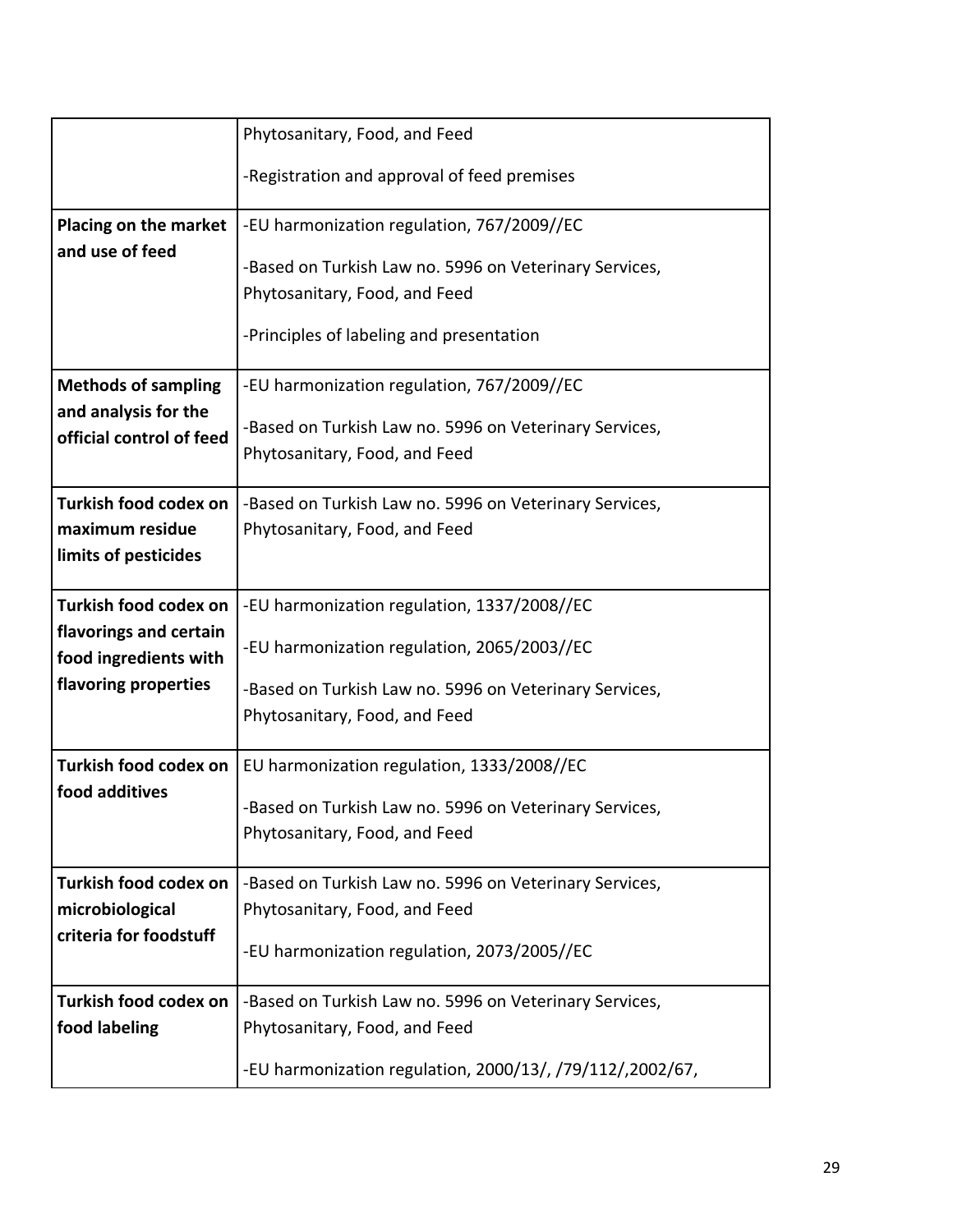|                                                                                                                   | /608/2004, /90/496,87/250,1924/2006 EEC                                                                                                                                                                                                                                                                                                                                                                                                                                                                                                                          |
|-------------------------------------------------------------------------------------------------------------------|------------------------------------------------------------------------------------------------------------------------------------------------------------------------------------------------------------------------------------------------------------------------------------------------------------------------------------------------------------------------------------------------------------------------------------------------------------------------------------------------------------------------------------------------------------------|
| Turkish food codex on                                                                                             | -Based on Turkish Law no. 5996 on Veterinary Services,                                                                                                                                                                                                                                                                                                                                                                                                                                                                                                           |
| contaminants                                                                                                      | Phytosanitary, Food, and Feed                                                                                                                                                                                                                                                                                                                                                                                                                                                                                                                                    |
|                                                                                                                   | -EU harmonization regulation, 1881/2006/EC                                                                                                                                                                                                                                                                                                                                                                                                                                                                                                                       |
| Turkish food codex on                                                                                             | -Based on Turkish Law no. 5996 on Veterinary Services,                                                                                                                                                                                                                                                                                                                                                                                                                                                                                                           |
| materials and articles                                                                                            | Phytosanitary, Food, and Feed                                                                                                                                                                                                                                                                                                                                                                                                                                                                                                                                    |
| intended to come into<br>contact with food                                                                        | -EU harmonization regulation, 1935/2004/EC                                                                                                                                                                                                                                                                                                                                                                                                                                                                                                                       |
| Turkish food codex on<br>composition and<br>labeling of foodstuffs<br>suitable for people<br>intolerant to gluten | -EU harmonization regulation, 41/2009/EC                                                                                                                                                                                                                                                                                                                                                                                                                                                                                                                         |
| Turkish food codex on<br>sampling, testing<br>method for dioxin and<br>similar products                           | -EU harmonization regulation, 1881/2006/EC                                                                                                                                                                                                                                                                                                                                                                                                                                                                                                                       |
| Turkish food codex on                                                                                             | -Went into effect on 6/30/2017                                                                                                                                                                                                                                                                                                                                                                                                                                                                                                                                   |
| energy drinks                                                                                                     | -Sets limits for caffeine, glucuronolactone, taurine, inositol and<br>energy amount of product                                                                                                                                                                                                                                                                                                                                                                                                                                                                   |
|                                                                                                                   | -Requires a warning on the label stating: "Do not use this product<br>with alcohol or by mixing with alcohol. Consumption of this product<br>is not advised for children, people below 18 years old, elderly<br>people, diabetics, people who have hypertension, pregnant or<br>breastfeeding women, people who have metabolic disorder, kidney<br>problems and those who are susceptible to caffeine. It is not a sport<br>beverage, it shouldn't be consumed before, during and after physical<br>activity. It is advised not to consume more than 500 ml/day" |
| <b>Regulation on food</b><br>irradiation                                                                          | -Based on the Decree Law 560 and Turkish Law 2690 of Turkish<br><b>Atomic Energy Agency</b>                                                                                                                                                                                                                                                                                                                                                                                                                                                                      |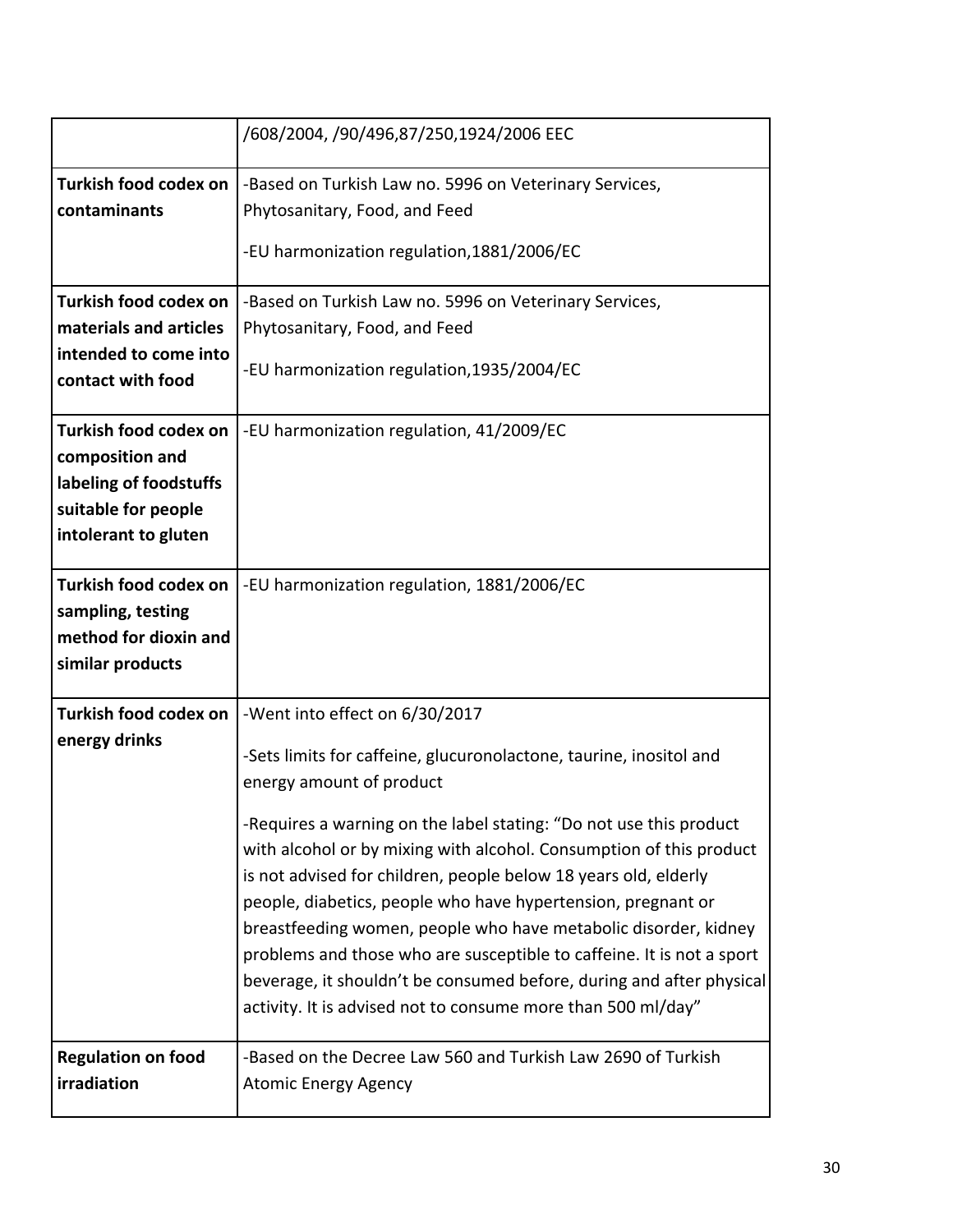| -Principles of food irradiation, re-irradiation |
|-------------------------------------------------|
| -Requirements for license, permit, registration |
| -Labeling of irradiated foods                   |

Some food products are regulated by MinAF as **vertical legislation,** through individual Communiqués to meet special requirements. The production, processing, storage, transportation and placing on the market, product criteria and specific labeling requirements are set in these Communiqués, available [here](https://kms.kaysis.gov.tr/Home/Kurum/24308110).

Some **vertical Communiqués** under Turkish Codex Regulation are:

Communiqué on Aromatized Wines Communiqué on Wine Communiqué on Beer Communiqué on Spirit Drinks (hard alcohol) Communiqué on Non-Alcoholic Beverages Communiqué on Fruit Juices and Similar products Communiqué on Coffee and Coffee Extracts Communiqué on Chocolate and Chocolate Products Communiqué on Food Supplements Communiqué on Fermented Milk Communiqué on Infant Formulas Communiqué on Follow-on Formulas Communiqué on Cereal-based Supplementary Baby Foods for Infants and Young Children Communiqué on Foods for Athletes (i.e. energy bars, isotonic/protein/carbohydrate drinks, etc.) Communiqué on Black Tea Communiqué on Frozen Food Communiqué on Gluten-Free Foods Communiqué on Ice cream Communiqué on Jams marmalades jelly Communiqué on Lentils Communiqué on Pasta Communiqué on Rice Communiqué on Salt Communiqué on Sugar Communiqué on Vegetable Oils Communiqué on Olive Communiqué on Egg and Egg Products Communiqué on Meat and Meat Products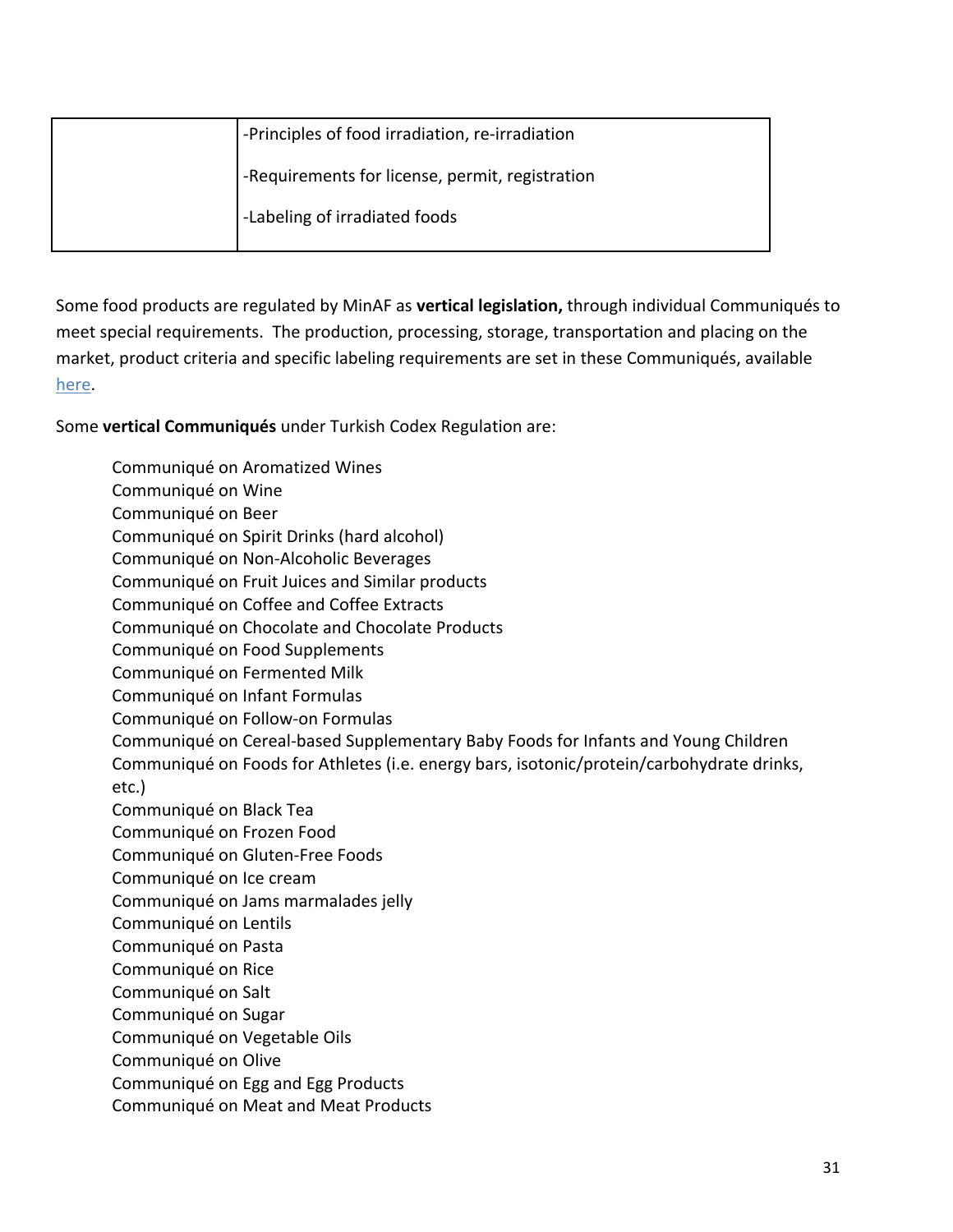Communiqué on Wheat Flour Communiqué on Honey Communiqué on Spices

A complete list of Communiqués is accessible at the website of MinAF [here](https://kms.kaysis.gov.tr/Home/Kurum/24308110) in Turkish.

### **Section VIII: Trademarks, Brand Names and Intellectual Property Rights**

The Law on Industrial Property No.6769 was adopted on December 22, 2016 by the Turkish Parliament and entered into force by its publication in the Official Gazette No. 29944 dated January 10, 2017. This law consolidated and updated a number of existing decrees about intellectual property rights over the years into a single, enforceable piece of legislation regulating trademarks, patents, designs, utility models, geographical indications and traditional product names in line with EU standards and Turkey's local requirements. It encompasses applications, registrations and post-registration processes regarding trademarks, geographical signs, design, patent, utility model and traditional product names and legal and criminal sanctions concerning the violation of these rights.

Many organizations are now applying for geographical indication (GI) protection of agricultural products in Turkey. Of the 823 applications, 415 products have been protected to date. Currently seven international GIs have been protected including: GRANO PADANO, PROSCIUTTO DI PARMA, PARMIGIANO REGGIANO, GORGONZOLA, SCOTCH WHISKY, CHAMPAGNE and COGNAC in addition to many Turkish products. Pending foreign GI application in the registration process is ZIVANIA/ZIVANIYA. Once GI applications are published in the Turkish Patent and Trademark Office Bulletin there is a threemonth objection period. For detailed information please see FAS GAIN report on [Geographical](https://gain.fas.usda.gov/#/search)  [Indications in Turkey.](https://gain.fas.usda.gov/#/search)

### **Section IX: Import Procedures**

MinAF is the competent authority responsible for import policies, legislation and official controls and inspections of food and agricultural products related to food and product safety.

Imports of food products into Turkey are allowed only if they comply with the regulations related to import controls and Turkish Food Codex. Turkey is harmonizing its food import regulations and the Turkish Food Codex Regulation with those of the EU. If the product in question is not covered by the Turkish Food Codex, officials can refer to international regulations such as the International Organization for Standardization (ISO), Codex Alimentarius, or relevant EU Directives. If Turkey is not harmonized, importation will be conducted on a case-by-case basis.

Custom Gates are designated custom gates by Ministry of Trade for the entrance of food and agricultural products which will be subjected to import controls and inspections by MinAF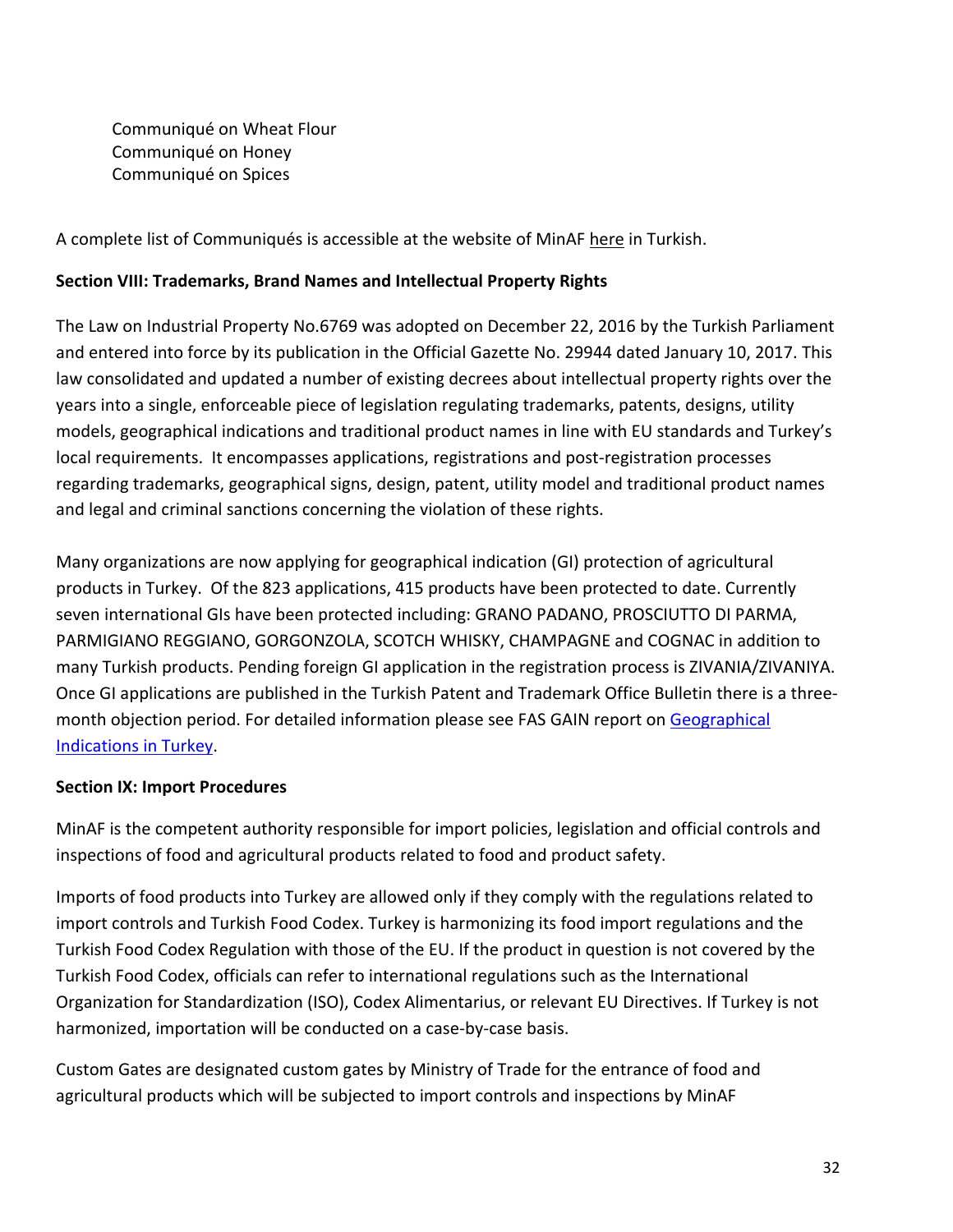**There are 47 custom gates designated for the import controls of animals and animal sourced products**. MinAF has established 23 Veterinary Border Inspection Posts (VBIP) which are authorized for the import controls of these products at some of these custom gates. Please see names of provinces, VBIPs and custom gates in Appendix III.

**There are 48 custom gates designated for the import controls of forestry products** with HS Codes 44.01, 44.03, 44.04, 44.06, 44.07, 44.15 and 44.16 which require quarantine controls (except wooden packages covering commodities). Please see the names of provinces and designated custom gates in Appendix IV for these commodities.

**There are 42 custom gates designated for the import controls of propagation materials** (seed, seedlings, saplings, flower bulbs) which require quarantine controls. Please see the names of provinces and designated custom gates in Appendix V for these commodities

**There are 63 custom gates designated for the import controls of products other than propagation materials** which require quarantine controls. Please see the names of provinces and designated custom gates in Appendix VI for these commodities.

**There are 41 custom gates designated for the import controls of plant originated food and feed stuffs** in the aspect of food and feed safety and **materials which are intended for contact with food stuffs** in the aspect of product safety. Please see the names of provinces and designated custom gates in Appendix VII for these commodities.

For animals and animal sourced products which will be subjected to veterinary control, the importer should inform the VBIP or designated custom gate in the absence of VBIP about the arrival of the shipment at least one working day for live animals and in advance for animal products by filling and submitting the Veterinary Entrance Document (VED). VED should be electronically submitted in advance for import and transit procedures. When the commodity arrives at port/VBIP or the designated custom gate, import procedures are started.

For plant and plant products which will be subjected to plant health controls (quarantine controls), the importer should inform the Agricultural Quarantine Directorate (AQD) of MinAF via electronic "Plant Quarantine Registration and Tracking System";

- 4 hours before the arrival of commodity if it is transported via airway
- 12 hours before the arrival of commodity if it is transported via highway
- 24 hours before the arrival of commodity if it is transported via seaway

For food and feed of plant origin and articles intended to come into contact with food, the importer should notify the PAFD about the shipment details by filling the "Shipment Notification Form" through the Food Safety Information System (FSIS) and upload the Certificate and other required documents like ingredient list, label, invoice etc. related to the product within 3 to 20 days before the arrival of the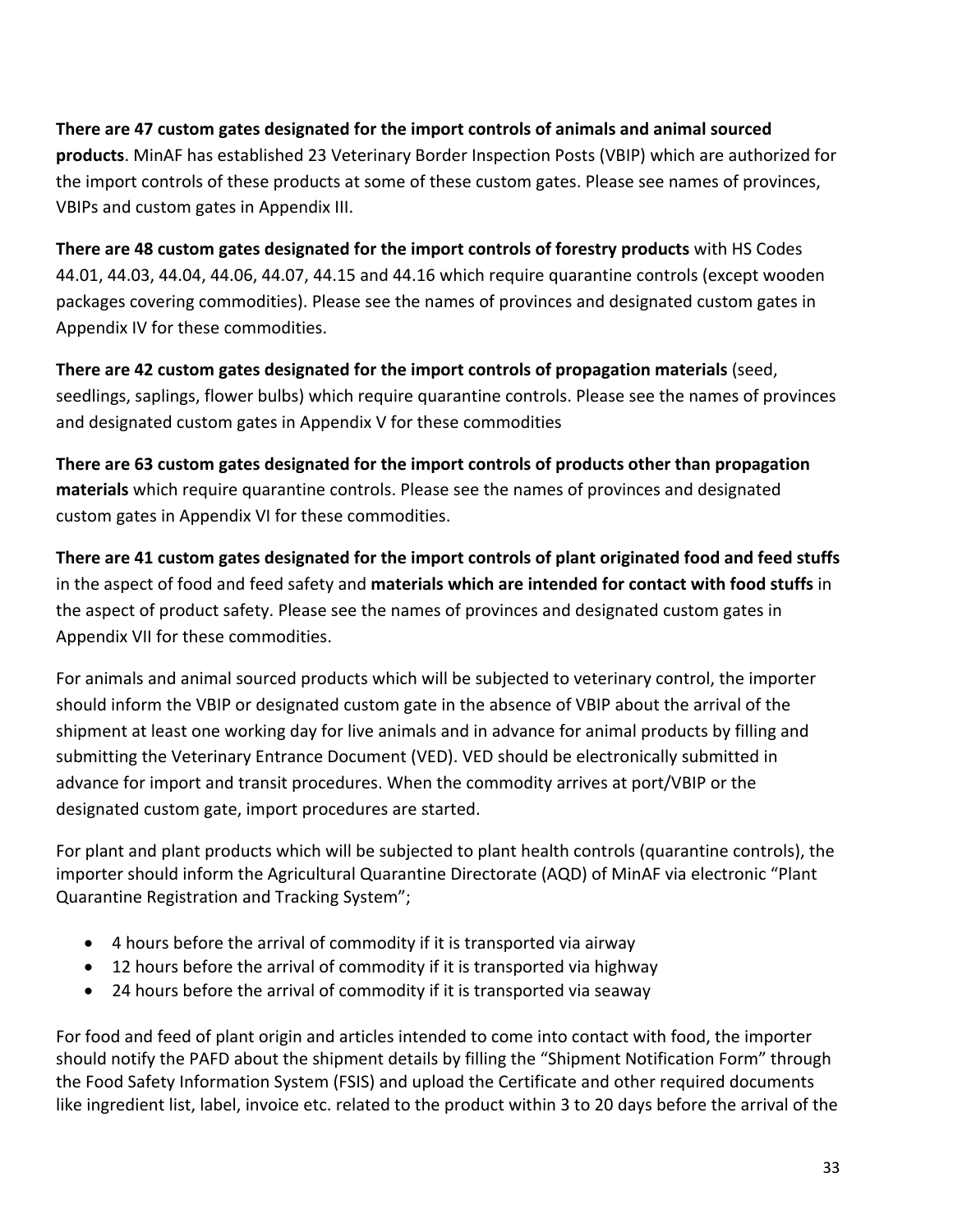commodity. PAFD evaluates these documents to decide if the commodity in question is eligible for import or not in line with the legislation.

MinAF implements an exemption for the import controls of food and feed which is free of charge and not for commercial use if:

- it is for scientific purposes, for exhibition, for sportive or cultural activities
- it is for consular or diplomatic representatives' own use
- it is donated during a time of crisis
- it is for sample purposes only

Amounts of food and feed for sample purposes only to be exempted from import controls are as follows:

-Food and feed additive up to 5 kilograms (kg) or 5 liters (l).

-Food and feed flavor up to 0,5 kg or 0,5 l

-Bulk commodity (raw, processed, semi processed) up to 25 kg

-Prepackaged products for direct consumption up to 25 units

-Packaging materials up to 25 units

-Alcoholic beverages up to 7 bottles if volume of each bottle is 0,7 l; 5 bottles if the volume of each bottle is 1 l; 3 bottles if the volume of each bottle is 1,5 l

-Foods for special dietary purposes up to 5 units or 5 bottles (should not be weighing more than 2 kg or 2 l)

-Food supplements up to 5 units/boxes/bottles (should not be weighing more than 2 kg or 2 l)

# **Section X. Trade Facilitation**

# *Import procedures of plant, plant products, food and feed of plant origin and articles intended to come into contact with food;*

The importer notifies the PAFD about shipment details by filling the "Shipment Notification Form" through the "Food Safety Information System" and then uploads the certificate related to the product that will be imported within a minimum of 3 days and a maximum of 20 days before the arrival of the commodity. When the product arrives at port/VBIP or designated custom, import procedures are started. Depending on product type; the importer should present the approved Control Certificate (if required for that commodity) together with the original invoice, ingredient list, certificate of origin, plant health certificate or free sale certificate or health certificate, as well as other import documentation, such as bill of lading, etc. After the identity and documentary are verified, PAFD inspectors carry out physical checks, including taking samples of food, feed of plant origin and articles intended to come into contact with food according to the analysis frequency requirement, which is set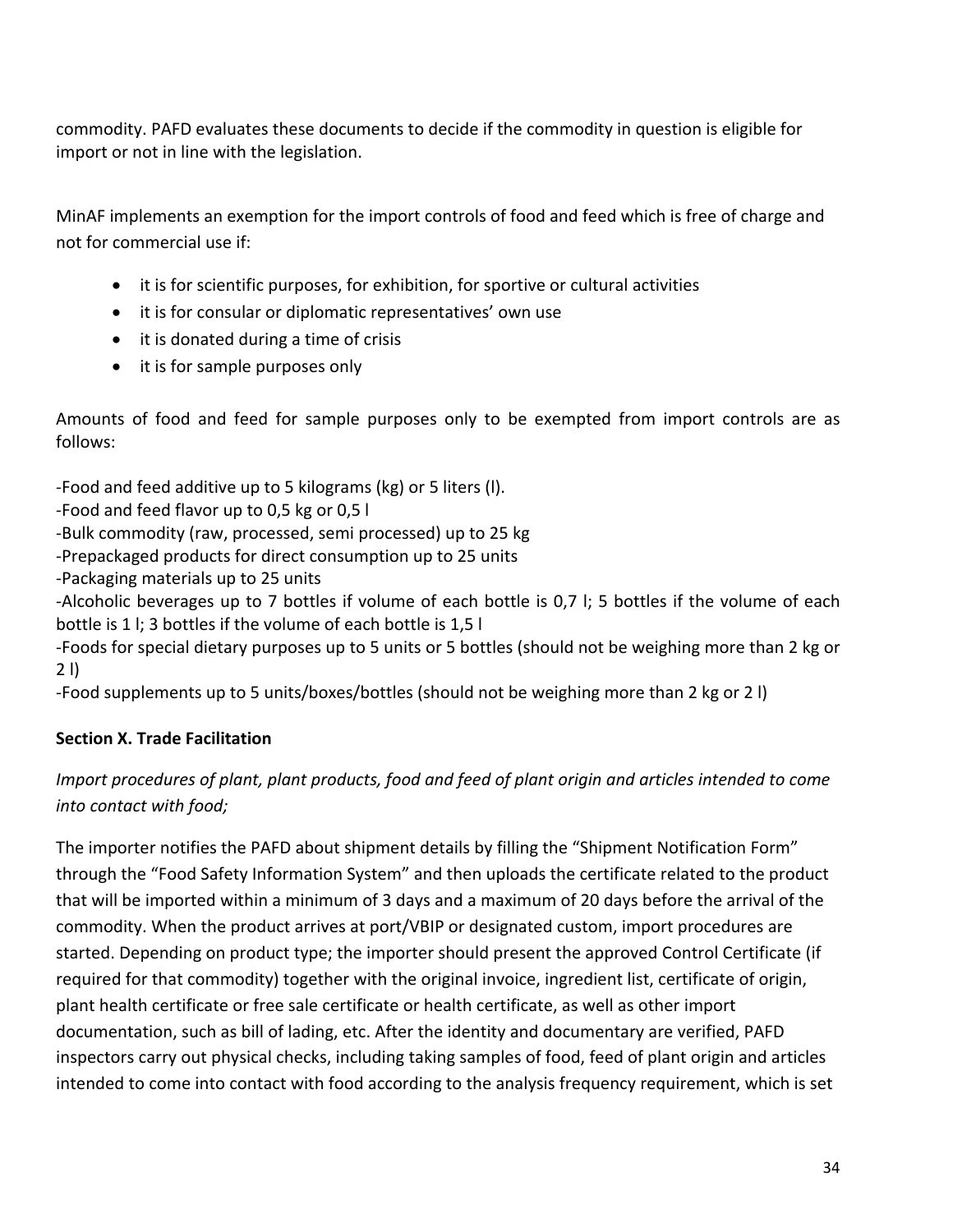by PAFD. If a sample is taken, it is sent to MinAF's official laboratory or a private laboratory authorized by GDPC for physical, chemical, and microbiological analysis. If feed or food is a bulk or semi-processed commodity which requires quarantine control, it is additionally inspected by plant quarantine inspectors for consistency with the legislation in place. Official controls for plant, plant products, feed and food in bulk or semi-processed form which require quarantine controls are carried out by the inspectors of AQD. There are currently 12 AQD throughout the country. AQD inspectors carry out quarantine checks including taking samples of the product according to the analysis frequency requirement which is set by AQD. If a sample is taken, it is sent to MinAF's official laboratory designated by DGFC for quarantine control analysis.

The import control process normally takes up to one week depending on the type of product and the analysis. Import of the product is allowed if the results of the checks and analysis are found to be acceptable and consistent with regulations. PAFD or AQD sends a conformity letter to the custom officials to release the product in question. If the inspection results do not comply with Turkish legislation requirements, the importer may request secondary sample tests within seven days. In the case that the secondary test results show that the product does not complying with Turkish import requirements, the shipment is rejected by PAFD or AQD. Then, the shipment may be sent back to the exporting country or a third country by the request of importer/exporter, or subjected to special treatment or destructed in the custom area in the absence of previous options.

Depending on the type of product, original documents must accompany the product at the time of import controls. Electronic phytosanitary certificate is not accepted by MinAF. However, due to the COVID-19 outbreak, MinAF temporarily set up new rules to allow acceptance of electronic copies of certificates for food and feed of plant origin to overcome disruptions in import controls due to delays in providing original copies of certificates. MinAF 'temprorarily" accepts certificates e-mailed directly to relevant PAFD by the issuing authority in the exporting country. Please see detailed information about export certificates in the Gain Report on FAIRS Certificate for 2020*.*

### *Import procedures of live animals and animal products*

The importer should inform the VBIP or the designated custom gate in the absence of VBIP about the arrival of live animals at least one working day before arrival by filling out and submitting the VED electronically. For animal-sourced products, the importer should inform the Border Inspection Post/designated custom gate in advance. A web-based registration system has been developed by MinAF regarding approval procedures of the `control document` which are carried out by the authorized Provincial Directorates and related General Directorates of MinAF, and import procedures/controls of animal and animal products which are carried out by the Veterinary Border Inspection Post Directorates and the authorized Provincial Directorates.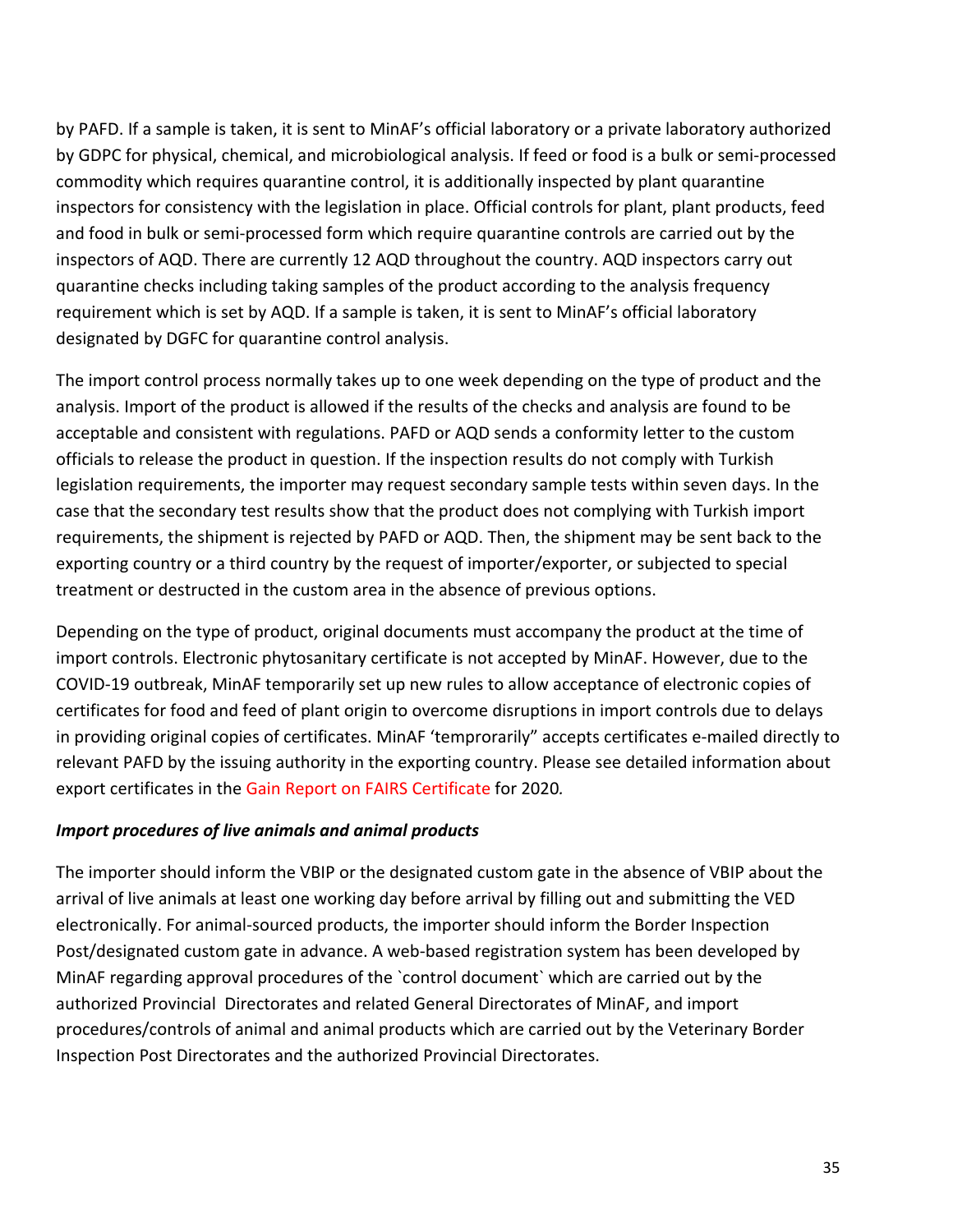As of September 1, 2019 all import procedures have been carried out by the web-based registration system in question. Since the system should be used by importing companies/persons who are importing animal and animal products to Turkey, the related person responsible for import should apply to the Veterinary Border Inspection Post Directorates and the authorized Provincial Directorates to utilize this system without any registration fee.

The explanatory video showing how to submit the control document and Veterinary Entrance Document by using the system (https://hbs.tarbil.gov.tr/) can be seen at http://content.tarimtv.gov.tr/asset/86m75x9q/7UPn97mm.html.

As of January 1, 2020 all transit procedures have been carried out by the same system. All transit applications should be done by using this system with a Passport Number or Turkish Identity Card Number without any `password`. The explanatory video showing how to apply to the system can be seen at http://usd.nocvp.com/asset/893G8Gr3/7UPn97mm.html.

When the commodity arrives at the port, the importer must provide the Control Certificate if the product requires and other documents (Veterinary Health Certificate together with the list of animals with ID numbers, test documents, invoices, etc.) to the VBIP or custom gate to get custom clearance. Inspectors of MinAF carry out the veterinary checks (documentary, identity, and physical checks if needed). If the result of these checks is compliant with the relevant legislation in force, then the products are released.

Additionally, for live animals, once documentary and identity checks are carried out at the border, then they are sent to a quarantine place (which might be at the importer's farm) and tests are carried out by taking samples from the animals for the diseases which the health certificate includes. Frequency of samples is determined by GDFC according to the risk assessment or national monitoring plans. If the test results are compliant with the legislation, then the VBIP or PAFD sends a conformity letter to the customs officials to release the product in question. The process normally takes up to one week, depending on the type of analysis needed. Analyses are carried out by official control laboratories and private laboratories which are authorized by GDFC. Average custom clearance cost is about 12,000 TL (1 TL=\$6.80 USD, \$1765 USD/truck if cargo comes by truck carrying around 65 head/truck or \$14USD/head if cargo comes by vessel)

For animals/animal products' certificates, according to the Turkish import regulation, export certificates must be signed by an official veterinarian in exporting countries within two days prior to shipment, but exporters should note that MinAF removed the two days requirement for semen shipments since they are frozen. Since February 2018, semen export certificates from the United States do not have to be endorsed within two days prior to shipment. MinAF now accepts the export certificates to be endorsed within the validity period, which is 30 days, from the United States. For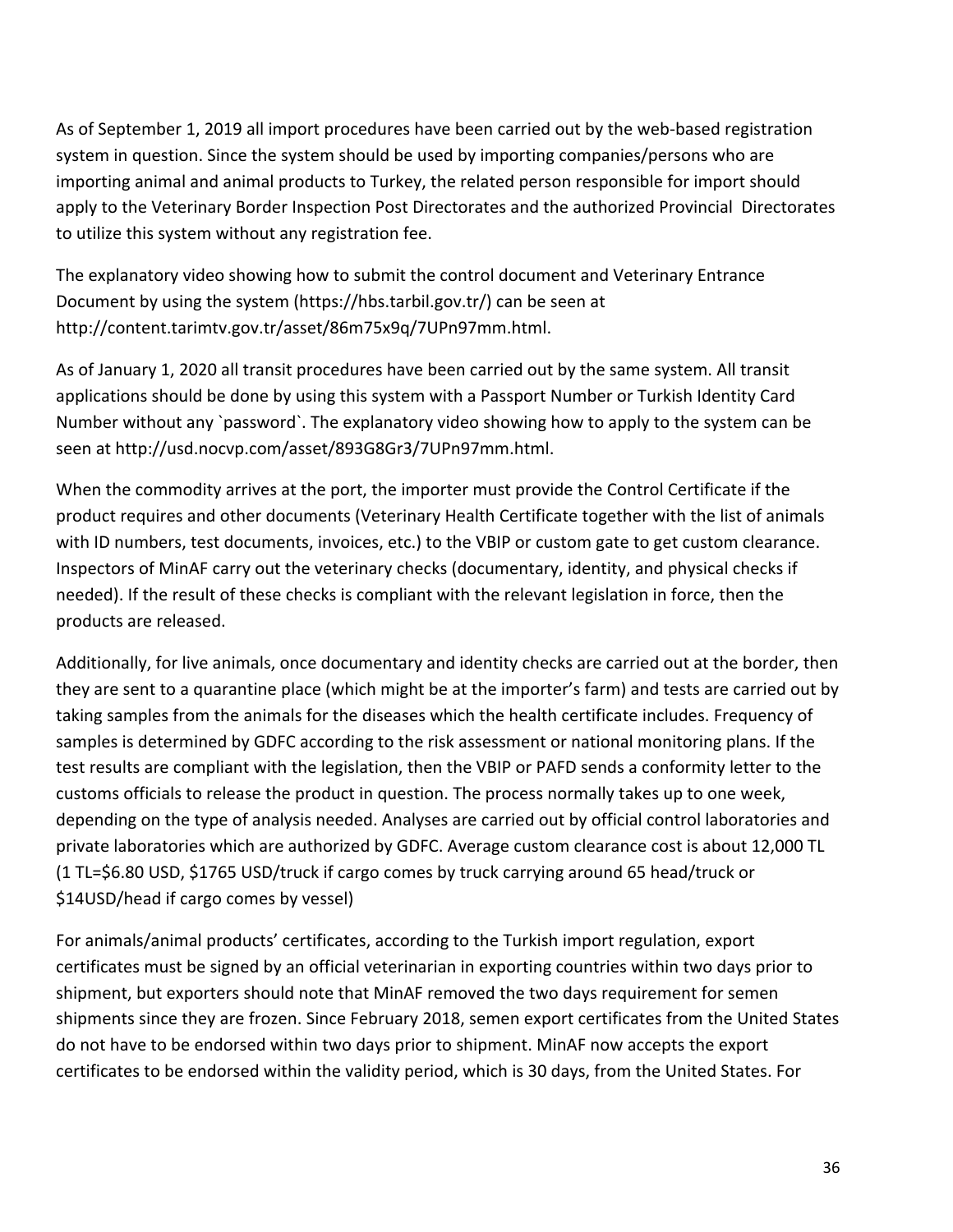more information please see [FAS GAIN Report on Turkey Revises Livestock Genetics Import Process](https://gain.fas.usda.gov/#/search)  [Harmonizes Certificate with the EU,](https://gain.fas.usda.gov/#/search) dated October 7, 2019.

Electronic Veterinary Health Certificates are not accepted by MinAF and the original copy of the Certificate must accompany the commodity at the time of import.

| A-HS Codes of animal and animal sourced products |         |                  |  |
|--------------------------------------------------|---------|------------------|--|
| 01.01                                            | 04.01   | 16.02            |  |
| 01.02                                            | 04.02   | 1603.00          |  |
| 01.03                                            | 04.03   | 16.04            |  |
| 01.04                                            | 04.04   | 16.05            |  |
| 01.05                                            | 04.05   | 18.06            |  |
| 01.06                                            | 04.06   | 19.01            |  |
| 02.01                                            | 0407.00 | 19.02            |  |
| 02.02                                            | 04.08   | 19.04            |  |
| 02.03                                            | 0409.00 | 19.05            |  |
| 02.04                                            | 0410.00 | 2103.90.90       |  |
| 0205.00                                          | 0504.00 | 21.04            |  |
| 02.06                                            | 05.06   | 2105.00          |  |
| 02.07                                            | 05.07   | 21.06            |  |
| 02.08                                            | 0510.00 | 2202.99          |  |
| 0209.00                                          | 05.11   | 2208.70          |  |
| 02.10                                            | 15.01   | 23.01            |  |
| 03.01                                            | 15.02   | 30.01            |  |
| 03.02                                            | 1503.00 | 30.02            |  |
| 03.03                                            | 15.04   | 3503.00          |  |
| 03.04                                            | 1506.00 | 3822.00          |  |
| 03.05                                            | 1516.10 | 38.26            |  |
| 03.06                                            | 15.17   | 7101.21.00.00.00 |  |
| 03.07                                            | 1518.00 |                  |  |
| 03.08                                            | 1601.00 |                  |  |

**APPENDIX I: HS Codes of commodities which require obtaining a Control Certificate**:

Control Certificate is valid for 4 (four) months for the commodities above. However, for those HS codes: 05.04, 15.04, 1516.10, 15.17, 1518.00, 18.06, 19.01, 19.02, 19.04, 19.05, 2103.90.90, 21.04, 2105.00, 21.06, 2202.99, 2208.70 the control certificate is valid for 12 (twelve) months.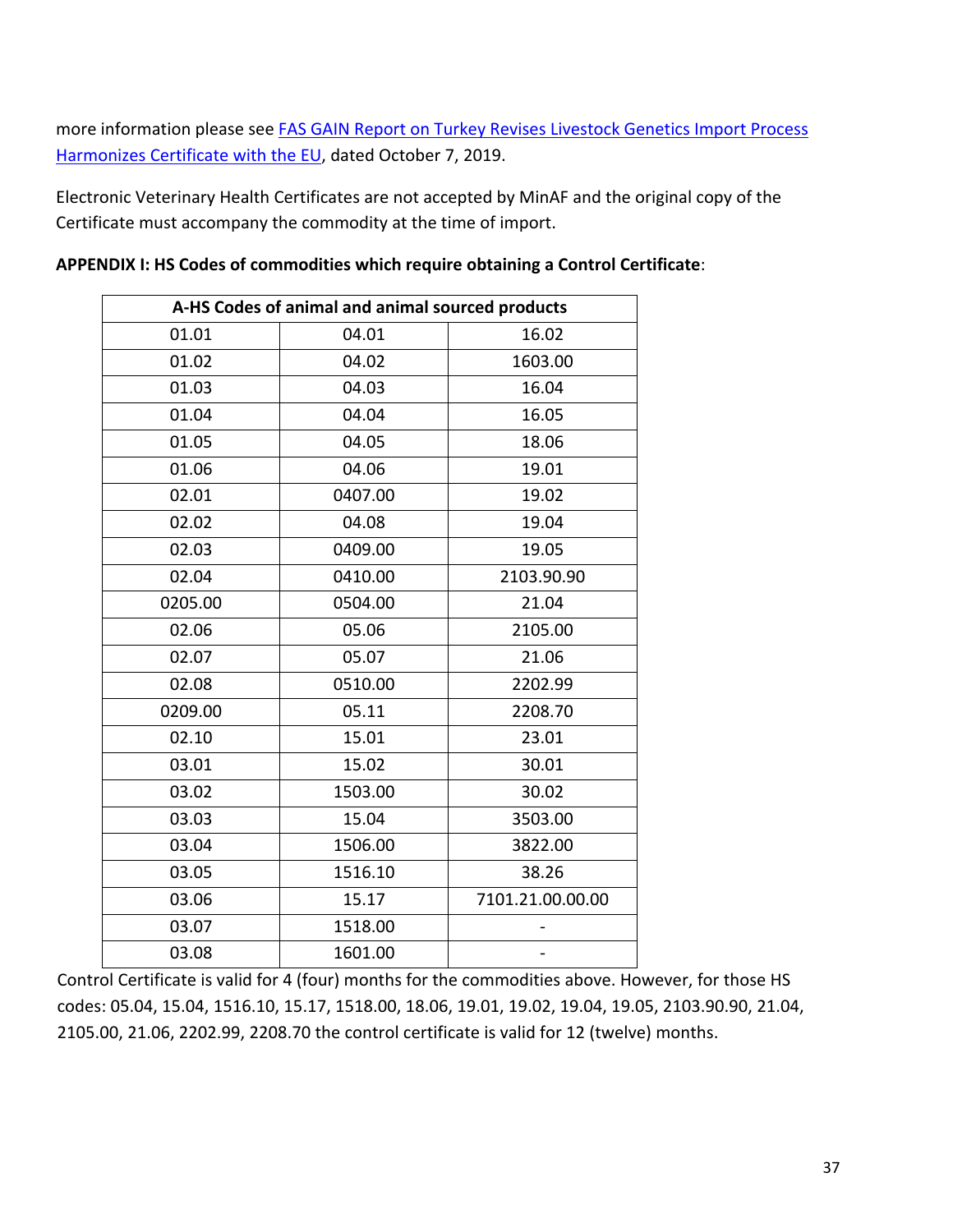| B-HS Codes of seeds, seedlings, saplings and flower bulbs |                  |                  |  |
|-----------------------------------------------------------|------------------|------------------|--|
| 0601.10.10.00.00                                          | 0602.90.91.00.00 | 1005.10.90.00.00 |  |
| 0601.10.20.00.00                                          | 0602.90.99.00.00 | 1006.10.10.00.00 |  |
| 0601.10.30.00.00                                          | 0701.10.00.00.00 | 1007.10.10.00.00 |  |
| 0601.10.40.00.00                                          | 0703.10.11.00.00 | 1007.10.90.00.00 |  |
| 0601.10.90.10.00                                          | 0703.20.00.00.12 | 1008.21.00.00.11 |  |
| 0601.10.90.90.00                                          | 0712.90.11.00.00 | 1008.21.00.00.12 |  |
| 0601.20.30.00.11                                          | 0713.10.10.00.11 | 1008.50.00.00.00 |  |
| 0601.20.30.00.12                                          | 0713.10.10.00.19 | 1008.60.00.00.11 |  |
| 0601.20.30.00.13                                          | 0713.20.00.00.11 | 1201.10.00.00.00 |  |
| 0601.20.30.00.14                                          | 0713.31.00.00.11 | 1202.30.00.00.00 |  |
| 0601.20.90.10.11                                          | 0713.32.00.00.11 | 1204.00.10.00.00 |  |
| 0601.20.90.10.19                                          | 0713.33.10.00.11 | 1205.10.10.00.00 |  |
| 0601.20.90.90.00                                          | 0713.33.10.00.19 | 1205.90.00.00.00 |  |
| 0602.10.10.00.00                                          | 0713.34.00.00.11 | 1206.00.10.00.00 |  |
| 0602.10.90.00.00                                          | 0713.35.00.00.11 | 1207.10.00.00.00 |  |
| 0602.20.10.00.00                                          | 0713.39.00.00.11 | 1207.21.00.00.00 |  |
| 0602.20.20.00.00                                          | 0713.40.00.00.11 | 1207.30.00.00.00 |  |
| 0602.20.30.00.00                                          | 0713.50.00.00.11 | 1207.40.10.00.00 |  |
| 0602.20.80.00.19                                          | 0713.60.00.00.11 | 1207.50.10.00.00 |  |
| 0602.30.00.00.00                                          | 0713.90.00.00.13 | 1207.60.00.00.00 |  |
| 0602.40.00.00.00                                          | 1001.11.00.00.00 | 1207.70.00.00.00 |  |
| 0602.90.30.00.00                                          | 1001.91.10.00.00 | 1207.91.10.00.00 |  |
| 0602.90.45.00.11                                          | 1001.91.20.00.11 | 1207.99.20.00.11 |  |
| 0602.90.45.00.12                                          | 1002.10.00.00.00 | 1207.99.20.00.19 |  |
| 0602.90.46.00.00                                          | 1003.10.00.00.11 | 1207.99.91.00.00 |  |
| 0602.90.47.00.00                                          | 1003.10.00.00.19 | 12.09            |  |
| 0602.90.48.00.00                                          | 1004.10.00.00.00 | 1212.99.41.00.00 |  |
| 0602.90.50.00.00                                          | 1005.10.13.00.00 | 1212.99.49.00.00 |  |
| 0602.90.70.00.11                                          | 1005.10.15.00.00 |                  |  |
| 0602.90.70.00.12                                          | 1005.10.18.00.00 |                  |  |

# **APPENDIX II: HS Codes of commodities, which are not required to obtain a Control Certificate but are still subject to veterinary controls/inspections**

| 0502.10 | 23.09 | 3825.10.00.00.00 |
|---------|-------|------------------|
|         |       |                  |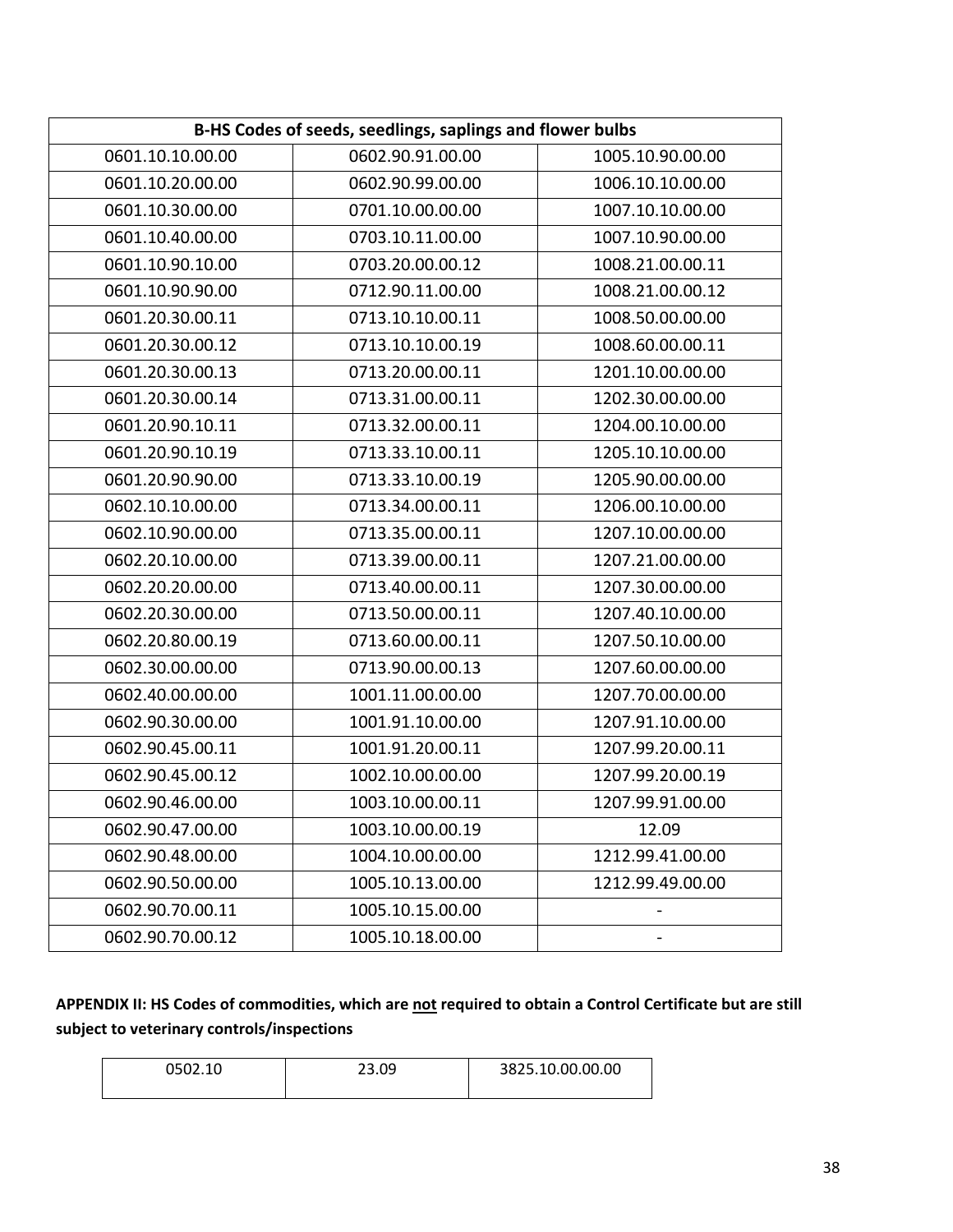| 0504.00          | 2835.25.00.00.00 | 3913.90          |
|------------------|------------------|------------------|
| 05.05            | 2835.26.00.00.00 | 3917.10          |
| 0508.00          | 2922.49          | 3926.90          |
| 05.11            | 2925.29.00.00    | 41.01            |
| 0602.90.10.00.00 | 29.30            | 41.02            |
| 1212.99.95       | 2932.99          | 41.03            |
| 1213.00.00.00.00 | 2942.00          | 4205.00.90       |
| 1214.90          | 3006.92.00.00.00 | 4206.00.00.00.00 |
| 15.04            | 3101.00          | 43.01            |
| 1505.00          | 3105.10          | 51.01            |
| 1521.90          | 32.04            | 51.02            |
| 1522.00          | 33.02            | 51.03            |
| 17.02            | 35.01            | 6701.00          |
| 20.04            | 35.02            | 95.08            |
| 20.05            | 3504.00          | 9602.00          |
| 23.01            | 35.07            | 9705.00.00.00.00 |

# **APENDIX III: VBIP and Custom Gates designated for the import controls of animal and animal sourced products**

|                |                 |                                   | Live       |                          | <b>Products subjected to</b><br>veterinary controls |
|----------------|-----------------|-----------------------------------|------------|--------------------------|-----------------------------------------------------|
| <b>No</b>      | <b>Province</b> | <b>VBIP or Custom Directorate</b> | Animal     | For human<br>consumption | <b>Not for</b><br>Human<br>Consumption              |
|                | Ağrı            | Gürbulak VBIP                     | Authorized | Authorized               | Authorized                                          |
| $\overline{2}$ | Ankara          | Esenboğa Airport VBIP             | Authorized | Authorized               | Authorized                                          |
| 3              | Antalya         | Antalya VBIP                      | Authorized | Authorized               | Authorized                                          |
| 4              | Antalya         | Antalya Airport VBIP              | Authorized | Authorized               | Authorized                                          |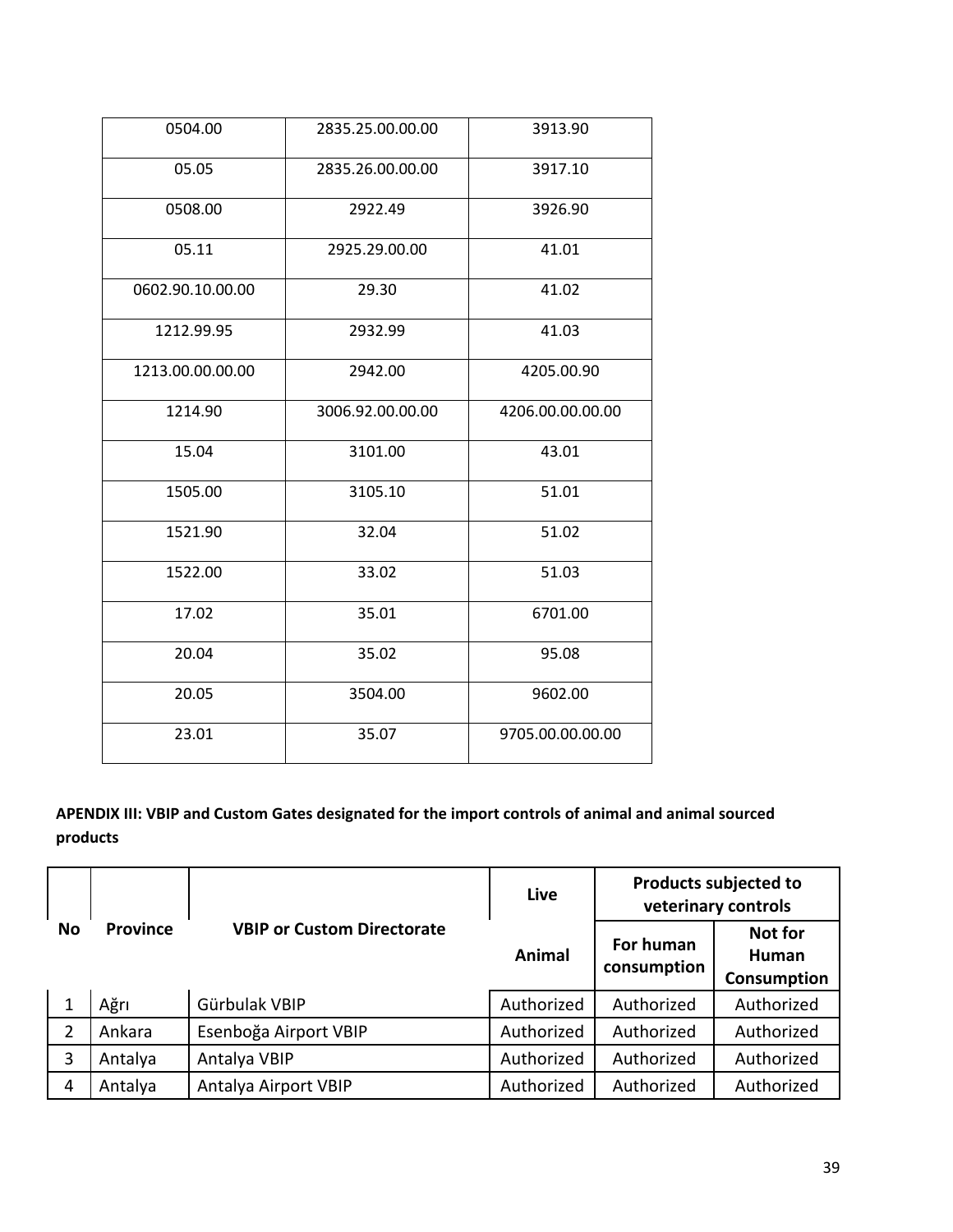| 5              | Ardahan         | Çıldır-Aktaş Custom Directorate    | Authorized | Authorized | Authorized |
|----------------|-----------------|------------------------------------|------------|------------|------------|
| 6              | Ardahan         | Demir İpekyolu Custom Directorate  | Authorized | Authorized | Authorized |
| $\overline{7}$ | Ardahan         | Türkgözü Custom Directorate        |            |            | Authorized |
| 8              | Artvin          | Sarp VBIP                          | Authorized | Authorized | Authorized |
| 9              | Balıkesir       | <b>Bandırma Port VBIP</b>          | Authorized | Authorized | Authorized |
| 10             | <b>Bursa</b>    | <b>Gemlik Custom Directorate</b>   |            | Authorized | Authorized |
| 11             | Çanakkale       | Çanakkale Custom Directorate       |            | Authorized | Authorized |
| 12             | Edirne          | İpsala-VBIP                        | Authorized | Authorized | Authorized |
| 13             | Edirne          | Kapıkule - VBIP                    | Authorized | Authorized | Authorized |
| 14             | Edirne          | Kapıkule Railways-VBIP             | Authorized | Authorized | Authorized |
| 15             | Gaziantep       | Karkamış Custom Directorate        |            | Authorized | Authorized |
| 16             | Hatay           | Cilvegözü- VBIP                    | Authorized | Authorized | Authorized |
| 17             | Hatay           | İskenderun Port- VBIP              | Authorized | Authorized | Authorized |
| 18             | Hatay           | Zeytin Dalı - VBIP                 |            | Authorized | Authorized |
| 19             | lğdır           | <b>Dilucu VBIP</b>                 | Authorized | Authorized | Authorized |
| 20             | İstanbul        | Ambarlı- VBIP                      |            | Authorized | Authorized |
| 21             | İstanbul        | Atatürk Airport VBIP               | Authorized | Authorized | Authorized |
| 22             | <i>istanbul</i> | Haydarpasa Pendik Port VBIP        |            | Authorized | Authorized |
| 23             | İstanbul        | İstanbul Airport VBIP              | Authorized | Authorized | Authorized |
| 24             | İstanbul        | Pendik VBIP                        | Authorized | Authorized | Authorized |
| 25             | İstanbul        | Sabiha Gökçen Airport VBIP         | Authorized | Authorized | Authorized |
| 26             | İzmir           | <b>Adnan Menderes VBIP</b>         | Authorized | Authorized | Authorized |
| 27             | İzmir           | Aliağa VBIP                        | Authorized | Authorized | Authorized |
| 28             | İzmir           | Çeşme VBIP                         | Authorized | Authorized | Authorized |
| 29             | İzmir           | İzmir VBIP                         | Authorized | Authorized | Authorized |
| 30             | Kars            | <b>Kars Custom Directorate</b>     |            | Authorized | Authorized |
| 31             | Kilis           | <b>Çobanbey Custom Directorate</b> |            | Authorized | Authorized |
| 32             | Kilis           | Öncüpinar Custom Directorate       |            | Authorized | Authorized |
| 33             | Kocaeli         | <b>Derince VBIP</b>                | Authorized | Authorized | Authorized |
| 34             | Kocaeli         | Dilovası VBIP                      |            | Authorized | Authorized |
| 35             | Kocaeli         | Körfez Petrokimya VBIP             |            |            | Authorized |
| 36             | Mersin          | <b>Mersin VBIP</b>                 | Authorized | Authorized | Authorized |
| 37             | Mersin          | Mersin Free Trade Zone VBIP        |            | Authorized | Authorized |
| 38             | Mersin          | <b>Taşucu VBIP</b>                 |            | Authorized | Authorized |
| 39             | Muğla           | Milas Airport Custom Directorate   | Authorized | Authorized | Authorized |
| 40             | Sakarya         | Sakarya Custom Directorate         |            | Authorized | Authorized |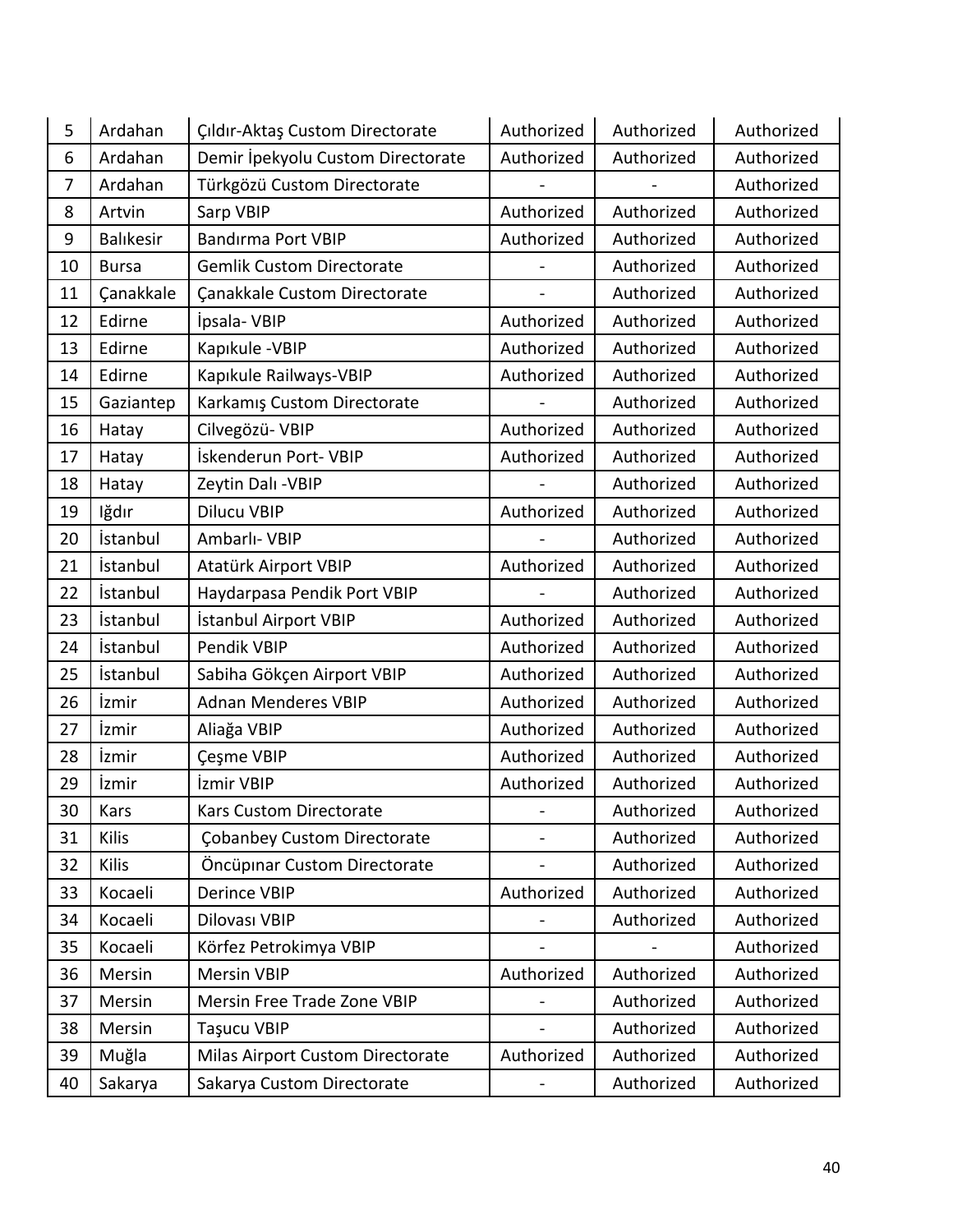| 41 | Samsun    | Samsun Port VBIP                 | Authorized | Authorized | Authorized |
|----|-----------|----------------------------------|------------|------------|------------|
| 42 | Sırnak    | <b>Habur VBIP</b>                | Authorized | Authorized | Authorized |
| 43 | Tekirdağ  | Tekirdağ Port VBIP               | Authorized | Authorized | Authorized |
| 44 | Trabzon   | <b>Trabzon Port VBIP</b>         | Authorized | Authorized | Authorized |
| 45 | Van       | Kapıköy Custom Directorate       | Authorized | Authorized | Authorized |
| 46 | Yalova    | <b>Yalova Custom Directorate</b> |            | Authorized | Authorized |
| 47 | Zonguldak | Zonguldak Port VBIP              | Authorized | Authorized | Authorized |

**APPENDIX IV: Custom Gates designated for forestry products with HS Codes 44.01, 44.03, 44.04, 44.06, 44.07, 44.15 ve 44.16 which require quarantine controls (except wooden packages covering commodities)**

| <b>No</b>      | <b>Province</b> | <b>Custom Directorate</b>  |
|----------------|-----------------|----------------------------|
| $\mathbf{1}$   | Adana           | Yumurtalık Free Trade Zone |
| $\overline{2}$ | Ağrı            | Gürbulak                   |
| 3              | Antalya         | Antalya                    |
| 4              | Antalya         | Antalya Free Trade Zone    |
| 5              | Ardahan         | Çıldır-Aktaş               |
| 6              | Ardahan         | Demir İpekyolu             |
| 7              | Artvin          | Hopa                       |
| 8              | Artvin          | Sarp                       |
| 9              | <b>Bartin</b>   | <b>Bartin</b>              |
| 10             | <b>Bursa</b>    | Gemlik <sup>(1)</sup>      |
| 11             | <b>Bursa</b>    | Mudanya                    |
| 12             | Edirne          | İpsala                     |
| 13             | Edirne          | Kapıkule Railway           |
| 14             | Edirne          | Kapıkule                   |
| 15             | Giresun         | Giresun                    |
| 16             | Hatay           | İsdemir                    |
| 17             | Hatay           | İskenderun                 |
| 18             | İstanbul        | Ambarlı                    |
| 19             | İstanbul        | Haydarpaşa                 |
| 20             | İstanbul        | İstanbul Posta             |
| 21             | İstanbul        | Pendik                     |
| 22             | İstanbul        | Sabiha Gökçen Airport      |
| 23             | İzmir           | <b>Adnan Menderes</b>      |
| 24             | İzmir           | Aliağa                     |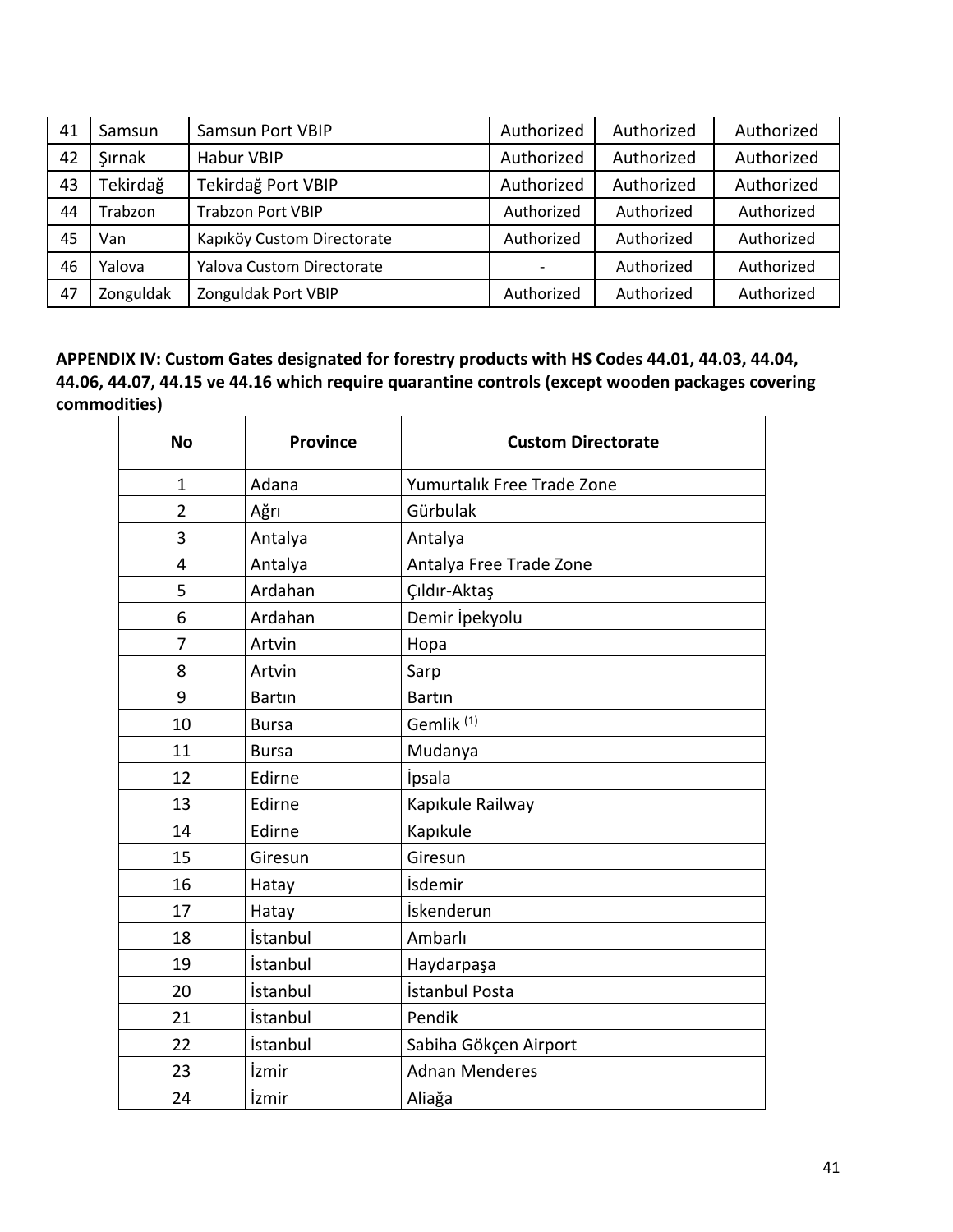| 25 | İzmir     | Çeşme                   |
|----|-----------|-------------------------|
| 26 | İzmir     | Ege Free Trade Zone     |
| 27 | İzmir     | İzmir                   |
| 28 | Kars      | Kars                    |
| 29 | Kastamonu | inebolu                 |
| 30 | Kocaeli   | Derince                 |
| 31 | Kocaeli   | Dilovası <sup>(1)</sup> |
| 32 | Kocaeli   | Gebze <sup>(1)</sup>    |
| 33 | Kocaeli   | İzmit                   |
| 34 | Mersin    | Mersin                  |
| 35 | Mersin    | Mersin Free Trade Zone  |
| 36 | Mersin    | Taşucu                  |
| 37 | Ordu      | Ordu                    |
| 38 | Ordu      | Ünye                    |
| 39 | Rize      | Rize                    |
| 40 | Sakarya   | Sakarya                 |
| 41 | Samsun    | Samsun                  |
| 42 | Tekirdağ  | Çorlu Airport           |
| 43 | Tekirdağ  | Tekirdağ                |
| 44 | Trabzon   | Trabzon                 |
| 45 | Van       | Kapıköy                 |
| 46 | Yalova    | Yalova                  |
| 47 | Zonguldak | Karadeniz Ereğli        |
| 48 | Zonguldak | Zonguldak               |

**(1) import controls of US origin oak with bark is carried out only at these custom diretorates**

**APPENDIX V: Custom Gates designated for the import controls of propagation materials (seed, seedlings, saplings, flower bulbs) which require quarantine controls**,

| No | <b>Province</b> | <b>Custom Directorate</b>  |
|----|-----------------|----------------------------|
| 1  | Adana           | Adana                      |
| 2  | Adana           | Yumurtalık Free Trade Zone |
| 3  | Ankara          | Esenboğa Airport           |
| 4  | Antalya         | Antalya                    |
| 5  | Antalya         | Antalya Airport            |
| 6  | Antalya         | Antalya Free Trade Zone    |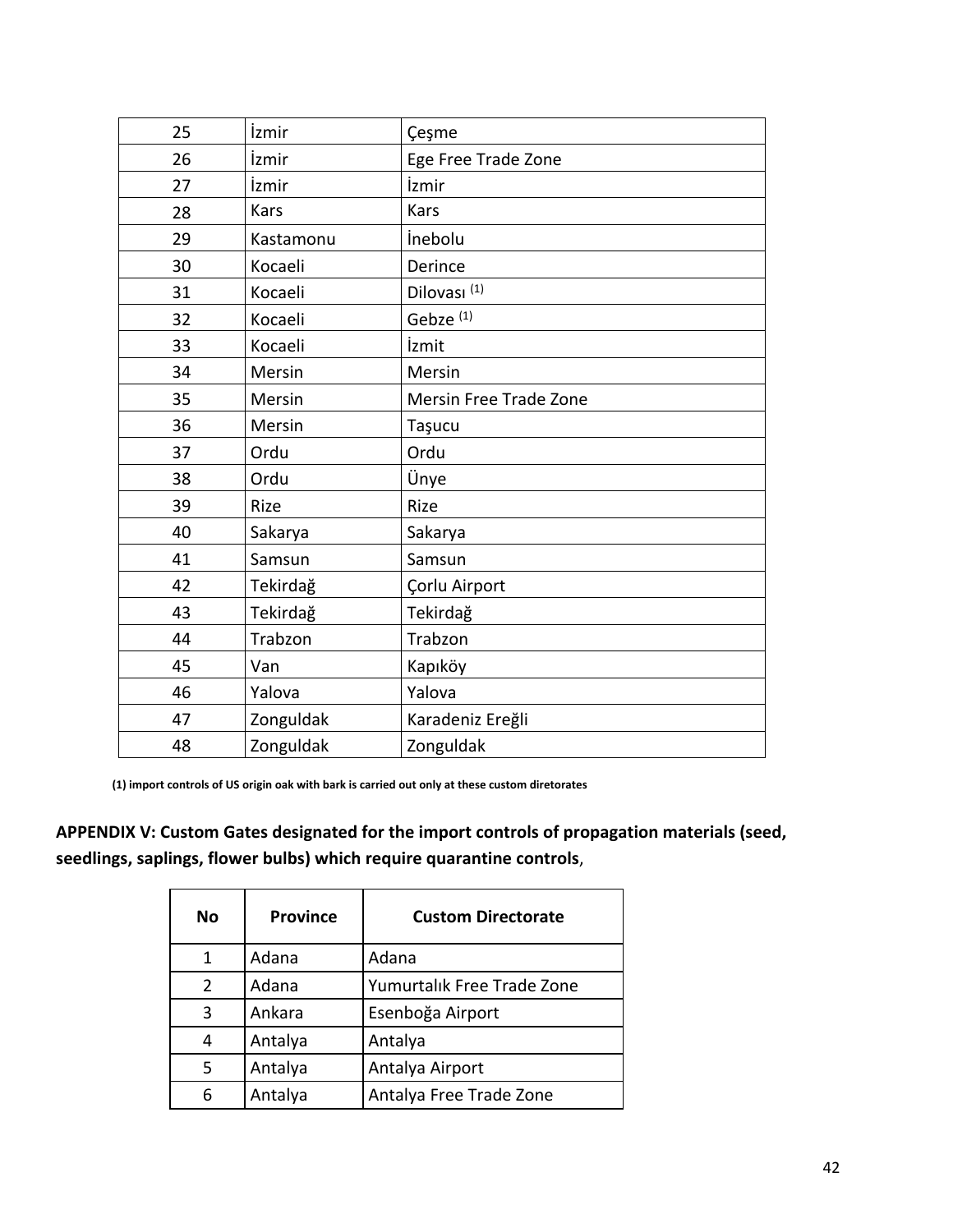| 7  | Ardahan      | Çıldır-Aktaş           |
|----|--------------|------------------------|
| 8  | Ardahan      | Demir İpekyolu         |
| 9  | Artvin       | Sarp                   |
| 10 | <b>Bursa</b> | Gemlik                 |
| 11 | <b>Bursa</b> | Mudanya                |
| 12 | Edirne       | <i>ipsala</i>          |
| 13 | Edirne       | Kapıkule Railway       |
| 14 | Edirne       | Kapıkule               |
| 15 | Gaziantep    | Karkamış               |
| 16 | Hatay        | Cilvegözü              |
| 17 | Hatay        | İsdemir                |
| 18 | Hatay        | İskenderun             |
| 19 | Hatay        | Zeytin Dalı            |
| 20 | İstanbul     | Ambarlı                |
| 21 | İstanbul     | Atatürk Airport Cargo  |
| 22 | İstanbul     | Haydarpaşa             |
| 23 | İstanbul     | İstanbul Posta         |
| 24 | İstanbul     | İstanbul Airport       |
| 25 | İstanbul     | Pendik                 |
| 26 | İstanbul     | Sabiha Gökçen Airport  |
| 27 | İzmir        | <b>Adnan Menderes</b>  |
| 28 | İzmir        | Aliağa                 |
| 29 | İzmir        | Çeşme                  |
| 30 | İzmir        | Ege Free Trade Zone    |
| 31 | İzmir        | İzmir                  |
| 32 | Kars         | Kars <sup>(1)</sup>    |
| 33 | Kilis        | Cobanbey               |
| 34 | Kilis        | Öncüpinar              |
| 35 | Mersin       | Mersin                 |
| 36 | Mersin       | Mersin Free Trade Zone |
| 37 | Mersin       | Taşucu                 |
| 38 | Sakarya      | Sakarya                |
| 39 | Samsun       | Samsun                 |
| 40 | Trabzon      | Trabzon                |
| 41 | Van          | Kapıköy                |
| 42 | Yalova       | Yalova                 |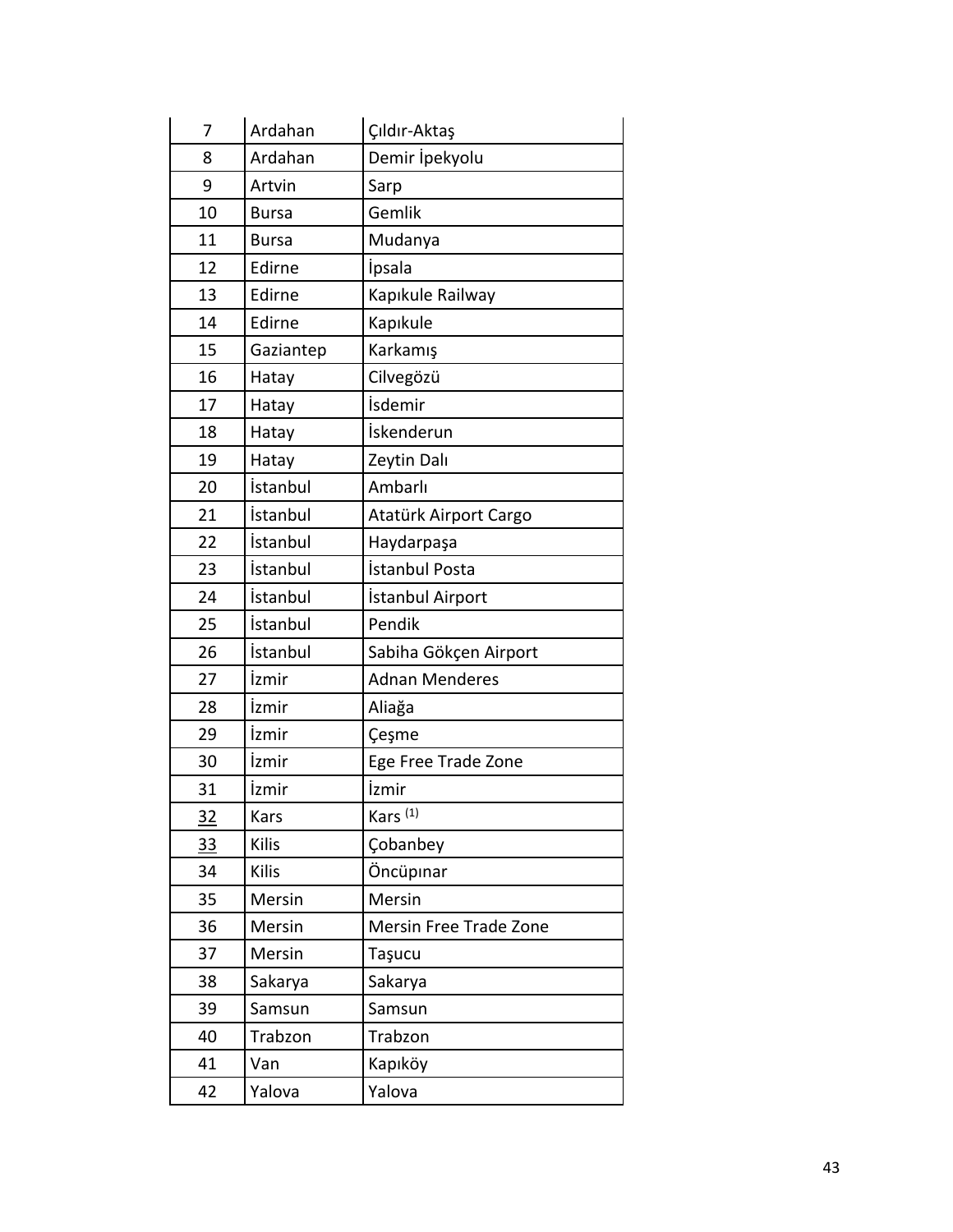**APPENDIX VI: Custom Gates designated for the import controls of products other than propagation materials which require quarantine controls**

 $\overline{\phantom{a}}$ 

| <b>SIRA</b><br><b>NO</b> | <b>Province</b>  | <b>Custom Directorate</b>  |
|--------------------------|------------------|----------------------------|
| 1                        | Adana            | Adana                      |
| $\overline{2}$           | Adana            | Yumurtalık Free Trade Zone |
| 3                        | Ağrı             | Gürbulak                   |
| 4                        | Ankara           | Esenboğa Airport           |
| 5                        | Antalya          | Antalya                    |
| 6                        | Antalya          | Antalya Airport            |
| 7                        | Antalya          | Antalya Free Trade Zone    |
| 8                        | Ardahan          | Çıldır-Aktaş               |
| 9                        | Ardahan          | Demir İpekyolu             |
| 10                       | Ardahan          | Türkgözü                   |
| 11                       | Artvin           | Hopa                       |
| 12                       | Artvin           | Sarp                       |
| 13                       | <b>Balıkesir</b> | Bandırma                   |
| 14                       | <b>Bursa</b>     | Gemlik                     |
| 15                       | <b>Bursa</b>     | Mudanya                    |
| 16                       | Çanakkale        | Canakkale                  |
| 17                       | Edirne           | <i>ipsala</i>              |
| 18                       | Edirne           | Kapıkule Railway           |
| 19                       | Edirne           | Kapıkule                   |
| 20                       | Gaziantep        | Karkamış                   |
| 21                       | Giresun          | Giresun                    |
| 22                       | Hakkari          | Esendere                   |
| 23                       | Hatay            | Cilvegözü                  |
| 24                       | Hatay            | İsdemir                    |
| 25                       | Hatay            | İskenderun                 |
| 26                       | Hatay            | Zeytin Dalı                |
| 27                       | lğdır            | Dilucu                     |
| 28                       | İstanbul         | Ambarlı                    |
| 29                       | İstanbul         | Atatürk Airport Cargo      |
| 30                       | İstanbul         | Haydarpaşa                 |
| 31                       | İstanbul         | İstanbul Posta             |
| 32                       | İstanbul         | İstanbul Airport           |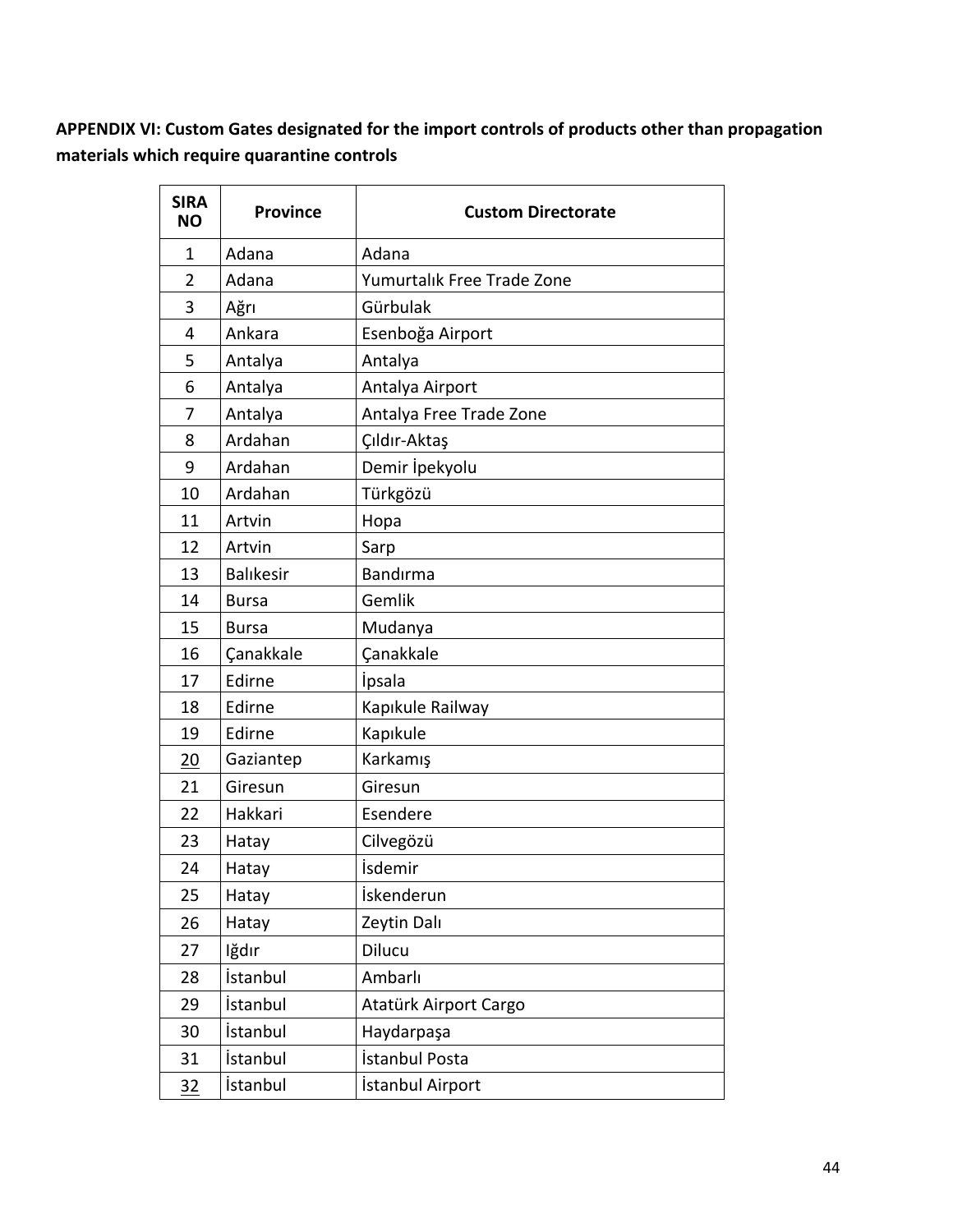| 33         | İstanbul  | Pendik                        |
|------------|-----------|-------------------------------|
| 34         | İstanbul  | Sabiha Gökçen Airport         |
| 35         | İzmir     | <b>Adnan Menderes Airport</b> |
| 36         | İzmir     | Aliağa                        |
| 37         | İzmir     | Çeşme                         |
| 38         | İzmir     | Dikili                        |
| 39         | İzmir     | Ege Free Trade Zone           |
| 40         | İzmir     | İzmir                         |
| 41         | Kars      | Kars $(1)$                    |
| 42         | Kilis     | Çobanbey                      |
| 43         | Kilis     | Öncüpınar                     |
| 44         | Kocaeli   | Derince                       |
| 45         | Kocaeli   | Dilovası                      |
| 46         | Kocaeli   | Gebze                         |
| 47         | Kocaeli   | İzmit                         |
| 48         | Mersin    | Mersin                        |
| 49         | Mersin    | Mersin free Trade Zone        |
| 50         | Mersin    | Taşucu                        |
| 51         | Ordu      | Ordu                          |
| 52         | Rize      | Rize                          |
| 53         | Sakarya   | Sakarya                       |
| 54         | Samsun    | Samsun                        |
| 55         | Şanlıurfa | Akçakale                      |
| 56         | Şırnak    | Habur                         |
| 57         | Tekirdağ  | Çorlu Airport                 |
| 58         | Tekirdağ  | Tekirdağ                      |
| 59         | Trabzon   | Trabzon                       |
| 60         | Van       | Kapıköy                       |
| 61         | Yalova    | Yalova                        |
| $62^{(*)}$ | Zonguldak | Karadeniz Ereğli              |
| 63         | Zonguldak | Zonguldak                     |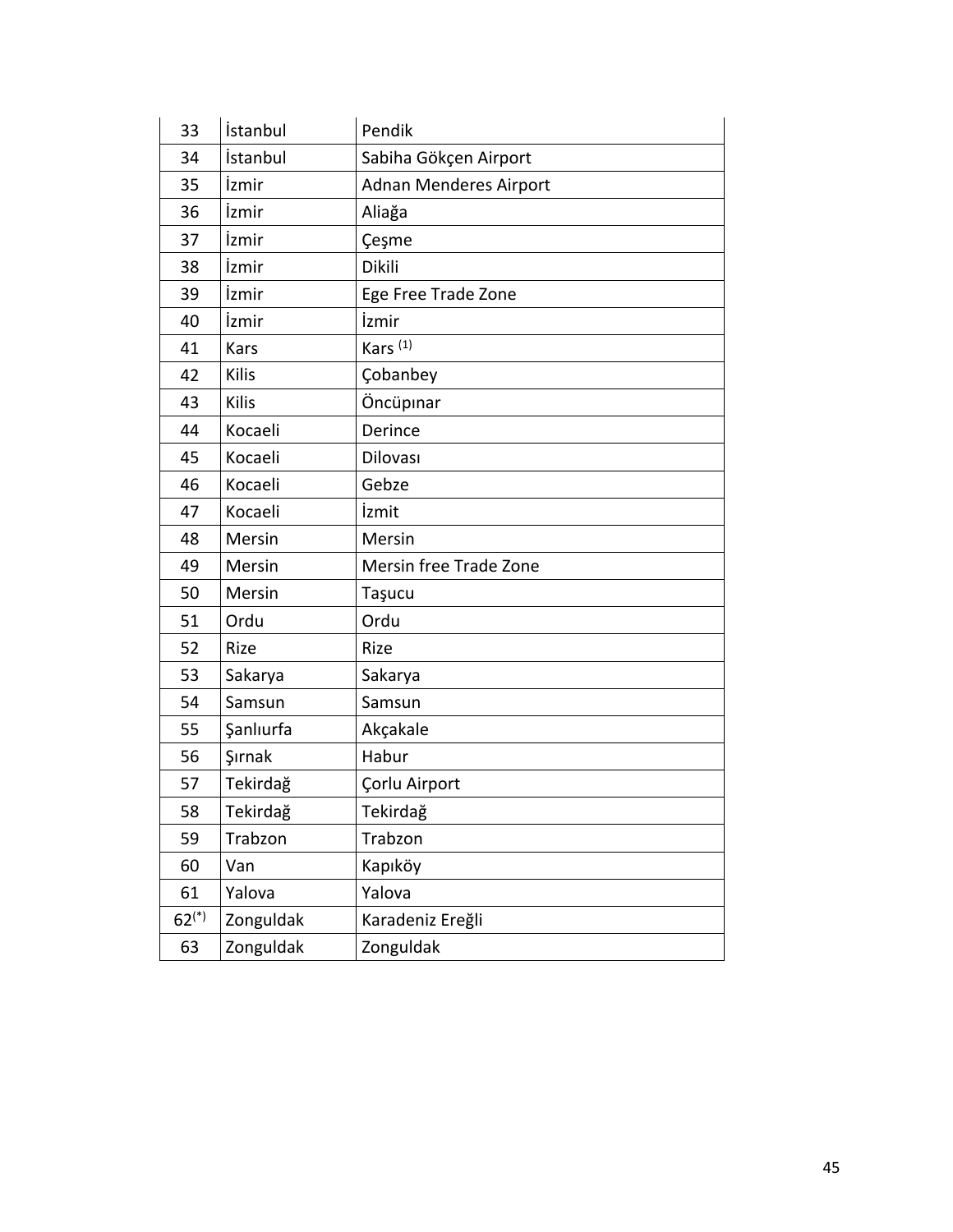**APPENDIX VII: Designated Provincial Agriculture and Forestry Directorates for the import controls of plant originated food and feed stuffs in the aspect of food and feed safety and materials which are intended for contact with food stuffs in the aspect of product safety**

| <b>No</b>      | <b>Provincial Agricultural and Forestry Directorate</b> |
|----------------|---------------------------------------------------------|
| $\mathbf{1}$   | Adana                                                   |
| $\overline{2}$ | Ağrı                                                    |
| 3              | Ankara                                                  |
| 4              | Antalya                                                 |
| 5              | Ardahan                                                 |
| 6              | Artvin                                                  |
| 7              | <b>Balıkesir</b>                                        |
| 8              | <b>Bursa</b>                                            |
| 9              | Çanakkale                                               |
| 10             | Edirne                                                  |
| 11             | Erzurum                                                 |
| 12             | Eskişehir                                               |
| 13             | Gaziantep                                               |
| 14             | Giresun                                                 |
| 15             | Hakkari                                                 |
| 16             | Hatay                                                   |
| 17             | Iğdır                                                   |
| 18             | İstanbul                                                |
| 19             | İzmir                                                   |
| 20             | Kars                                                    |
| 21             | Kayseri                                                 |
| 22             | Kilis                                                   |
| 23             | Kocaeli                                                 |
| 24             | Konya                                                   |
| 25             | Kütahya                                                 |
| 26             | Malatya                                                 |
| 27             | Manisa                                                  |
| 28             | Mardin                                                  |
| 29             | Mersin                                                  |
| 30             | Muğla                                                   |
| 31             | Ordu                                                    |
| 32             | Rize                                                    |
| 33             | Sakarya                                                 |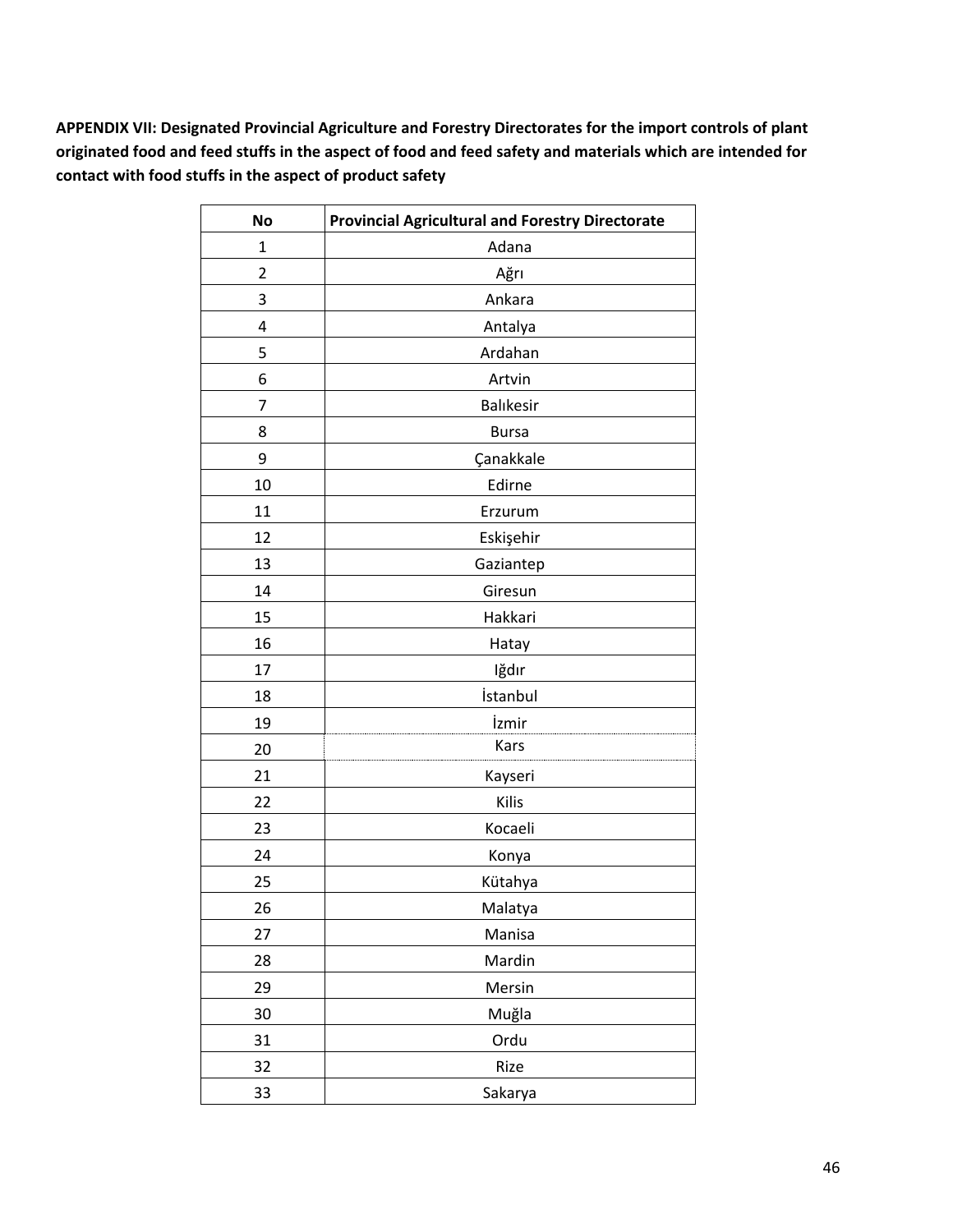| 34 | Samsun    |
|----|-----------|
| 35 | Şanlıurfa |
| 36 | Şırnak    |
|    | Tekirdağ  |
| 38 | Trabzon   |
| 39 | Van       |
|    | Yalova    |
|    | Zonguldak |

### **APPENDIX VIII: Government Regulatory Key Agency Contacts and Industry Associations**

### **General Directorate of Food and Control (GDFC)**

**Ministry of Agriculture and Forestry (MinAF)** 

Address: Üniversiteler Mah. Dumlupınar Bulvarı, No: 161, 06800, Yeni Bina 4-5-6-7.kat Çankaya/Ankara, Turkey Phone:+ 90 (312) 287 33 60 Fax:+90 (312) 258 76 93 E-mail**:** [tarimbilgi@tarim.gov.tr](mailto:tarimbilgi@tarim.gov.tr)

### **The Main Provincial Agricultural Directorate Authorities**:

#### **Istanbul Provincial Agricultural Directorate**

Address: Bağdat Caddesi. No.307 Erenkoy, Kadıkoy , Istanbul, Turkey Phone: + 90 (216) 468 21 00 Fax:+ 90 (216) 355 37 15 Registered E-mail: istanbul@gthb.hs01.kep.tr

#### **Izmir Provincial Agricultural Directorate**

Address: Kazim Dirik Mahallesi Sanayi Caddesi No: 34 Bornova, Izmir, Turkey Phone:+ 90(232) 435 10 02 Fax:+ 90 (232) 462 24 93 Registered E-mail: izmir@gthb.hs01.kep.tr

#### **Mersin Provincial Agricultural Directorate**

Address: Gazi Mah. 1303 Sokak No:13/A Yenisehir, Mersin, Turkey Phone:+ 90 (324) 326 40 13 Fax:+ 90 (324) 326 40 12 Registered E-mail: mersin@gthb.hs01.kep.tr

#### **There are 41 provincial food and feed control laboratories, the four largest being:**

**National Food Reference Laboratory**-**Ankara/Turkey** Phone:+90 (312) 327 41 81 ;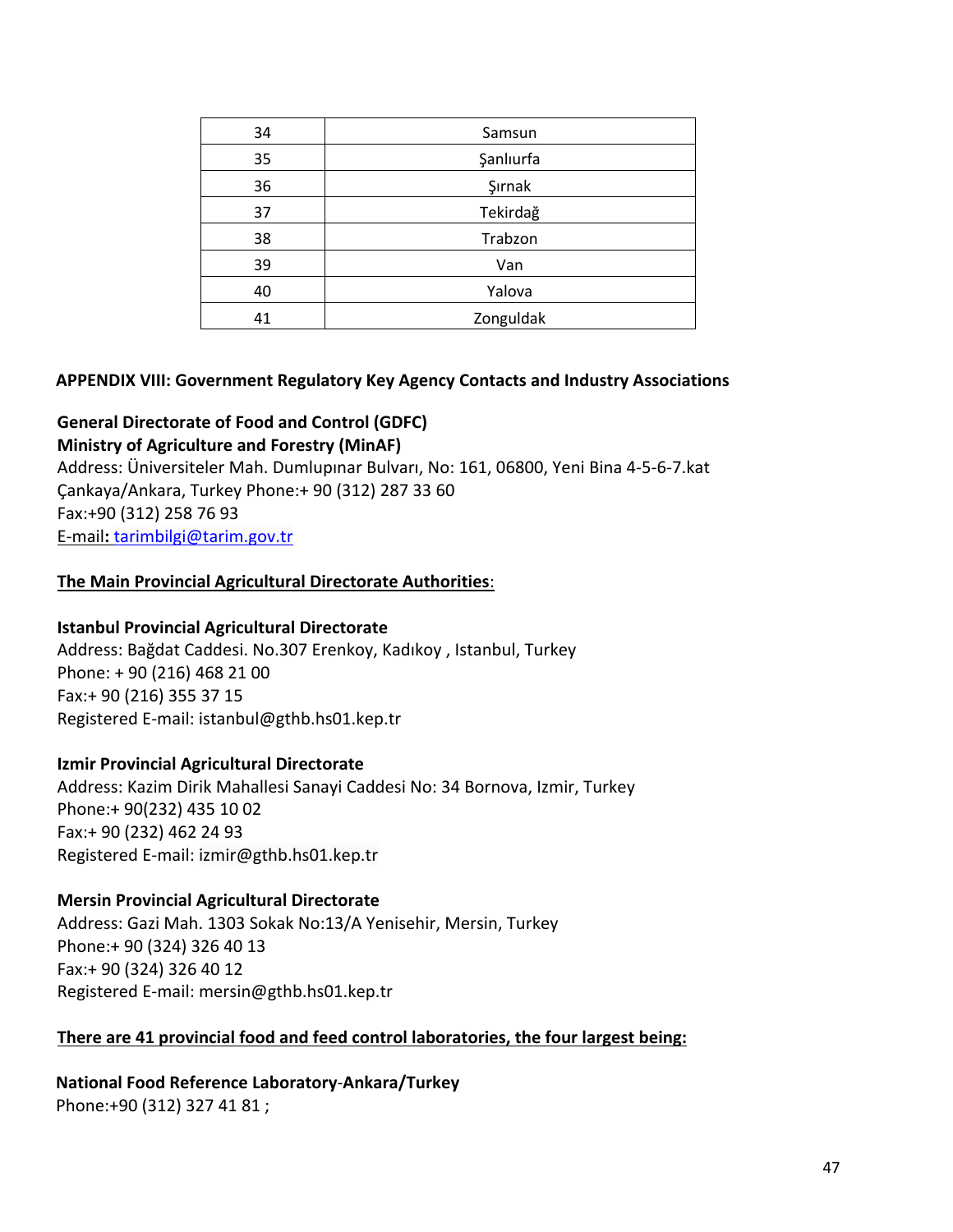Fax:+ 90 (312) 327 41 56 E-mail: ugrl@tarimorman.gov.tr Registered E-Mail: [tarimveormanbakanligi@gthb.hs01.kep.tr](mailto:tarimveormanbakanligi@gthb.hs01.kep.tr)

#### **Ankara Provincial Food Control Laboratory Directorate-Ankara/Turkey**

Phone:+ 90 (312) 315 00 89; Fax:+ 90 (312) 315 79 34 E-mail: ankara.gidalab@tarimorman.gov.tr

# **Istanbul Provincial Food Control Laboratory Directorate**-**Istanbul/Turkey** Phone:+ 90 (212) 663 39 61 or + 90 (212) 663 39 62 Fax:+ 90 (212) 663 42 96 E-mail: [istanbul.gidalab@tarimorman.gov.tr](mailto:istanbul.gidalab@tarimorman.gov.tr)

Registered E-Mail: [istanbul.gidalab@gthb.hs01.kep.tr](mailto:istanbul.gidalab@gthb.hs01.kep.tr)

# **Izmir Provincial Food Control Laboratory Directorate**-**Izmir/Turkey**

Phone:+ 90 (232) 435 14 81 or + 90 (232) 435 66 37 Fax:+ 90 (232) 462 41 97 E-mail: [izmir.gidalab@tarim.gov.tr](mailto:izmir.gidalab@tarim.gov.tr)

### **Turkish Patent and Trademark Office**

Address: Hipodrom Caddesi No:115 (06330) Yenimahalle-Ankara/Turkey Phone:+ 90 (312) 303 10 00; Fax:+ 90 (312) 303 11 73 Web: [https://www.turkpatent.gov.tr/TURKPATENT/#](https://www.turkpatent.gov.tr/TURKPATENT/)

### **Private Sector Food Traders Associations Contacts**

### **Turkish Food and Drink Industry Association Federation**

Chairman: Semsi Kopuz General Secretary:Ilknur Menlik Address: Altunizade Mah.Kısıklı Cad. Tekin Ak İş Merkezi No:3 Kat:2 Daire:7 34662 Bağlarbaşı-Üsküdar Istanbul/Turkey Phone:+ 90 (216) 651 86 81 Fax:+ 90 (216) 651 86 83 E-Mail: [genelsekreterlik@tgdf.org.tr](mailto:genelsekreterlik@tgdf.org.tr) Web: [http://www.tgdf.org.tr](http://www.tgdf.org.tr/)

### **All Food Importers Association**

Chairman: Mustafa Manav General Secretary: Melehat Ozkan Address: Büyükdere Cad.Somer Apt.No:64 Kat:5 D:13 Mecidiyeköy-İstanbul/Turkey Phone:+ 90 (212) 347 25 60 Fax:+ 90 (212) 347 25 70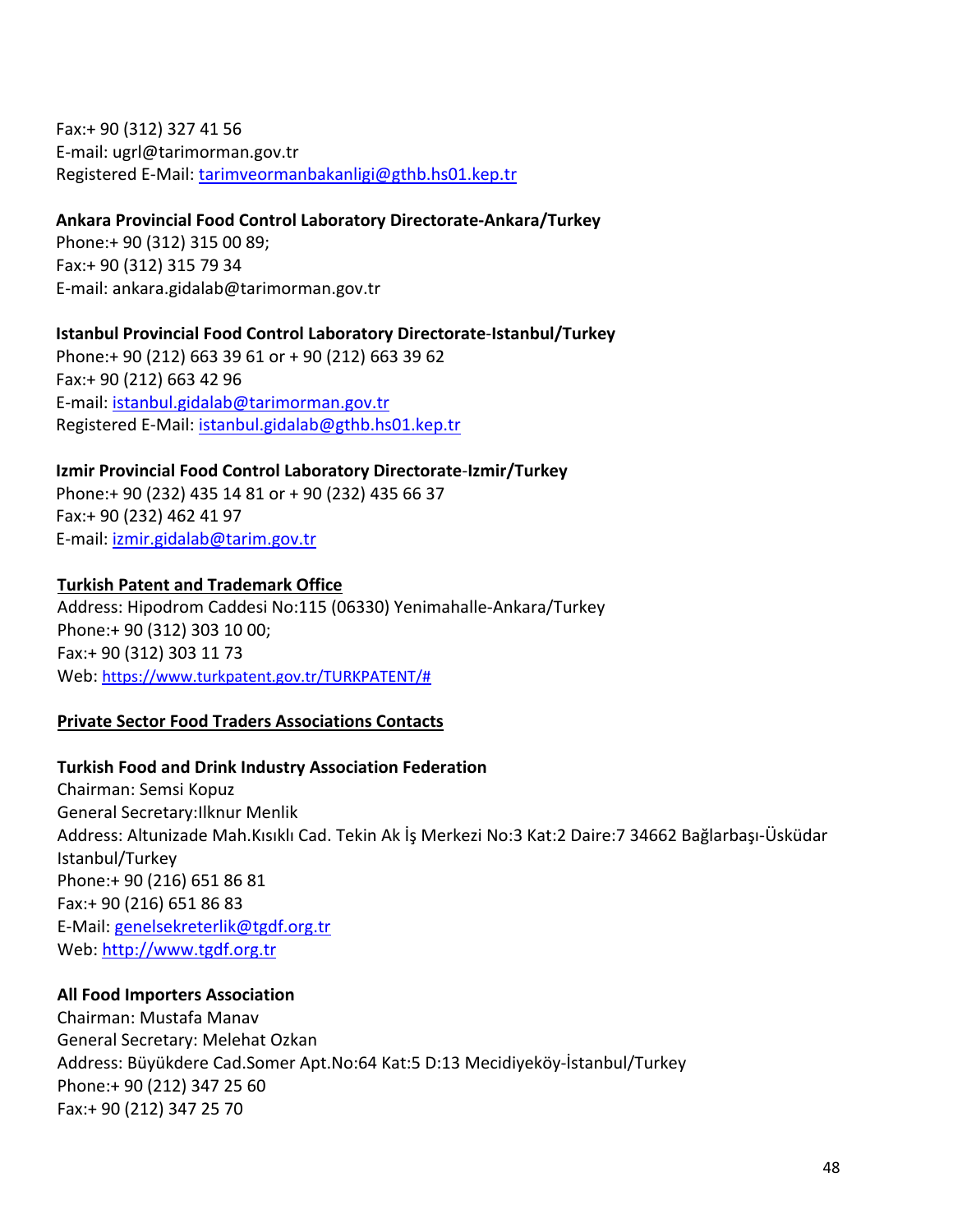E-Mail: [tugider@tugider.org.tr](mailto:tugider@tugider.org.tr) Web: <http://www.tugider.org.tr/>

### **[Association of Food Ingredients and Improvers Manufacturers](http://www.gidabil.org.tr/index.en.html) (GIDABIL)**

Chairman: Dr. Mehmet Çetin DURUK General Secretary: Canan ElibollarAdress: Kısıklı Cad. Tekin Ak İş Merkezi K:2 No:3/7 Altunizade - Üsküdar / İSTANBUL Phone:+90 532 416 66 57 and :+90 216 651 86 81-82 Fax:+90 216 651 86 83 E-mail: gidabil@gidabil.org.tr Web**:** <http://www.gidabil.org.tr/>

# **Turkish Feed Manufacturers Association**

Chairman: Murat Ulku Karakus General Secretary: Serkan Ozbudak Address: Oveçler Mah. Cetin Emec Bulvari Lizbon Caddesi No:38/7 Çankaya-Ankara/Turkey Phone:+ 90 (312) 472 83 20 (pbx) Fax:+ 90 (312) 472 83 23 E-mail: info@yem.org.tr Web: [http://www.yem.org.tr](http://www.yem.org.tr/)

# **Cattle Breeders' Association of Turkey**

Chairman: Kamil Ozcan General Secretary: Ibrahim Karakoyunlu Address: Eskişehir Yolu üzeri Mustafa Kemal Mah. 2120 Cd. No:5 Gözüm İş Merkezi D:1-2 06520 Çankaya-Ankara/Turkey Phone:+90 (312) 219 45 64 E-Mail[:dsymb@dsymb.org.tr](mailto:dsymb@dsymb.org.tr) Web: <http://www.dsymb.org.tr/>

# **Turkish Red Meat Producers Association**

Chairman: Bulent Tunc General Secretary: Adnan Gultek Address: Umit Mah. 2527. Sokak No:7 Umitkoy Ankara -Turkey Phone:+90 (312)219 51 84 E-Mail[:info@tuketbir.org.tr](mailto:info@tuketbir.org.tr) Web: <http://tuketbir.org.tr/>

# **APPENDIX IX - Other Import Specialist Technical Contacts**

U.S. exporters are advised to contact the FAS offices in Ankara or Istanbul for additional information and/or a list of private sector firms which can provide assistance with customs clearance and import regulation issues. In most cases, the importing company or agent should be familiar with (and ultimately responsible for) existing regulations.